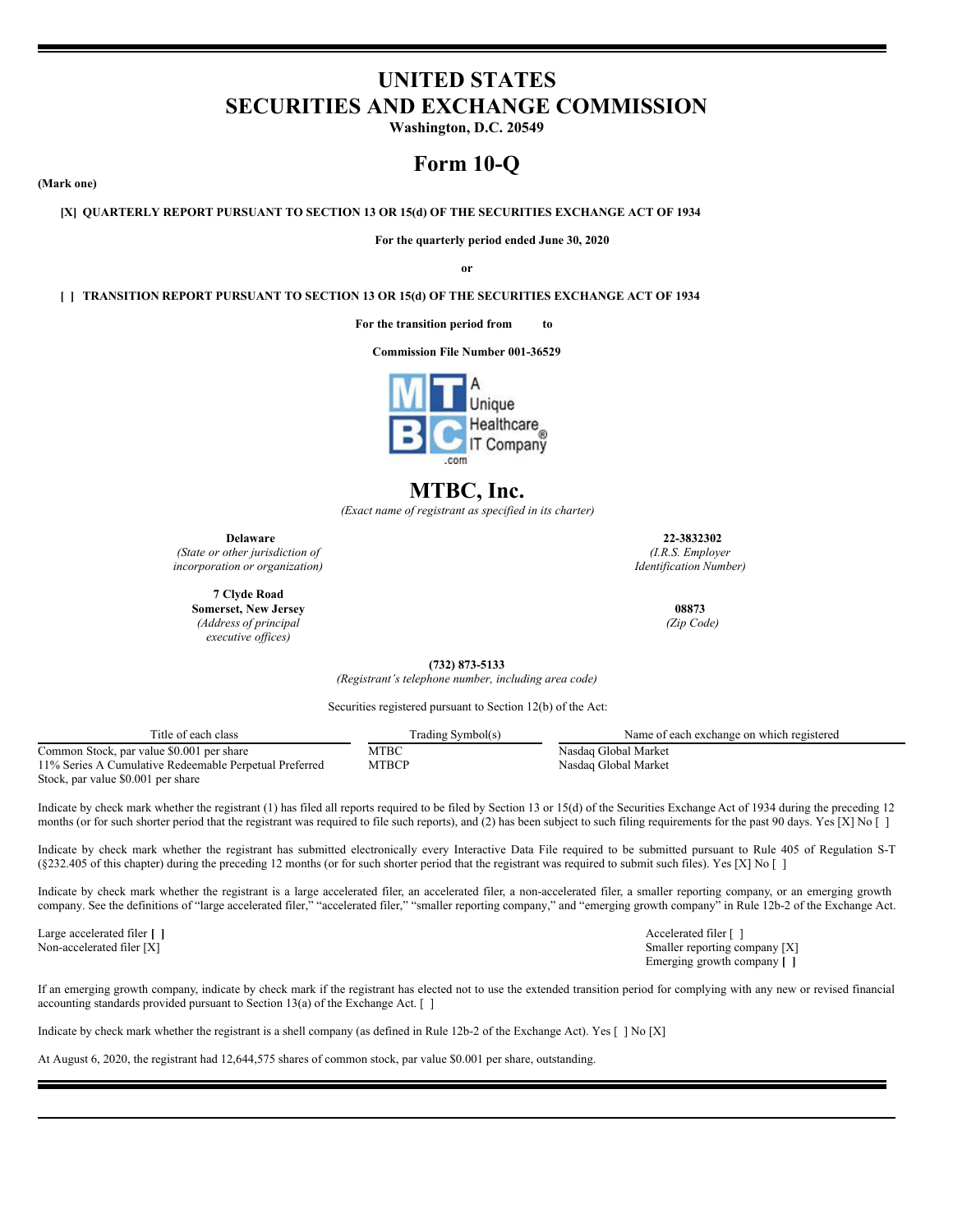# **INDEX**

|            | <b>Forward-Looking Statements</b>                                                                                          |    |
|------------|----------------------------------------------------------------------------------------------------------------------------|----|
|            |                                                                                                                            |    |
|            | <b>PART I. FINANCIAL INFORMATION</b>                                                                                       |    |
|            |                                                                                                                            |    |
| Item 1.    | Condensed Consolidated Financial Statements (Unaudited)                                                                    |    |
|            | Condensed Consolidated Balance Sheets at June 30, 2020 and December 31, 2019                                               | 3  |
|            | Condensed Consolidated Statements of Operations for the three and six months ended June 30, 2020 and 2019                  |    |
|            | Condensed Consolidated Statements of Comprehensive Income (Loss) for the three and six months ended June 30, 2020 and 2019 |    |
|            | Condensed Consolidated Statements of Shareholders' Equity for the three and six months ended June 30, 2020 and 2019        | 6  |
|            | Condensed Consolidated Statements of Cash Flows for the six months ended June 30, 2020 and 2019                            |    |
|            | Notes to Condensed Consolidated Financial Statements                                                                       | 8  |
| Item 2.    | Management's Discussion and Analysis of Financial Condition and Results of Operations                                      | 27 |
| Item 3.    | Quantitative and Qualitative Disclosures about Market Risk                                                                 | 39 |
| Item 4.    | <b>Controls and Procedures</b>                                                                                             | 39 |
|            |                                                                                                                            |    |
|            | <b>PART II. OTHER INFORMATION</b>                                                                                          |    |
| Item 1.    | <b>Legal Proceedings</b>                                                                                                   | 40 |
| Item 1A.   | <b>Risk Factors</b>                                                                                                        | 40 |
| Item 2.    | Unregistered Sales of Equity Securities and Use of Proceeds                                                                | 41 |
| Item 3.    | <b>Defaults Upon Senior Securities</b>                                                                                     |    |
|            |                                                                                                                            | 42 |
| Item 4.    | <b>Mine Safety Disclosures</b>                                                                                             | 42 |
| Item 5.    | <b>Other Information</b>                                                                                                   | 42 |
| Item 6.    | <b>Exhibits</b>                                                                                                            | 43 |
| Signatures |                                                                                                                            | 44 |
|            |                                                                                                                            |    |

1

Page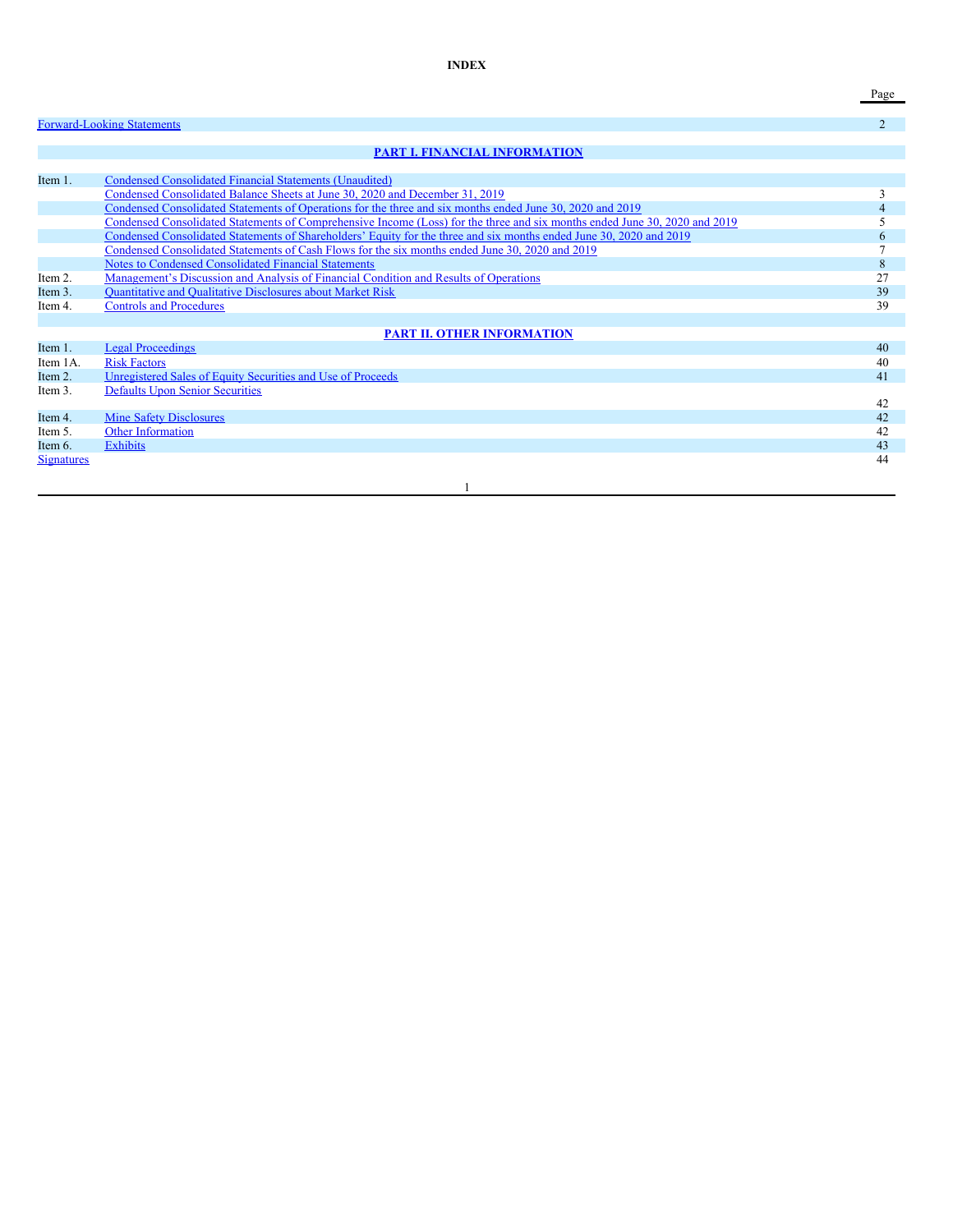### <span id="page-2-0"></span>**Forward-Looking Statements**

Certain statements that we make from time to time, including statements contained in this Quarterly Report on Form 10-Q, constitute "forward-looking statements" within the meaning of Section 27A of the Securities Act of 1933, as amended, or the Securities Act, and Section 21E of the Securities Exchange Act of 1934, as amended, or the Exchange Act. All statements other than statements of historical fact contained in this Quarterly Report on Form 10-Q are forward-looking statements. These statements relate to anticipated future events, future results of operations or future financial performance. In some cases, you can identify forward-looking statements by terminology such as "may," "might," "will," "should," "intends," "expects," "plans," "goals," "projects," "anticipates," "believes," "estimates," "predicts," "potential," or "continue" or the negative of these terms or other comparable terminology. Our operations involve risks and uncertainties, many of which are outside of our control, and any one of which, or a combination of which, could materially affect our results of operations and whether the forward-looking statements ultimately prove to be correct. Forward-looking statements in this Quarterly Report on Form 10-Q include, without limitation, statements reflecting management's expectations for future financial performance and operating expenditures (including our ability to continue as a going concern, to raise additional capital and to succeed in our future operations), expected growth, profitability and business outlook, increased sales and marketing expenses, and the expected results from the integration of our acquisitions.

Forward-looking statements are only predictions, are uncertain and involve substantial known and unknown risks, uncertainties, and other factors which may cause our (or our industry's) actual results, levels of activity or performance to be materially different from any future results, levels of activity or performance expressed or implied by these forward-looking statements. These factors include, among other things, the unknown risks and uncertainties that we believe could cause actual results to differ from these forward-looking statements as set forth under the heading "Risk Factors" in our Annual Report on Form 10-K filed with the SEC on February 28, 2020. New risks and uncertainties emerge from time to time, and it is not possible for us to predict all of the risks and uncertainties that could have an impact on the forward-looking statements, *including without limitation, risks and uncertainties relating to:*

- our ability to manage our growth, including acquiring, partnering with, and effectively integrating the recent acquisitions of CareCloud Corporation, Meridian Medical Management and other acquired businesses into our infrastructure and avoiding legal exposure and liabilities associated with acquired companies and assets;
- our ability to retain our clients and revenue levels, including effectively migrating new clients and maintaining or growing the revenue levels of our new and existing clients;
- our ability to maintain operations in Pakistan and Sri Lanka in a manner that continues to enable us to offer competitively priced products and services;
- our ability to keep pace with a rapidly changing healthcare industry;
- our ability to consistently achieve and maintain compliance with a myriad of federal, state, foreign, local, payor and industry requirements, regulations, rules, laws and contracts;
- our ability to maintain and protect the privacy of confidential and protected Company, client and patient information;
- our ability to develop new technologies, upgrade and adapt legacy and acquired technologies to work with evolving industry standards and third-party software platforms and technologies, and protect and enforce all of these and other intellectual property rights;
- our ability to attract and retain key officers and employees, and the continued involvement of Mahmud Haq as Executive Chairman and Stephen Snyder as Chief Executive Officer, all of which are critical to our ongoing operations, growing our business and integrating of our newly acquired businesses;
- our ability to comply with covenants contained in our credit agreement with our senior secured lender, Silicon Valley Bank and other future debt facilities;
- our ability to pay our monthly preferred dividends to the holders of our Series A Preferred Stock;
- our ability to compete with other companies developing products and selling services competitive with ours, and who may have greater resources and name recognition than we have;
- our ability to respond to the uncertainty resulting from the recent spread of the COVID-19 pandemic and the impact it may have on our operations, the demand for our services, and economic activity in general; and
- our ability to keep and increase market acceptance of our products and services.

Although we believe that the expectations reflected in the forward-looking statements contained in this Quarterly Report on Form 10-Q are reasonable, we cannot guarantee future results, levels of activity, or performance. Except as required by applicable law, including the securities laws of the U.S., we are under no duty to update or revise any of such forward-looking statements, whether as a result of new information, future events, or otherwise, after the date of this Quarterly Report on Form 10-Q.

You should read this Quarterly Report on Form 10-Q with the understanding that our actual future results, levels of activity, performance and events and circumstances may be *materially dif erent from what we expect.*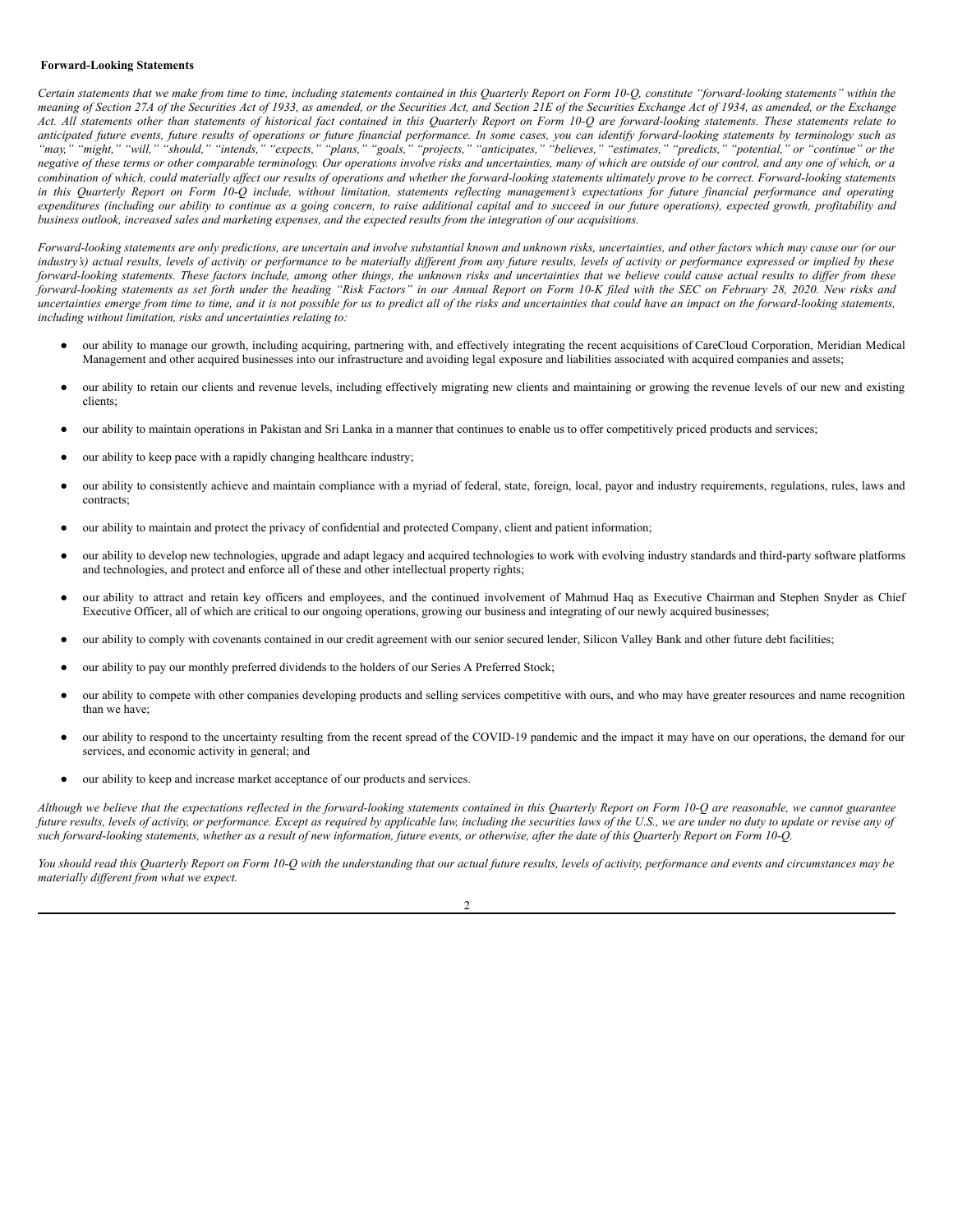## <span id="page-3-0"></span>**PART I. FINANCIAL INFORMATION**

<span id="page-3-1"></span>Item 1. Condensed Consolidated Financial Statements

#### **MTBC, INC.**

## <span id="page-3-2"></span>**CONDENSED CONSOLIDATED BALANCE SHEETS**

|                                                                                                          |              | <b>June 30,</b><br>2020 |               | December 31,<br>2019 |
|----------------------------------------------------------------------------------------------------------|--------------|-------------------------|---------------|----------------------|
|                                                                                                          |              | (Unaudited)             |               |                      |
| <b>ASSETS</b>                                                                                            |              |                         |               |                      |
| <b>CURRENT ASSETS:</b>                                                                                   |              |                         |               |                      |
| Cash                                                                                                     | $\mathbb{S}$ | 12,532,436              | $\mathbb{S}$  | 19,994,134           |
| Accounts receivable - net of allowance for doubtful accounts of \$490,000 and \$256,000 at June 30, 2020 |              |                         |               |                      |
| and December 31, 2019, respectively                                                                      |              | 11,205,854              |               | 6,995,343            |
| Contract asset                                                                                           |              | 3,427,832               |               | 2,385,334            |
| Inventory                                                                                                |              | 309,530                 |               | 491,088              |
| Current assets - related party                                                                           |              | 13,200                  |               | 13,200               |
| Prepaid expenses and other current assets                                                                |              | 3,510,619               |               | 1,123,036            |
| Total current assets                                                                                     |              | 30.999.471              |               | 31.002.135           |
| Property and equipment - net                                                                             |              | 3,830,274               |               | 2,907,516            |
| Operating lease right-of-use assets                                                                      |              | 8,358,549               |               | 3,526,315            |
| Intangible assets - net                                                                                  |              | 31,793,037              |               | 5,977,225            |
| Goodwill                                                                                                 |              | 49,708,210              |               | 12,633,696           |
| Other assets                                                                                             |              | 1,225,181               |               | 356,578              |
| <b>TOTAL ASSETS</b>                                                                                      | $\mathbf S$  | 125,914,722             | $\mathbb{S}$  | 56,403,465           |
|                                                                                                          |              |                         |               |                      |
| LIABILITIES AND SHAREHOLDERS' EQUITY                                                                     |              |                         |               |                      |
| <b>CURRENT LIABILITIES:</b>                                                                              |              |                         |               |                      |
| Accounts payable                                                                                         | $\mathbb{S}$ | 9,075,637               | <sup>\$</sup> | 3,490,834            |
| Accrued compensation                                                                                     |              | 3,332,984               |               | 1,836,309            |
| Accrued expenses                                                                                         |              | 5,857,704               |               | 2,111,515            |
| Operating lease liability (current portion)                                                              |              | 4,689,790               |               | 1,688,772            |
| Deferred revenue (current portion)                                                                       |              | 1,009,561               |               | 20,277               |
| Accrued liability to related party                                                                       |              | 663                     |               | 663                  |
| Notes payable (current portion)                                                                          |              | 128,891                 |               | 283,675              |
| Contingent consideration                                                                                 |              | 1,000,000               |               |                      |
| Dividend payable                                                                                         |              | 3,193,937               |               | 1,745,791            |
| Total current liabilities                                                                                |              | 28,289,167              |               | 11.177.836           |
| Notes payable                                                                                            |              | 54,294                  |               | 83,275               |
| Borrowings under line of credit                                                                          |              | 9,750,000               |               |                      |
| Deferred payroll taxes                                                                                   |              | 510,873                 |               |                      |
| Operating lease liability                                                                                |              | 7,592,536               |               | 2,040,772            |
| Deferred revenue                                                                                         |              | 206,721                 |               | 18,745               |
| Deferred tax liability                                                                                   |              | 144,512                 |               | 244,512              |
| Total liabilities                                                                                        |              | 46,548,103              |               | 13,565,140           |
| <b>COMMITMENTS AND CONTINGENCIES (NOTE 8)</b>                                                            |              |                         |               |                      |
|                                                                                                          |              |                         |               |                      |
| <b>SHAREHOLDERS' EQUITY:</b>                                                                             |              |                         |               |                      |
| Preferred stock, \$0.001 par value - authorized 7,000,000 shares at June 30, 2020 and December 31, 2019; |              |                         |               |                      |
| issued and outstanding 4,360,998 and 2,539,325 shares at June 30, 2020 and December 31, 2019,            |              |                         |               |                      |
| respectively                                                                                             |              | 4,361                   |               | 2,539                |
| Common stock, \$0.001 par value - authorized 29,000,000 shares at June 30, 2020 and December 31, 2019;   |              |                         |               |                      |
| issued $13,195,490$ and $12,978,485$ shares at June 30, 2020 and December 31, 2019, respectively;        |              |                         |               |                      |
| $12,454,691$ and $12,237,686$ shares outstanding at June 30, 2020 and December 31, 2019, respectively    |              | 13,196                  |               | 12.979               |
| Additional paid-in capital                                                                               |              | 113,798,155             |               | 69,403,366           |
| Accumulated deficit                                                                                      |              | (32,369,820)            |               | (25,075,545)         |
| Accumulated other comprehensive loss                                                                     |              | (1,417,273)             |               | (843, 014)           |
| Less: 740,799 common shares held in treasury, at cost at June 30, 2020 and December 31, 2019             |              | (662,000)               |               | (662,000)            |
| Total shareholders' equity                                                                               |              | 79,366,619              |               | 42,838,325           |
| TOTAL LIABILITIES AND SHAREHOLDERS' EQUITY                                                               | \$           | 125,914,722             | \$            | 56,403,465           |
|                                                                                                          |              |                         |               |                      |

See notes to condensed consolidated financial statements.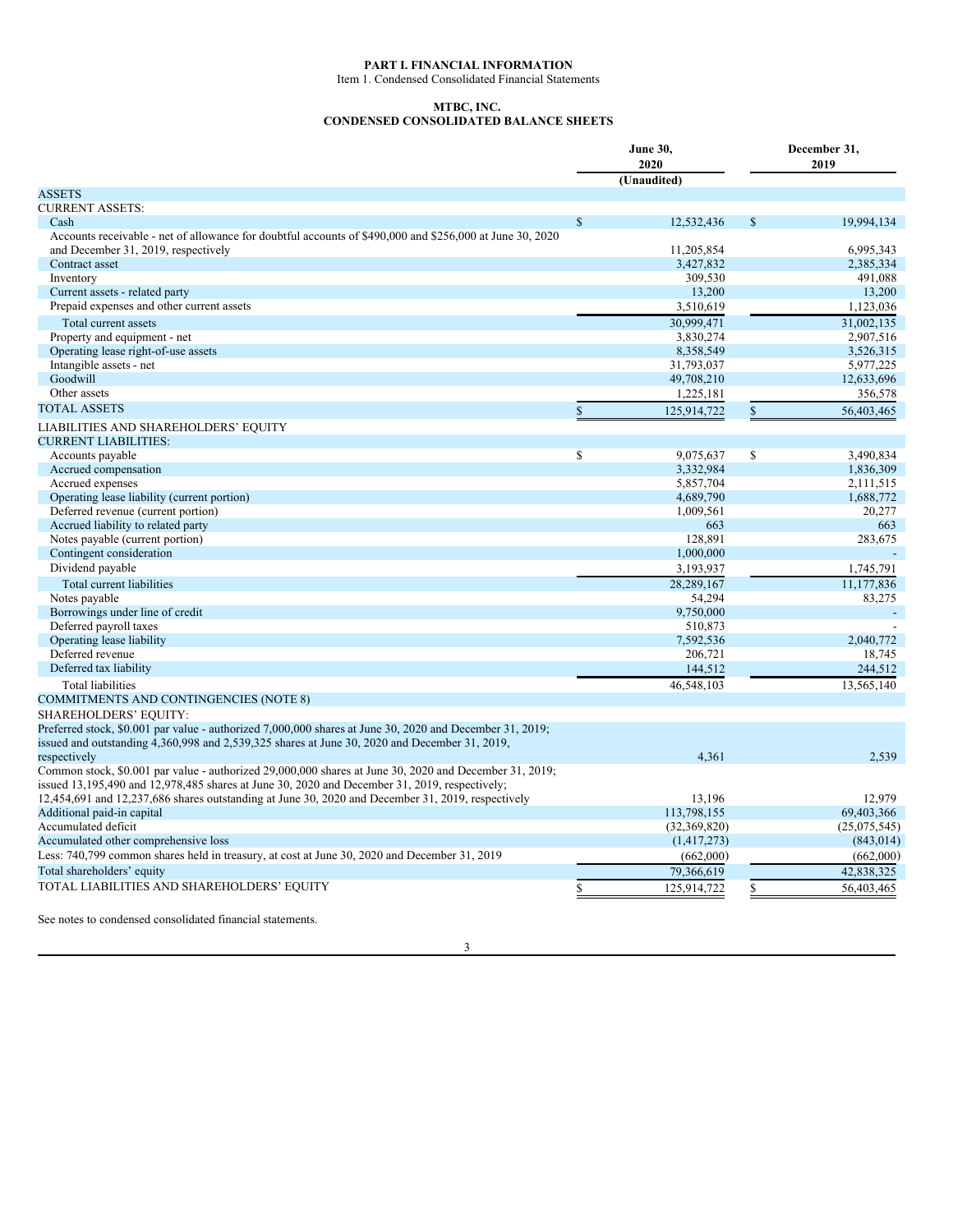## <span id="page-4-0"></span>**MTBC, INC. CONDENSED CONSOLIDATED STATEMENTS OF OPERATIONS (UNAUDITED)**

|                                                                                    | <b>Three Months Ended</b> |             |    |             |                 | <b>Six Months Ended</b> |              |             |  |  |  |
|------------------------------------------------------------------------------------|---------------------------|-------------|----|-------------|-----------------|-------------------------|--------------|-------------|--|--|--|
|                                                                                    | <b>June 30,</b>           |             |    |             | <b>June 30,</b> |                         |              |             |  |  |  |
|                                                                                    |                           | 2020        |    | 2019        |                 | 2020                    |              | 2019        |  |  |  |
| <b>NET REVENUE</b>                                                                 |                           | 19,578,790  |    | 16,749,499  |                 | 41,445,958              |              | 31,829,710  |  |  |  |
| <b>OPERATING EXPENSES:</b>                                                         |                           |             |    |             |                 |                         |              |             |  |  |  |
| Direct operating costs                                                             |                           | 12,556,674  |    | 11,396,395  |                 | 26,123,404              |              | 21,243,935  |  |  |  |
| Selling and marketing                                                              |                           | 1,625,045   |    | 382,557     |                 | 3,206,398               |              | 743,956     |  |  |  |
| General and administrative                                                         |                           | 5,392,857   |    | 5,143,754   |                 | 10,985,582              |              | 9,305,830   |  |  |  |
| Research and development                                                           |                           | 2,146,325   |    | 218,408     |                 | 4,479,451               |              | 473,064     |  |  |  |
| Change in contingent consideration                                                 |                           |             |    |             |                 |                         |              | (64,203)    |  |  |  |
| Depreciation and amortization                                                      |                           | 2,404,915   |    | 836,161     |                 | 3,737,701               |              | 1,592,901   |  |  |  |
| Impairment and unoccupied lease charges                                            |                           | 63,175      |    |             |                 | 360,826                 |              |             |  |  |  |
| Total operating expenses                                                           |                           | 24,188,991  |    | 17,977,275  |                 | 48,893,362              |              | 33,295,483  |  |  |  |
| <b>OPERATING LOSS</b>                                                              |                           | (4,610,201) |    | (1,227,776) |                 | (7,447,404)             |              | (1,465,773) |  |  |  |
| OTHER:                                                                             |                           |             |    |             |                 |                         |              |             |  |  |  |
| Interest income                                                                    |                           | 3,924       |    | 67,497      |                 | 41.681                  |              | 145,697     |  |  |  |
| Interest expense                                                                   |                           | (146, 236)  |    | (100, 562)  |                 | (263, 781)              |              | (195, 958)  |  |  |  |
| Other (expense) income - net                                                       |                           | (114, 330)  |    | 545,221     |                 | 330,813                 |              | 464,191     |  |  |  |
| <b>LOSS BEFORE PROVISION FOR INCOME TAXES</b>                                      |                           | (4,866,843) |    | (715, 620)  |                 | (7,338,691)             |              | (1,051,843) |  |  |  |
| Income tax (benefit) provision                                                     |                           | (74, 338)   |    | 55,352      |                 | (44, 415)               |              | 14,820      |  |  |  |
| <b>NET LOSS</b>                                                                    |                           | (4,792,505) | S. | (770, 972)  |                 | (7, 294, 276)           | S            | (1,066,663) |  |  |  |
|                                                                                    |                           |             |    |             |                 |                         |              |             |  |  |  |
| Preferred stock dividend                                                           |                           | 3,276,917   |    | 1,486,706   |                 | 5,919,833               |              | 2,979,406   |  |  |  |
| NET LOSS ATTRIBUTABLE TO COMMON SHAREHOLDERS                                       |                           | (8,069,422) | \$ | (2,257,678) | \$              | (13,214,109)            | S.           | (4,046,069) |  |  |  |
|                                                                                    |                           |             |    |             |                 |                         |              |             |  |  |  |
| Net loss per common share: basic and diluted                                       | <sup>\$</sup>             | (0.65)      | \$ | (0.19)      | $\mathbb{S}$    | (1.07)                  | $\mathbb{S}$ | (0.34)      |  |  |  |
| Weighted-average common shares used to compute basic and diluted loss<br>per share |                           | 12,395,197  |    | 12,022,143  |                 | 12,353,007              |              | 11,984,284  |  |  |  |
| See notes to condensed consolidated financial statements.                          |                           |             |    |             |                 |                         |              |             |  |  |  |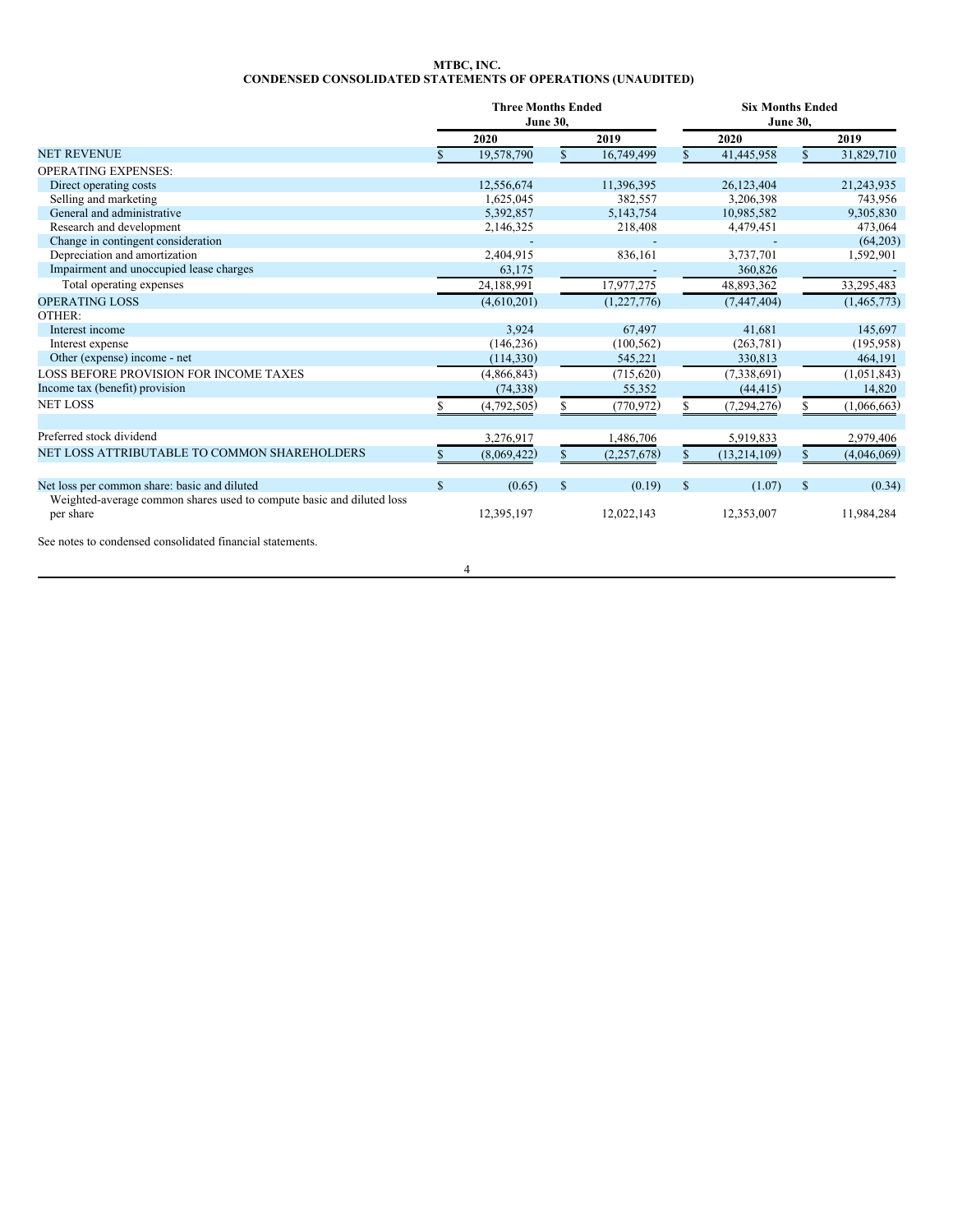## <span id="page-5-0"></span>**MTBC, INC. CONDENSED CONSOLIDATED STATEMENTS OF COMPREHENSIVE INCOME (LOSS) (UNAUDITED)**

|                                               | <b>Three Months Ended</b><br><b>June 30.</b> |             |  |               | <b>Six Months Ended</b><br><b>June 30.</b> |             |  |             |
|-----------------------------------------------|----------------------------------------------|-------------|--|---------------|--------------------------------------------|-------------|--|-------------|
|                                               |                                              | 2020        |  | 2019          |                                            | 2020        |  | 2019        |
| <b>NET LOSS</b>                               |                                              | (4,792,505) |  | (770, 972)    |                                            | (7,294,276) |  | (1,066,663) |
| OTHER COMPREHENSIVE INCOME (LOSS), NET OF TAX |                                              |             |  |               |                                            |             |  |             |
| Foreign currency translation adjustment (a)   |                                              | 16.027      |  | (762.563)     |                                            | (574.259)   |  | (553, 218)  |
| <b>COMPREHENSIVE LOSS</b>                     |                                              | (4,776,478) |  | (1, 533, 535) |                                            | (7,868,535) |  | (1.619.881) |

(a) No tax effect has been recorded as the Company recorded a valuation allowance against the tax benefit from its foreign currency translation adjustments.

See notes to condensed consolidated financial statements.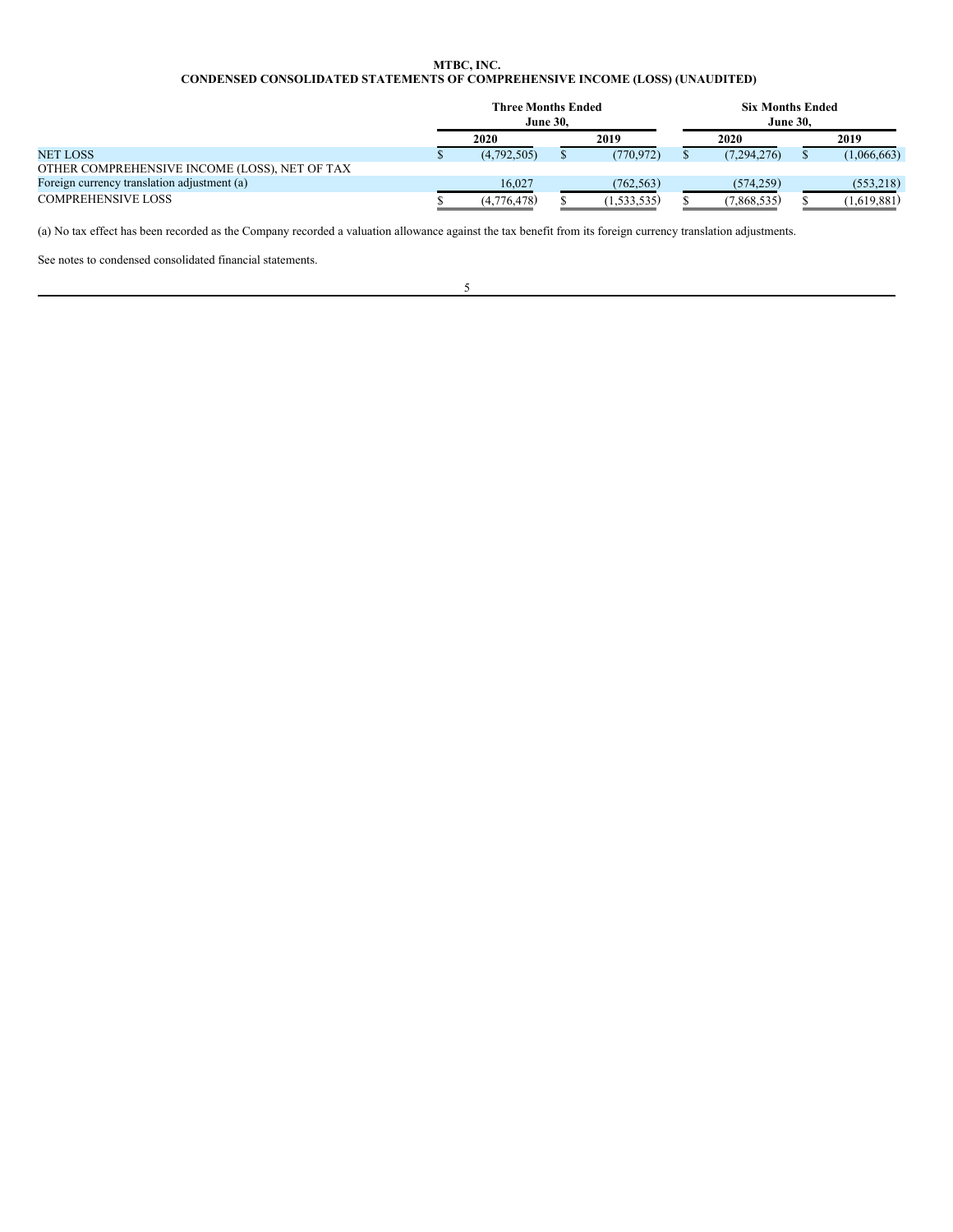#### <span id="page-6-0"></span>**MTBC, INC. CONDENSED CONSOLIDATED STATEMENTS OF SHAREHOLDERS' EQUITY (UNAUDITED) FOR THE THREE AND SIX MONTHS ENDED JUNE 30, 2020 AND JUNE 30, 2019**

|                                                        |               | <b>Preferred Stock</b>      |               | <b>Common Stock</b>          |   | <b>Additional Paid-in</b> | <b>Accumulated</b>             |             | <b>Accumulated Other</b>  |    | Treasury       |   | Total<br>Shareholders' |
|--------------------------------------------------------|---------------|-----------------------------|---------------|------------------------------|---|---------------------------|--------------------------------|-------------|---------------------------|----|----------------|---|------------------------|
|                                                        | <b>Shares</b> | Amount                      | <b>Shares</b> | Amount                       |   | Capital                   | Deficit                        |             | <b>Comprehensive Loss</b> |    | (Common) Stock |   | Equity                 |
| Balance - January 1, 2020                              | 2,539,325     | 2,539<br>$\mathbf{\hat{S}}$ | 12,978,485    | 12,979<br>$\mathbf{\hat{S}}$ |   | 69,403,366                | $\mathsf{s}$<br>(25,075,545)   | s           | (843, 014)                |    | (662,000)      |   | 42,838,325             |
| Net loss                                               |               | $\overline{a}$              |               |                              |   | ٠.                        | (2,501,770)                    |             |                           |    |                |   | (2,501,770)            |
| Foreign currency translation adjustment                |               |                             |               |                              |   |                           |                                |             | (590, 286)                |    |                |   | (590, 286)             |
| Issuance of stock under the Amended                    |               |                             |               |                              |   |                           |                                |             |                           |    |                |   |                        |
| and Restated Equity Incentive Plan                     | 28,870        | 29                          | 129,607       | 129                          |   | (158)                     |                                |             |                           |    |                |   |                        |
| Issuance of preferred stock in                         |               |                             |               |                              |   |                           |                                |             |                           |    |                |   |                        |
| connection with the CareCloud                          |               |                             |               |                              |   |                           |                                |             |                           |    |                |   |                        |
| acquisition                                            | 760,000       | 760                         |               |                              |   | 18,999,240                |                                |             |                           |    |                |   | 19,000,000             |
| Stock-based compensation, net of cash                  |               |                             |               |                              |   |                           |                                |             |                           |    |                |   |                        |
| settlements                                            |               |                             |               |                              |   | 793,606                   |                                |             |                           |    |                |   | 793,606                |
| Issuance of warrants in connection with                |               |                             |               |                              |   | 300,000                   |                                |             |                           |    |                |   | 300,000                |
| the CareCloud acquisition<br>Preferred stock dividends |               |                             |               |                              |   |                           |                                |             |                           |    |                |   |                        |
|                                                        |               |                             |               |                              |   | (2,642,916)               |                                |             |                           |    |                |   | (2,642,916)            |
| Balance - March 31, 2020                               | 3.328.195     | 3,328                       | 13,108,092    | 13,108                       |   | 86,853,138                | (27.577.315)                   |             | (1.433.300)               |    | (662,000)      |   | 57,196,959             |
|                                                        |               |                             |               |                              |   |                           |                                |             |                           |    |                |   |                        |
| Balance - April 1, 2020                                | 3,328,195     | 3,328<br>S                  | 13,108,092    | 13,108                       | S | 86,853,138                | \$ (27,577,315)                | $\mathbf S$ | (1,433,300)               |    | (662,000)      | S | 57,196,959             |
| Net loss                                               |               | $\overline{\phantom{a}}$    |               |                              |   | $\overline{\phantom{a}}$  | (4,792,505)                    |             |                           |    |                |   | (4,792,505)            |
| Foreign currency translation adjustment                |               |                             |               |                              |   |                           |                                |             | 16,027                    |    |                |   | 16,027                 |
| Issuance of stock under the Amended                    |               |                             |               |                              |   |                           |                                |             |                           |    |                |   |                        |
| and Restated Equity Incentive Plan                     | 4,803         | 5                           | 87.398        | 88                           |   | (93)                      |                                |             |                           |    |                |   |                        |
| Issuance of preferred stock in                         |               |                             |               |                              |   |                           |                                |             |                           |    |                |   |                        |
| connection with the Meridian acquisition               | 200,000       | 200                         |               |                              |   | 4,999,800                 |                                |             |                           |    |                |   | 5,000,000              |
| Issuance of preferred stock, net of fees               |               |                             |               |                              |   |                           |                                |             |                           |    |                |   |                        |
| and expenses                                           | 828,000       | 828                         |               |                              |   | 19,013,319                |                                |             |                           |    |                |   | 19,014,147             |
| Stock-based compensation, net of cash                  |               |                             |               |                              |   |                           |                                |             |                           |    |                |   |                        |
| settlements                                            |               |                             |               |                              |   | 1,438,908                 |                                |             |                           |    |                |   | 1,438,908              |
| Issuance of warrants in connection with                |               |                             |               |                              |   |                           |                                |             |                           |    |                |   |                        |
| the Meridian acquisition                               |               |                             |               |                              |   | 4,770,000                 |                                |             |                           |    |                |   | 4,770,000              |
| Preferred stock dividends                              |               |                             |               |                              |   | (3,276,917)               |                                |             |                           |    |                |   | (3,276,917)            |
| Balance - June 30, 2020                                | 4.360.998     | 4,361                       | 13,195,490    | 13,196                       |   | 113,798,155               | (32,369,820)                   |             | (1, 417, 273)             |    | (662,000)      |   | 79,366,619             |
|                                                        |               |                             |               |                              |   |                           |                                |             |                           |    |                |   |                        |
| Balance- January 1, 2019                               | 2,136,289     | 2,136<br>s                  | 12,570,557    | 12,571<br>s                  | s | 65,142,460                | \$ (24,203,745)                | s           | (1,421,068)               | -S | (662,000)      | s | 38,870,354             |
| Net loss                                               |               |                             |               |                              |   |                           | (295, 691)                     |             |                           |    |                |   | (295, 691)             |
| Foreign currency translation adjustment                |               | ÷,                          |               |                              |   | ÷,                        |                                |             | 209,345                   |    |                |   | 209,345                |
| Issuance of stock under the Amended                    |               |                             |               |                              |   |                           |                                |             |                           |    |                |   |                        |
| and Restated Equity Incentive Plan                     | 26,160        | 26                          | 179,984       | 180                          |   | (206)                     |                                |             |                           |    |                |   |                        |
| Stock-based compensation, net of cash                  |               |                             |               |                              |   |                           |                                |             |                           |    |                |   |                        |
| settlements                                            |               |                             |               |                              |   | 523,556                   |                                |             |                           |    |                |   | 523,556                |
| Tax withholding obligations on stock                   |               |                             |               |                              |   |                           |                                |             |                           |    |                |   |                        |
| issued to employees                                    |               |                             |               |                              |   | (800, 271)                |                                |             |                           |    |                |   | (800, 271)             |
| Preferred stock dividends                              |               |                             |               |                              |   | (1,492,700)               |                                |             |                           |    |                |   | (1,492,700)            |
| Balance - March 31, 2019                               | 2,162,449     | 2,162                       | 12,750,541    | 12,751                       |   | 63,372,839                | (24, 499, 436)<br>$\mathbf{s}$ | S           | (1,211,723)               |    | (662,000)      |   | 37,014,593             |
|                                                        |               |                             |               |                              |   |                           |                                |             |                           |    |                |   |                        |
| Balance- April 1, 2019                                 | 2,162,449     | 2,162                       | 12,750,541    | 12,751                       | S | 63,372,839                | \$ (24,499,436)                |             | (1, 211, 723)             |    | (662,000)      |   | 37,014,593             |
| Net loss                                               |               | ä,                          |               |                              |   |                           | (770, 972)                     |             |                           |    |                |   | (770, 972)             |
| Foreign currency translation adjustment                |               |                             |               |                              |   |                           |                                |             |                           |    |                |   |                        |
|                                                        |               |                             |               |                              |   |                           |                                |             | (762, 563)                |    |                |   | (762, 563)             |
| Issuance of stock under the Amended                    |               |                             |               |                              |   |                           |                                |             |                           |    |                |   |                        |
| and Restated Equity Incentive Plan                     |               |                             | 18,500        | 18                           |   | (18)                      |                                |             |                           |    |                |   |                        |
| Stock-based compensation, net of cash                  |               |                             |               |                              |   | 473,387                   |                                |             |                           |    |                |   | 473,387                |
| settlements<br>Tax withholding obligations on stock    |               |                             |               |                              |   |                           |                                |             |                           |    |                |   |                        |
| issued to employees                                    |               |                             |               |                              |   | (58, 536)                 |                                |             |                           |    |                |   | (58, 536)              |
| Preferred stock dividends                              |               |                             |               |                              |   | (1,486,706)               |                                |             |                           |    |                |   | (1,486,706)            |
|                                                        |               |                             |               |                              |   |                           |                                |             |                           |    |                |   |                        |
| Balance - June 30, 2019                                | 2.162.449     | 2.162                       | 12,769,041    | 12,769                       |   | 62.300.966                | (25,270,408)<br>s              |             | (1,974,286)               |    | (662,000)      |   | 34.409.203             |

For all periods presented, the preferred stock dividends were paid monthly at the rate of \$2.75 per share per annum.

See notes to condensed consolidated financial statements.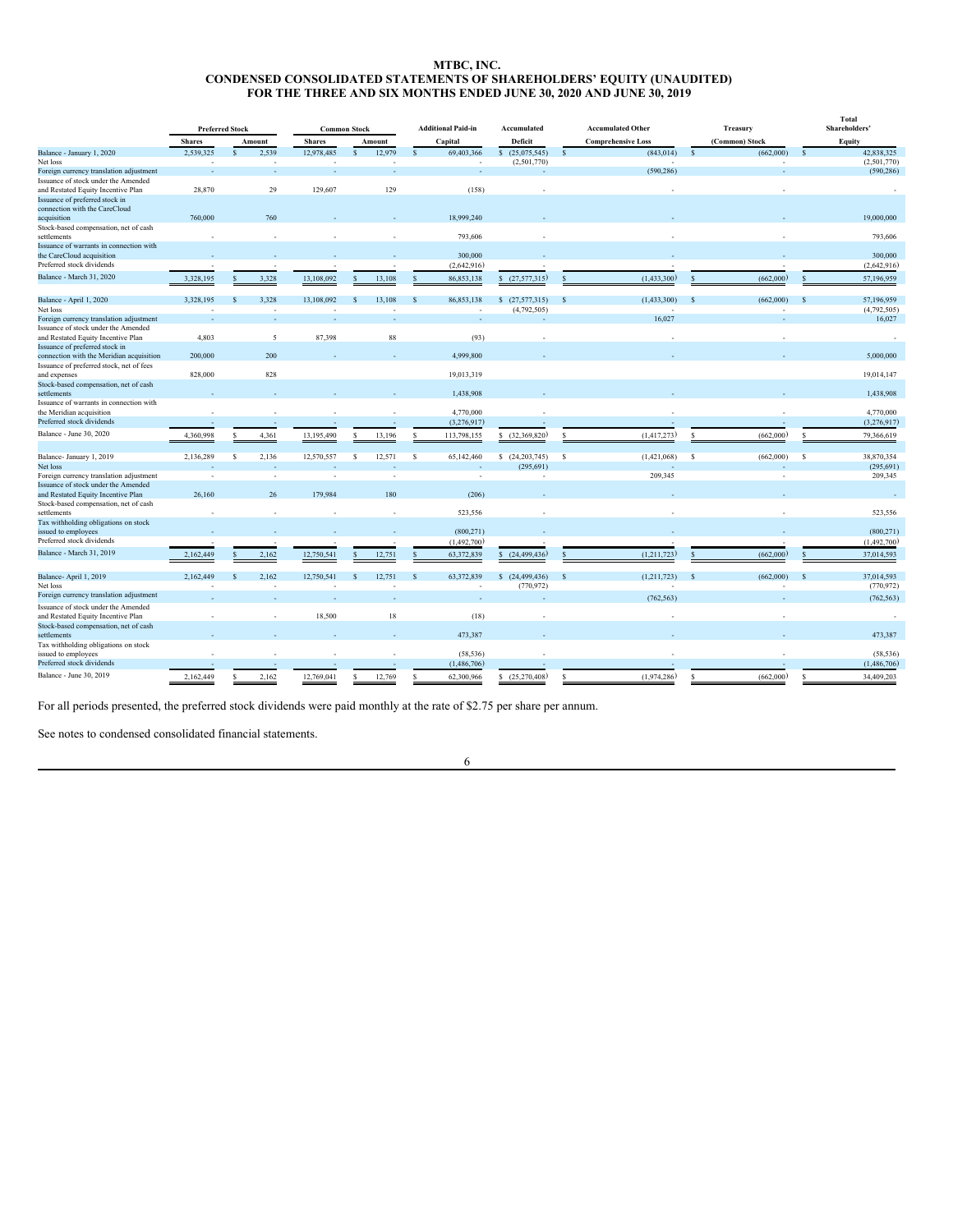## <span id="page-7-0"></span>**MTBC, INC. CONDENSED CONSOLIDATED STATEMENTS OF CASH FLOWS (UNAUDITED) FOR THE SIX MONTHS ENDED JUNE 30, 2020 AND 2019**

|                                                                                                 |             | 2020           |                    | 2019        |  |  |
|-------------------------------------------------------------------------------------------------|-------------|----------------|--------------------|-------------|--|--|
| <b>OPERATING ACTIVITIES:</b>                                                                    |             |                |                    |             |  |  |
| Net loss                                                                                        | \$.         | (7, 294, 276)  | \$                 | (1,066,663) |  |  |
| Adjustments to reconcile net loss to net cash (used in) provided by operating activities:       |             |                |                    |             |  |  |
| Depreciation and amortization                                                                   |             | 3,643,377      |                    | 1,627,296   |  |  |
| Lease amortization                                                                              |             | 1,337,677      |                    | 943,028     |  |  |
| Deferred revenue                                                                                |             | 933            |                    | (9,719)     |  |  |
| Provision for doubtful accounts                                                                 |             | 284,661        |                    | 92.061      |  |  |
| Benefit for deferred income taxes                                                               |             | (100,000)      |                    | (15, 180)   |  |  |
| Foreign exchange gain                                                                           |             | (332, 615)     |                    | (295, 487)  |  |  |
| Interest accretion                                                                              |             | 331,120        |                    | 258,735     |  |  |
| Gain on sale of assets                                                                          |             |                |                    | (26,213)    |  |  |
| Stock-based compensation expense                                                                |             | 3,188,008      |                    | 1,550,188   |  |  |
| Change in contingent consideration                                                              |             |                |                    | (64,203)    |  |  |
| Changes in operating assets and liabilities, net of businesses acquired:<br>Accounts receivable |             | 1,603,580      |                    | 267,850     |  |  |
| Contract asset                                                                                  |             | 343,434        |                    | 274,129     |  |  |
| Inventory                                                                                       |             | 181,558        |                    | 41.867      |  |  |
| Other assets                                                                                    |             | (523, 744)     |                    | 571,468     |  |  |
| Accounts payable and other liabilities                                                          |             | (5,592,433)    |                    | (836, 228)  |  |  |
| Net cash (used in) provided by operating activities                                             |             |                |                    |             |  |  |
|                                                                                                 |             | (2,928,720)    |                    | 3,312,929   |  |  |
| <b>INVESTING ACTIVITIES:</b>                                                                    |             |                |                    |             |  |  |
| Capital expenditures                                                                            |             | (816, 538)     |                    | (904, 220)  |  |  |
| Capitalized software                                                                            |             | (2,621,867)    |                    |             |  |  |
| Cash paid for acquisitions (net)                                                                |             | (23,716,250)   |                    | (1,600,000) |  |  |
| Net cash used in investing activities                                                           |             | (27, 154, 655) |                    | (2,504,220) |  |  |
| <b>FINANCING ACTIVITIES:</b>                                                                    |             |                |                    |             |  |  |
| Preferred stock dividends paid                                                                  |             | (4,471,687)    |                    | (2,961,422) |  |  |
| Settlement of tax withholding obligations on stock issued to employees                          |             | (1,048,229)    |                    | (932, 465)  |  |  |
| Repayments of notes payable, net                                                                |             | (185, 723)     |                    | (181, 457)  |  |  |
| Contingent consideration payments                                                               |             |                |                    | (182, 664)  |  |  |
| Proceeds from line of credit                                                                    |             | 19,500,000     |                    |             |  |  |
| Repayment from line of credit                                                                   |             | (9,750,000)    |                    |             |  |  |
| Net proceeds from issuance of preferred stock                                                   |             | 19.014.147     |                    |             |  |  |
| Net cash provided by (used in) financing activities                                             |             | 23,058,508     |                    | (4,258,008) |  |  |
| EFFECT OF EXCHANGE RATE CHANGES ON CASH                                                         |             | (436, 831)     |                    | (440.158)   |  |  |
| <b>NET DECREASE IN CASH</b>                                                                     |             | (7,461,698)    |                    | (3,889,457) |  |  |
| CASH - beginning of the period                                                                  |             | 19,994,134     |                    | 14,472,483  |  |  |
| CASH - end of the period                                                                        | ς           | 12,532,436     | S.                 | 10,583,026  |  |  |
| SUPPLEMENTAL NONCASH INVESTING AND FINANCING ACTIVITIES:                                        |             |                |                    |             |  |  |
| Preferred stock issued in connection with CareCloud and Meridian acquisitions                   |             |                |                    |             |  |  |
|                                                                                                 | S           | 24,000,000     | \$                 |             |  |  |
| Vehicle financing obtained                                                                      | $\mathbf S$ | 28,473         | $\mathsf{\$}$      | 24.909      |  |  |
| Dividends declared, not paid                                                                    | ς           | 3,193,937      | $\mathbb{S}$       | 1,486,709   |  |  |
| Warrants issued                                                                                 | \$          | 5.070.000      | $\mathbf S$        |             |  |  |
| SUPPLEMENTAL INFORMATION - Cash paid during the period for:                                     |             |                |                    |             |  |  |
| Income taxes                                                                                    | $\mathbf S$ | 61,552         | $\mathbb{S}$       | 35,862      |  |  |
| Interest                                                                                        | ፍ           | 110,691        | $\mathbf{\hat{S}}$ | 28,085      |  |  |
|                                                                                                 |             |                |                    |             |  |  |

See notes to condensed consolidated financial statements.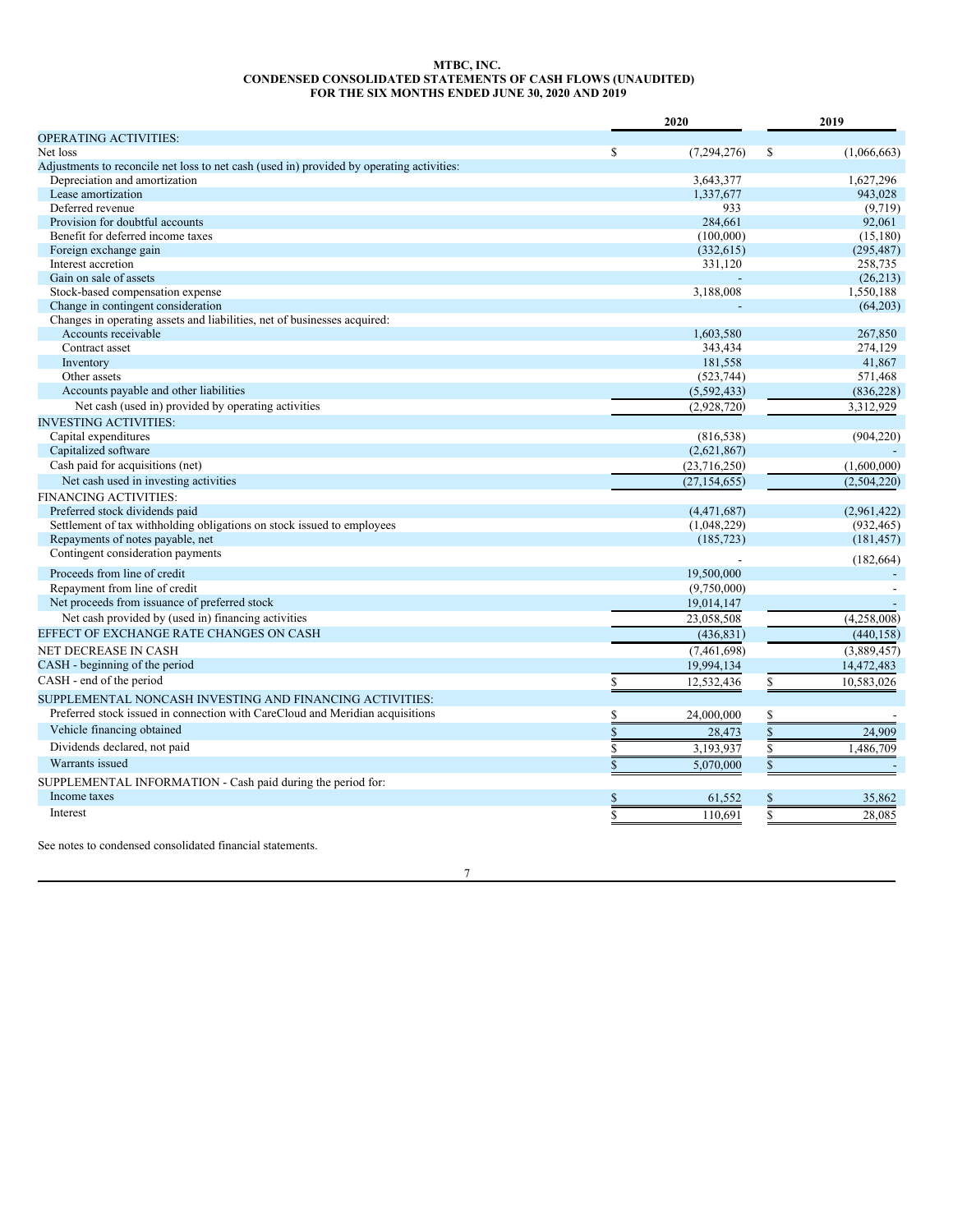### <span id="page-8-0"></span>**MTBC, INC. NOTES TO CONDENSED CONSOLIDATED FINANCIAL STATEMENTS AS OF AND FOR THE THREE AND SIX MONTHS JUNE 30, 2020 AND 2019 (UNAUDITED)**

#### **1. ORGANIZATION AND BUSINESS**

MTBC, Inc., (and together with its consolidated subsidiaries "MTBC" or the "Company") is a healthcare information technology company that offers an integrated suite of proprietary cloud-based electronic health records and practice management solutions, together with related business services, to healthcare providers. The Company's integrated services are designed to help customers increase revenues, streamline workflows and make better business and clinical decisions, while reducing administrative burdens and operating costs. The Company's services include full-scale revenue cycle management, comprehensive practice management services, electronic health records, and other technology-driven practice management services for private and hospital-employed healthcare providers. MTBC has its corporate offices in Somerset, New Jersey and maintains client support teams throughout the U.S., in Pakistan and in Sri Lanka.

MTBC was founded in 1999 and incorporated under the laws of the State of Delaware in 2001. In 2004, MTBC formed MTBC Private Limited (or "MTBC Pvt. Ltd."), a 99.9% majority-owned subsidiary of MTBC based in Pakistan. The remaining 0.01% of the shares of MTBC Pvt. Ltd. is owned by the founder and Executive Chairman of MTBC. In 2016, MTBC formed MTBC Acquisition Corp. ("MAC"), a Delaware corporation, in connection with its acquisition of substantially all of the assets of MediGain, LLC and its subsidiary, Millennium Practice Management Associates, LLC (together "MediGain). MAC has a wholly owned subsidiary in Sri Lanka, RCM MediGain Colombo, Pvt. Ltd. In May 2018, MTBC formed MTBC Health, Inc. ("MHI") and MTBC Practice Management, Corp. ("MPM"), each a Delaware corporation in connection with MTBC's acquisition of substantially all of the revenue cycle management, practice management and group purchasing organization assets of Orion Healthcorp, Inc. and 13 of its affiliates (together, "Orion"). MHI is a direct, wholly owned subsidiary of MTBC, and was formed to own and operate the revenue cycle management and group purchasing organization businesses acquired from Orion. MPM is a wholly owned subsidiary of MHI and was formed to own and operate the practice management business acquired from Orion. In March 2019, MTBC formed MTBC-Med, Inc. ("MED"), a Delaware corporation, in connection with its acquisition of substantially all of the assets of Etransmedia Technology, Inc. and its subsidiaries ("Etransmedia"). In January 2020, MTBC purchased CareCloud Corporation. In June 2020, MTBC purchased Meridian Billing Management Co. and its affiliate Origin Holdings, Inc. (collectively "Meridian" and sometimes referred to as "Meridian Medical Management"). See Note 3.

During the first quarter of 2020, a New Jersey corporation, talkMD Clinicians, PA ("talkMD"), was formed by the wife of the Executive Chairman, who is a licensed physician, to provide telehealth services. talkMD was determined to be a variable interest entity ("VIE") for financial reporting purposes because the entity will be controlled by the Company. As of June 30, 2020, talkMD had not yet commenced operations or had any transactions or agreements with the Company or otherwise.

## **2. BASIS OF PRESENTATION**

The accompanying unaudited condensed consolidated financial statements have been prepared in accordance with accounting principles generally accepted in the United States of America ("GAAP") for interim financial reporting and as required by Regulation S-X, Rule 8-03. Accordingly, they do not include all of the information and notes required by GAAP for complete financial statements. In the opinion of the Company's management, the accompanying unaudited condensed consolidated financial statements contain all adjustments (consisting of items of a normal and recurring nature) necessary to present fairly the Company's financial position as of June 30, 2020, the results of operations for the three months and six months ended June 30, 2020 and 2019 and cash flows for the six months ended June 30, 2020 and 2019. When preparing financial statements in conformity with GAAP, the Company must make estimates and assumptions that affect the reported amounts of assets and liabilities, disclosure of contingent assets and liabilities at the date of the financial statements and the reported amounts of revenues and expenses during the reporting period. Actual results could differ significantly from those estimates.

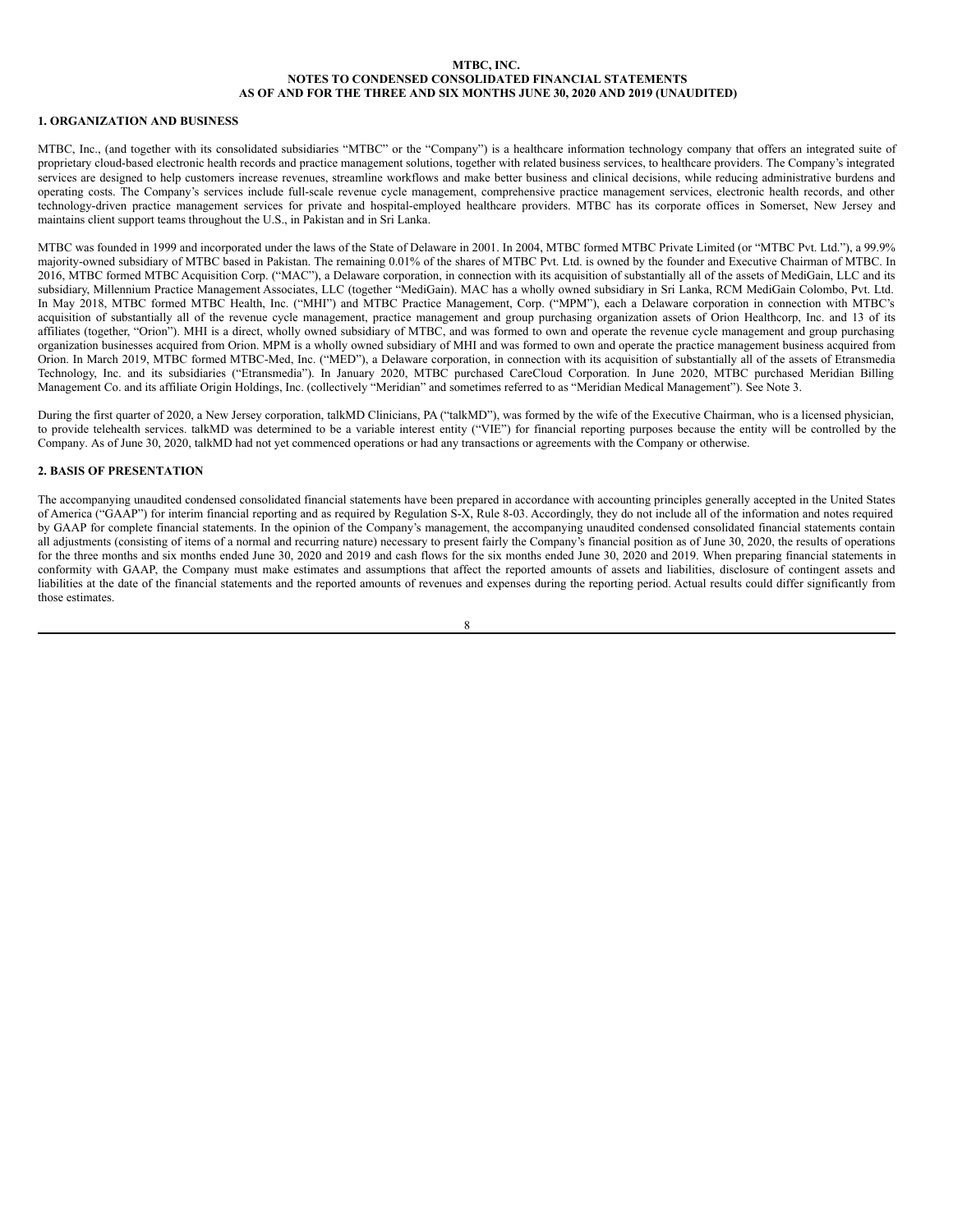The condensed consolidated balance sheet as of December 31, 2019 was derived from our audited consolidated financial statements. The accompanying unaudited condensed consolidated financial statements and notes thereto should be read in conjunction with the audited consolidated financial statements for the year ended December 31, 2019, which are included in the Company's Annual Report on Form 10-K, filed with the SEC on February 28, 2020.

*Recent Accounting Pronouncements* — On February 14, 2018, the FASB issued ASU 2018-02,*Income Statement-Reporting Comprehensive Income (Topic 220):* Reclassification of Certain Tax Effects from Accumulated Other Comprehensive Income. These amendments provide financial statement preparers with an option to reclassify standard tax effects within accumulated other comprehensive income to retained earnings in each period in which the effect of the change in the U.S. federal corporate income tax rate in the Tax Cuts and Jobs Act is recorded. This guidance is effective for fiscal years beginning after December 15, 2018, and interim periods therein. There was no impact on the condensed consolidated financial statements as a result of this standard.

In June 2018, the FASB issued ASU 2018-07,*Improvements to Nonemployee Share-Based Payment Accounting*. This ASU simplifies the accounting for nonemployee sharebased payments by aligning it with the accounting for share-based payments to employees, with exceptions. Under this guidance, the measurement of equity-classified nonemployee awards will be fixed at the grant date, which may lower their cost and reduce volatility in the income statement. Awards to nonemployees are measured by estimating the fair value of the equity instruments to be issued, rather than the fair value of the goods or services received or the fair value of the equity instruments issued, whichever can be measured more reliably. Entities need to consider the probability that a performance condition will be satisfied when an award contains such condition. The guidance is effective for public business entities for fiscal years beginning after December 15, 2018, including interim periods within that fiscal year. There was no impact on the condensed consolidated financial statements as a result of this standard.

In December 2019, the FASB issued ASU 2019-12,*Simplifying the Accounting for Income Taxes*. This ASU simplifies accounting for income taxes to reduce complexity in the accounting standards. The amendments consist of the removal of certain exceptions to the general principles of ASC 740 and some additional simplifications. The amendments are not required to be implemented until 2021 for public entities. The Company is in the process of investigating if this update will have a significant impact on the consolidated financial statements.

## **3. ACQUISITIONS**

#### **2020 Acquisition**

On June 16, 2020, MTBC entered into a Stock Purchase Agreement with Meridian Billing Management Co., a Vermont corporation, Origin Holdings, Inc., a Delaware corporation and GMM II Holdings, LLC, a Delaware limited liability company ("Seller"), pursuant to which MTBC purchased all of the issued and outstanding capital stock of Meridian from the Seller. Meridian is in the business of providing medical billing, revenue cycle management, electronic medical records, medical coding and related services. These revenues have been included in the Company's Healthcare IT segment. The acquisition has been accounted for as a business combination.

The total consideration paid at closing was \$11.9 million, net of cash received, 200,000 shares of the Company's Preferred Stock plus warrants to purchase 2,250,000 shares of the Company's common stock, with an exercise price per share of \$7.50 and a term of two years. The Company also assumed Meridian's negative net working capital and certain long-term lease liabilities where the leased space is either not being utilized or will be vacated shortly, with an aggregate value of approximately \$4.8 million.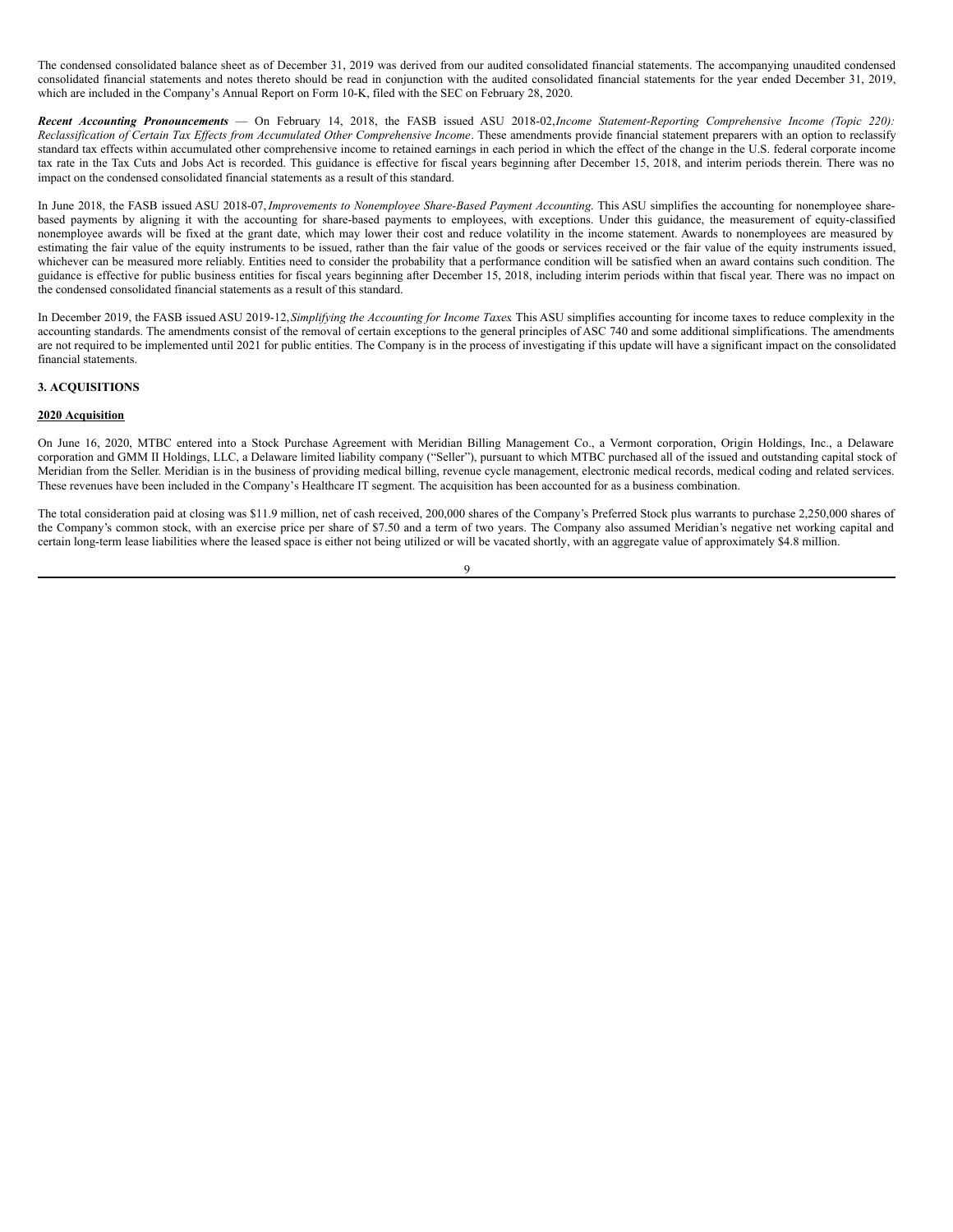A summary of the total consideration is as follows:

## **Meridian Purchase Price**

| Cash                 | 11.863.724 |
|----------------------|------------|
| Preferred stock      | 5,000,000  |
| Warrants             | 4,770,000  |
| Total purchase price | 21,633,724 |

Of the Preferred Stock consideration, 100,000 shares will be held in escrow for up to one month pending completion of technical migration and customer acceptance. Shares net of such losses will be released upon the joint instruction of the Company and the seller in accordance with the applicable escrow terms. Such shares are entitled to the monthly dividend, which will be paid when, and if, the shares are released. The Company accrues the dividend monthly on the Preferred Stock held in escrow. The shares held in escrow were released on August 3, 2020.

The Company's Preferred Stock and warrants issued as part of the acquisition consideration were issued in a transaction exempt from registration under the Securities Act of 1933, as amended (the "Securities Act"). The Company has agreed to register for resale under the Securities Act the Preferred Stock and the securities underlying the warrants.

The Meridian acquisition added additional clients to the Company's customer base and, similar to previous acquisitions, broadened the Company's presence in the healthcare information technology industry through geographic expansion of its customer base and by increasing available customer relationship resources and specialized trained staff.

The Company engaged a third-party valuation specialist to assist the Company in valuing the assets acquired and liabilities assumed from Meridian. The following table summarizes the preliminary purchase price allocation. The Company expects to finalize the purchase price allocation by the end of the third quarter and is finalizing the projections and the valuation of the acquired assets and assumed liabilities. The preliminary purchase price allocation for Meridian is summarized as follows:

| Total preliminary purchase price allocation | 21,633,724  |
|---------------------------------------------|-------------|
| Other current liabilities                   | (63,250)    |
| Operating lease liabilities                 | (6,054,659) |
| Deferred revenue                            | (907, 077)  |
| Accrued expenses & compensation             | (3,591,380) |
| Accounts payable                            | (3,373,212) |
| Goodwill                                    | 14,206,436  |
| Technology                                  | 900,000     |
| Customer relationships                      | 11,900,000  |
| Operating lease right-of-use assets         | 2,805,993   |
| Property and equipment                      | 425,993     |
| Contract asset                              | 881,111     |
| Prepaid expenses                            | 703,732     |
| Accounts receivable                         | 3,800,037   |
|                                             |             |

The acquired accounts receivable are recorded at fair value which represents amounts that have subsequently been paid or are expected to be paid by clients. The fair value of customer relationships was based on the estimated discounted cash flows generated by these intangibles. The goodwill from this acquisition is not deductible for income tax purposes and represents the Company's ability to have an expanded local presence in additional markets and operational synergies that we expect to achieve that would not be available to other market participants.

The weighted-average amortization period of the acquired intangible assets is approximately four years.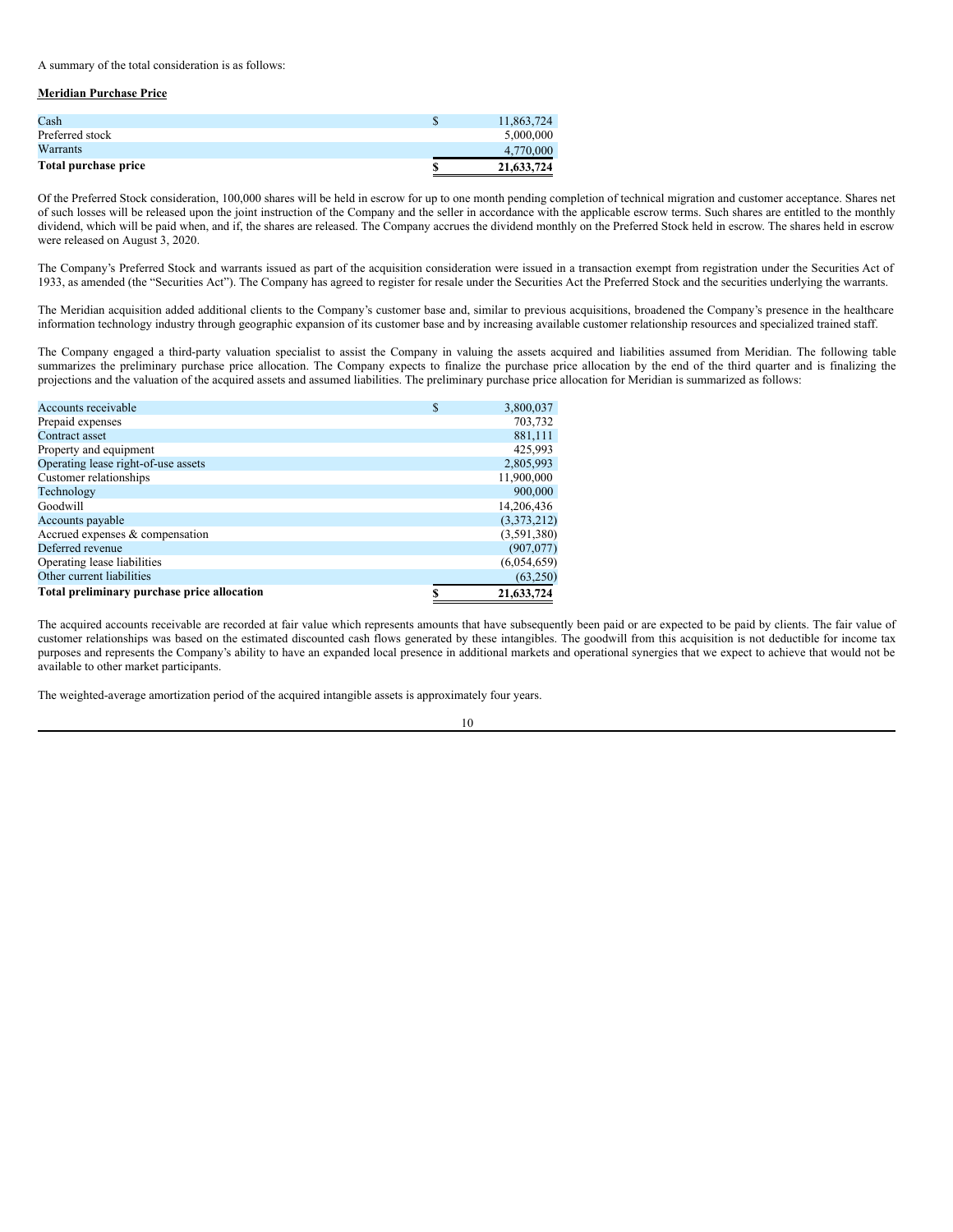Revenue earned from the clients obtained from the Meridian acquisition was approximately\$1.3 million during the three and six months ended June 30, 2020.

On January 8, 2020, the Company entered into an Agreement and Plan of Merger (the "Merger Agreement") with CareCloud Corporation, a Delaware corporation ("CareCloud"), MTBC Merger Sub, Inc., a Delaware corporation and wholly-owned subsidiary of the Company ("Merger Sub") and Runway Growth Credit Fund Inc. ("Runway"), solely in its capacity as a seller representative, pursuant to which Merger Sub merged with and into CareCloud (the "Merger"), with CareCloud surviving as a wholly-owned subsidiary of the Company. The Merger became effective simultaneously with the execution of the Merger Agreement. The acquisition has been accounted for as a business combination.

The total consideration for the Merger included approximately \$11.9 million paid in cash at closing, the assumption of a working capital deficiency of approximately \$5.1 million and 760,000 shares of the Company's Preferred Stock. The Merger Agreement provides that if CareCloud's 2020 revenues exceed \$36 million, there will be an earn-out payment to the seller equal to such excess, up to \$3 million. Additional consideration included warrants to purchase 2,000,000 shares of the Company's common stock, 1,000,000 of which have an exercise price per share of \$7.50 and a term of two years, and the other 1,000,000 warrants have an exercise price per share of \$10.00 and a term of three years.

A summary of the total consideration is as follows:

#### **CareCloud Purchase Price**

| Cash                     | 11.852.526   |
|--------------------------|--------------|
| Preferred stock          | 19,000,000   |
| Warrants                 | 300,000      |
| Contingent consideration | 1,000,000    |
| Total purchase price     | 32, 152, 526 |

Of the Preferred Stock consideration, 160,000 shares were placed in escrow for up to 24 months, and an additional 100,000 shares were placed in escrow for up to 18 months, in both cases, to satisfy indemnification obligations of the seller for losses arising from certain specified contingent liabilities. Shares net of such losses will be released upon the joint instruction of the Company and Runway in accordance with the applicable escrow terms. Such shares are entitled to the monthly dividend, which will be paid when, and if, the shares are released. The Company accrues the dividend monthly on the Preferred Stock held in escrow.

During July 2020, it was determined that 55,726 shares of the Preferred Stock would be released from escrow, returned to the Company and cancelled. Dividends previously accrued on these shares of \$102,166 were reversed as of June 30, 2020, since the amounts will not need to be paid. The remaining shares continue to be held in escrow.

The Company's Preferred Stock and warrants issued as part of the Merger consideration were issued in a transaction exempt from registration under the Securities Act of 1933, as amended (the "Securities Act"). The Company has agreed to register for resale under the Securities Act the Preferred Stock and the securities underlying the warrants.

The CareCloud acquisition added additional clients to the Company's customer base and, similar to previous acquisitions, broadened the Company's presence in the healthcare information technology industry through geographic expansion of its customer base and by increasing available customer relationship resources and specialized trained staff.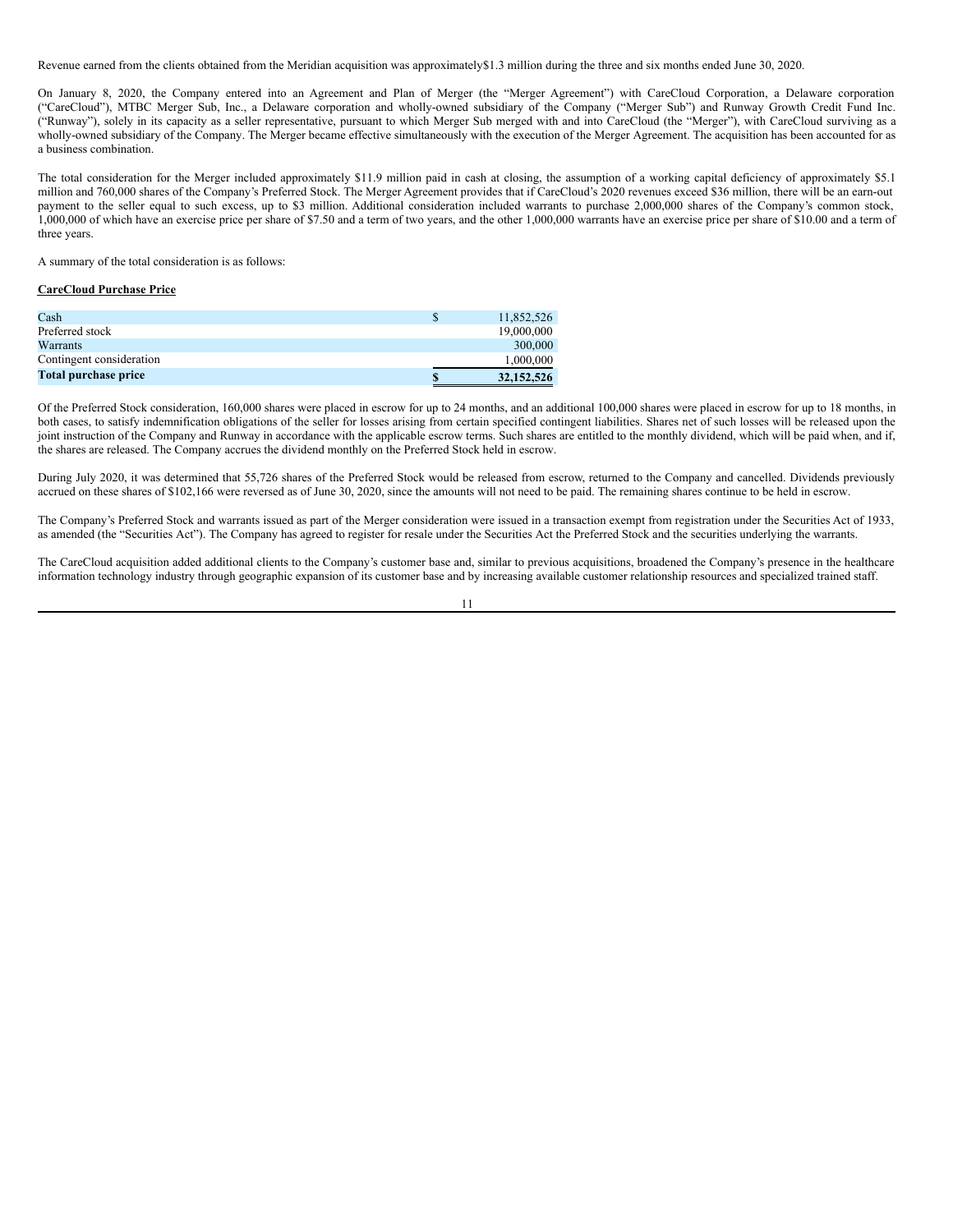The Company engaged a third-party valuation specialist to assist the Company in valuing the assets acquired and liabilities assumed from CareCloud. The following table summarizes the purchase price allocation:

| Accounts receivable                 | \$<br>2,298,716 |
|-------------------------------------|-----------------|
| Prepaid expenses                    | 1,277,990       |
| Contract asset                      | 537,722         |
| Property and equipment              | 402,970         |
| Operating lease right-of-use assets | 2,858,626       |
| Customer relationships              | 8,000,000       |
| Trademark                           | 800,000         |
| Software                            | 4,800,000       |
| Goodwill                            | 22,868,078      |
| Other long term assets              | 539,560         |
| Accounts payable                    | (6,942,710)     |
| Accrued expenses                    | (2,080,977)     |
| Current loan payable                | (79,655)        |
| Operating lease liabilities         | (2,858,544)     |
| Deferred revenue                    | (269, 250)      |
| Total purchase price allocation     | 32,152,526      |

The acquired accounts receivable are recorded at fair value which represents amounts that have subsequently been paid or are expected to be paid by clients. The fair value of customer relationships was based on the estimated discounted cash flows generated by these intangibles. The goodwill from this acquisition is not deductible for income tax purposes and represents the Company's ability to have an expanded local presence in additional markets and operational synergies that we expect to achieve that would not be available to other market participants.

The weighted-average amortization period of the acquired intangible assets is approximately three years.

Revenue earned from the clients obtained from the CareCloud acquisition was approximately \$7.5 million during the three months ended June 30, 2020 and approximately \$15.1 million during the six months ended June 30, 2020.

## **2019 Acquisition**

On April 3, 2019, the Company executed an asset purchase agreement ("APA") to acquire substantially all of the assets of Etransmedia. The purchase price was \$1.6 million and the assumption of certain liabilities, excluding acquisition-related costs of approximately \$125,000. Per the APA, the acquisition had an effective date of April 1, 2019. The acquisition has been accounted for as a business combination.

The Etransmedia acquisition added additional clients to the Company's customer base and, similar to previous acquisitions, broadened the Company's presence in the healthcare information technology industry through geographic expansion of its customer base and by increasing available customer relationship resources and specialized trained staff.

The purchase price allocation for Etransmedia was performed by the Company and is summarized as follows:

| Customer relationships              | S<br>856,000 |  |
|-------------------------------------|--------------|--|
| Accounts receivable                 | 547,377      |  |
| Contract asset                      | 139,169      |  |
| Operating lease right-of-use assets | 1,224,480    |  |
| Property and equipment              | 91,277       |  |
| Goodwill                            | 39.901       |  |
| Operating lease liabilities         | (1,224,480)  |  |
| Accrued expenses                    | (73, 724)    |  |
| Total                               | 1,600,000    |  |
|                                     |              |  |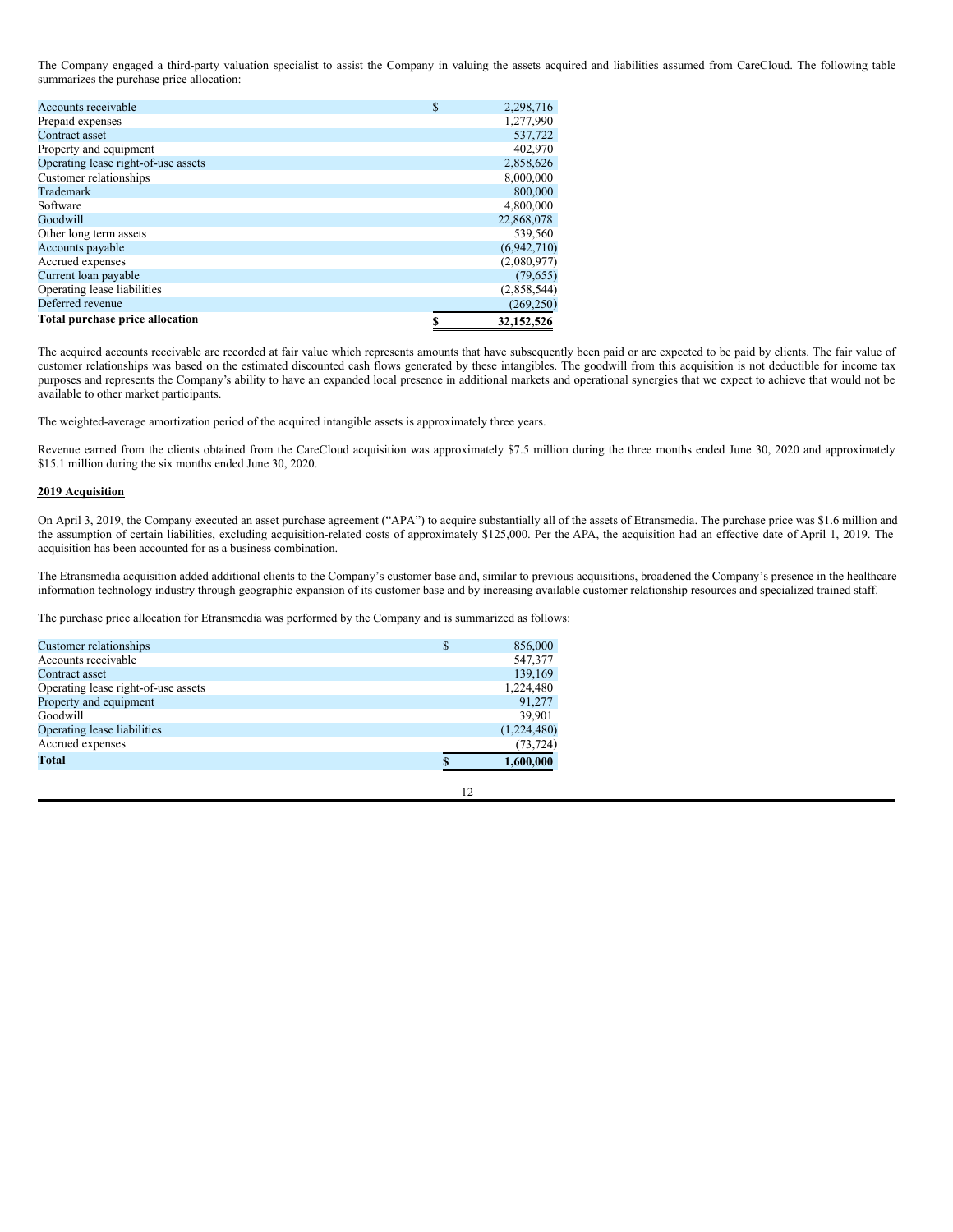The acquired accounts receivable are recorded at fair value which represents amounts that have subsequently been paid or are expected to be paid by clients. The fair value of customer relationships was based on the estimated discounted cash flows generated by these intangibles. The goodwill from this acquisition is deductible ratably for income tax purposes over fifteen years and represents the Company's ability to have an expanded local presence in additional markets and operational synergies that we expect to achieve that would not be available to other market participants.

The weighted-average amortization period of the acquired intangible assets is approximately three years.

Revenue earned from the clients obtained from the Etransmedia acquisition was approximately \$993,000 during the three months ended June 30, 2020 and approximately \$2.2 million during the six months ended June 30, 2020.

## **Pro forma financial information (Unaudited)**

The unaudited pro forma information below represents the condensed consolidated results of operations as if the Etransmedia, CareCloud and Meridian acquisitions occurred on January 1, 2019. The pro forma information has been included for comparative purposes and is not indicative of results of operations that the Company would have had if the acquisitions occurred on the above date, nor is it necessarily indicative of future results. The unaudited pro forma information reflects material, non-recurring pro forma adjustments directly attributable to the business combinations. The difference between the actual revenue and the pro forma revenue is approximately \$6.7 million and \$18.3 million of additional revenue primarily recorded by Meridian for the three and six months ended June 30, 2020, respectively.

|                                              | <b>Three Months Ended</b><br><b>June 30,</b> |  | <b>Six Months Ended</b><br><b>June 30.</b> |  |          |  |           |
|----------------------------------------------|----------------------------------------------|--|--------------------------------------------|--|----------|--|-----------|
|                                              | 2020                                         |  | 2019                                       |  | 2020     |  | 2019      |
|                                              |                                              |  | (\$ in thousands except per share amounts) |  |          |  |           |
| Total revenue                                | 26,239                                       |  | 38,055                                     |  | 59.654   |  | 75,847    |
| Net loss                                     | (6, 472)                                     |  | (6,949)                                    |  | (9,702)  |  | (17, 749) |
| Net loss attributable to common shareholders | (9,749)                                      |  | (8, 436)                                   |  | (15,622) |  | (20, 728) |
| Net loss per common share                    | (0.79)                                       |  | (0.70)                                     |  | (1.26)   |  | (1.73)    |

## **4. GOODWILL AND INTANGIBLE ASSETS-NET**

Goodwill consists of the excess of the purchase price over the fair value of identifiable net assets of businesses acquired. The following is the summary of the changes to the carrying amount of goodwill for the six months ended June 30, 2020 and the year ended December 31, 2019:

|                         |  | <b>Six Months Ended</b> |               | <b>Year Ended</b>        |
|-------------------------|--|-------------------------|---------------|--------------------------|
|                         |  |                         | June 30, 2020 | <b>December 31, 2019</b> |
| Beginning gross balance |  |                         | 12,633,696    | 12,593,795               |
| Acquisitions            |  |                         | 37,074,514    | 39,901                   |
| Ending gross balance    |  |                         | 49,708,210    | 12,633,696               |
|                         |  |                         |               |                          |
|                         |  |                         |               |                          |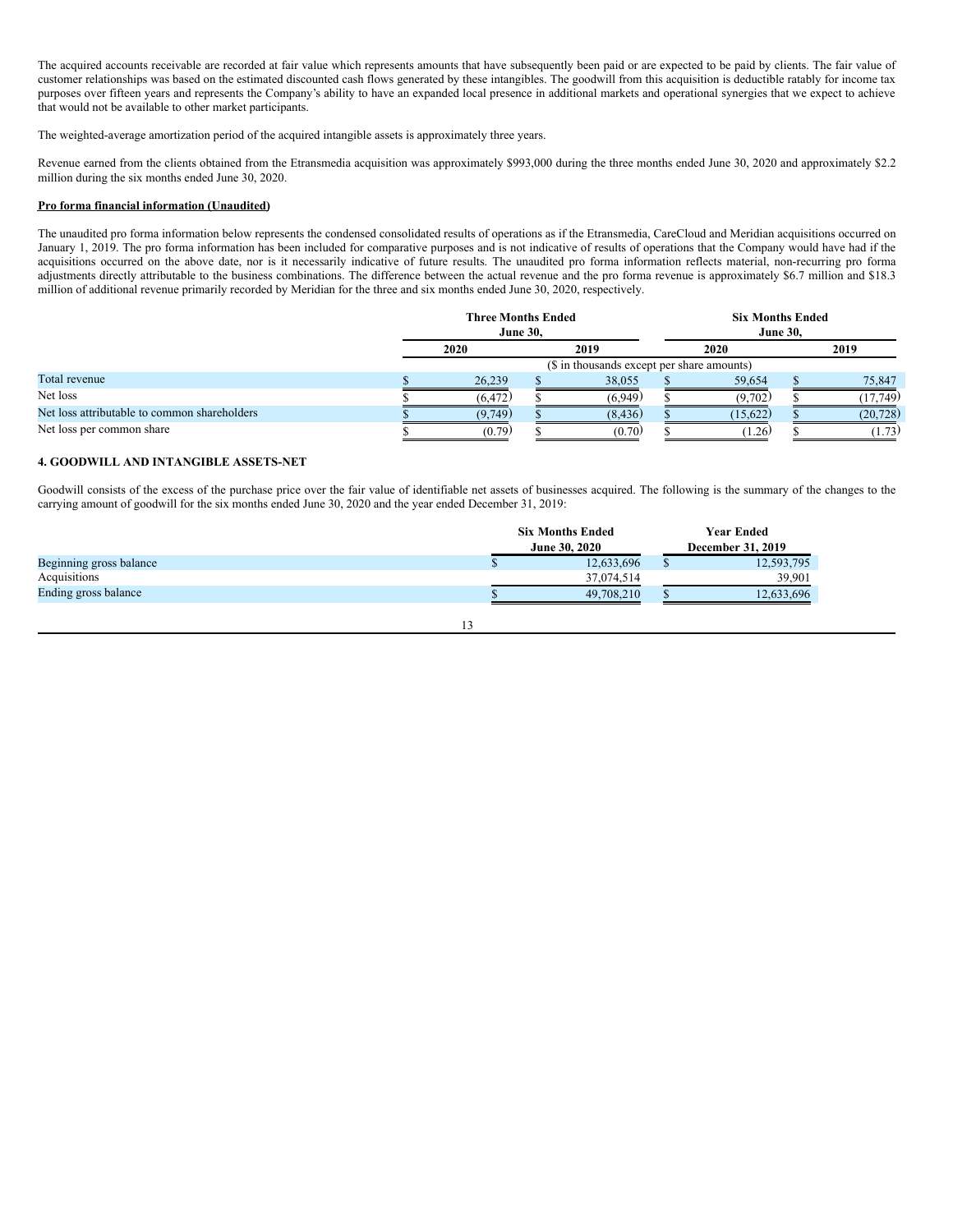Intangible assets include customer contracts and relationships and covenants not-to-compete acquired in connection with acquisitions, as well as trademarks acquired and software costs. Intangible assets - net as of June 30, 2020 and December 31, 2019 consist of the following:

|                                      | <b>June 30, 2020</b> | December 31, 2019 |
|--------------------------------------|----------------------|-------------------|
| Contracts and relationships acquired | 43,497,300           | 23,597,300        |
| Capitalized software                 | 7,824,576            | 538,012           |
| Non-compete agreements               | 1,236,377            | 1,236,377         |
| Other intangible assets              | 3,263,552            | 1,489,458         |
| Total intangible assets              | 55,821,805           | 26,861,147        |
| Less: Accumulated amortization       | 24,028,768           | 20,883,922        |
| Intangible assets - net              | 31,793,037           | 5,977,225         |

Amortization expense was approximately \$3.2 million and \$1.2 million for the six months ended June 30, 2020 and 2019, respectively, and \$2.1 million and \$612,000 for the three months ended June 30, 2020 and 2019, respectively. The weighted-average amortization period is currently approximately 4.1 years.

As of June 30, 2020, future amortization scheduled to be expensed is as follows:

| <b>Years ending</b> |        |            |
|---------------------|--------|------------|
| December 31,        |        |            |
| $2020$ (six months) | Φ      | 6,173,120  |
| 2021                |        | 9,790,704  |
| 2022                |        | 7,716,583  |
| 2023                |        | 5,269,929  |
| 2024                |        | 1,192,701  |
| Thereafter          |        | 1,650,000  |
| Total               | G<br>Φ | 31,793,037 |

## **5. NET LOSS PER COMMON SHARE**

The following table reconciles the weighted-average shares outstanding for basic and diluted net loss per share for the three and six months ended June 30, 2020 and 2019:

|                                                                    | <b>Three Months Ended</b><br><b>June 30,</b> |             | <b>Six Months Ended</b><br><b>June 30.</b> |  |              |  |             |
|--------------------------------------------------------------------|----------------------------------------------|-------------|--------------------------------------------|--|--------------|--|-------------|
|                                                                    |                                              | 2020        | 2019                                       |  | 2020         |  | 2019        |
| Basic and Diluted:                                                 |                                              |             |                                            |  |              |  |             |
| Net loss attributable to common shareholders                       |                                              | (8,069,422) | (2,257,678)                                |  | (13,214,109) |  | (4.046.069) |
| Weighted-average common shares used to compute basic and diluted   |                                              |             |                                            |  |              |  |             |
| loss per share                                                     |                                              | 12.395.197  | 12.022.143                                 |  | 12,353,007   |  | 11.984.284  |
| Net loss attributable to common shareholders per share - Basic and |                                              |             |                                            |  |              |  |             |
| Diluted                                                            |                                              | (0.65)      | (0.19)                                     |  | (1.07)       |  | (0.34)      |

All unvested restricted stock units ("RSUs"), the 200,000 warrants granted to Opus Bank ("Opus"), the 153,489 warrants granted to Silicon Valley Bank ("SVB"), the 2,000,000 warrants granted in connection with the CareCloud acquisition and the 2,250,000 warrants granted in connection with the Meridian acquisition have been excluded from the above calculations as they were anti-dilutive. Vested RSUs and vested restricted shares have been included in the above calculations.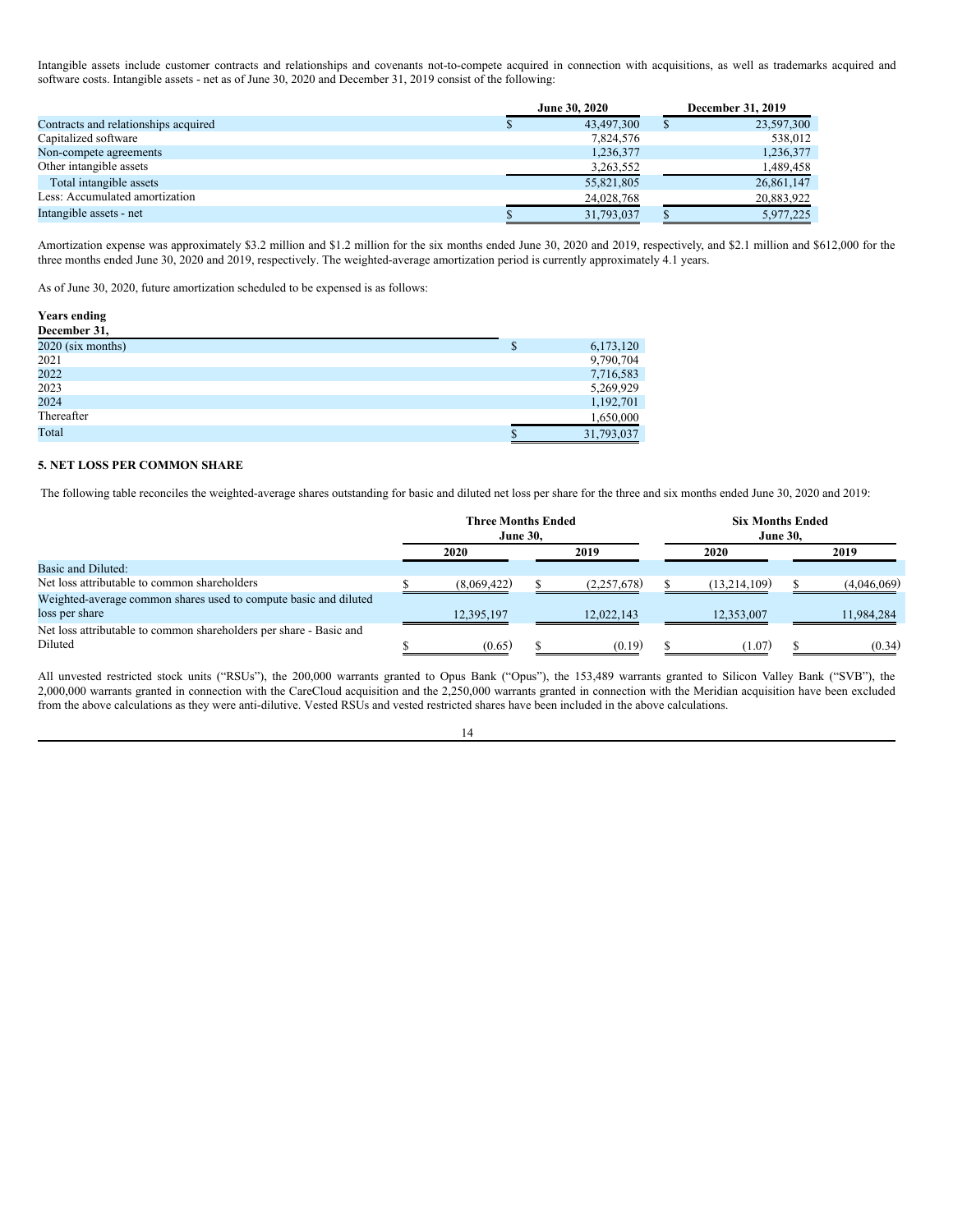#### **6. DEBT**

*SVB* — During October 2017, the Company opened a revolving line of credit with SVB under a three-year agreement. The SVB credit facility is a secured revolving line of credit where borrowings are based on a formula of 200% of repeatable revenue adjusted by an annualized attrition rate as defined in the credit agreement. During the third quarter of 2018, the credit line was increased from \$5 million to \$10 million and the term was extended for an additional year. Nothing was drawn on this line of credit as of December 31, 2019. At June 30, 2020, the entire line available of \$9,750,000 was drawn, although it was subsequently repaid in full during July, 2020. Interest on the SVB revolving line of credit is charged at the prime rate plus 1.50%, with a minimum interest rate of 6.5%. There is also a fee of one-half of 1% annually for the unused portion of the credit line. The debt is secured by all of the Company's domestic assets and 65% of the shares in its offshore facilities. Future acquisitions are subject to approval by SVB.

*Vehicle Financing Notes* — The Company financed certain vehicle purchases both in the United States and in Pakistan. The vehicle financing notes have three to six years terms and were issued at current market rates.

*Insurance Financing* — The Company finances certain insurance purchases over the term of the policy life. The interest rate charged is 4.52% based on the annual renewal.

#### **7. LEASES**

We determine if an arrangement is a lease at inception. Operating leases are included in operating lease right-of-use ("ROU") assets, current operating lease liability and noncurrent operating lease liability in our condensed consolidated balance sheet as of June 30, 2020 and December 31, 2019. Each time the Company acquires a business, the ROU assets and the lease liabilities are recorded at fair value as of the date of acquisition. The Company does not have any finance leases.

ROU assets represent our right to use an underlying asset for the lease term and lease liabilities represent our obligation to make lease payments arising from the lease. ROU assets and liabilities are recognized at the lease commencement date based on the estimated present value of lease payments over the lease term.

We use our estimated incremental borrowing rates, which are derived from information available at the lease commencement date, in determining the present value of lease payments. For leases in existence at the adoption of ASC 842, we used the incremental borrowing rate as of January 1, 2019. We give consideration to our bank financing arrangements, geographical location and collateralization of assets when calculating our incremental borrowing rates.

Our lease terms include options to extend the lease when it is reasonably certain that we will exercise that option. Leases with a term of less than 12 months are not recorded in the condensed consolidated balance sheet. Our lease agreements do not contain any residual value guarantees. For real estate leases, we account for the lease and non-lease components as a single lease component. Some leases include escalation clauses and termination options that are factored in the determination of the lease payments when appropriate.

If a lease is modified after the effective date, the operating lease ROU asset and liability is re-measured using the current incremental borrowing rate. During the six months ended June 30, 2020, a lease impairment of approximately \$361,000 was recorded since the Company is no longer using one of its leased facilities and is currently in the process of subleasing the space.

We lease all of our facilities and some equipment. Lease expense is included in direct operating costs and general and administrative expenses in the condensed consolidated statements of operations based on the nature of the expense. As of June 30, 2020, we had 38 leased properties, five in Practice Management and 33 in Healthcare IT, with remaining terms ranging from less than one year to five years. Our lease terms are determined taking into account lease renewal options, the Company's anticipated operating plans and leases that are on a month-to-month basis. We also have some related party leases – see Note 9.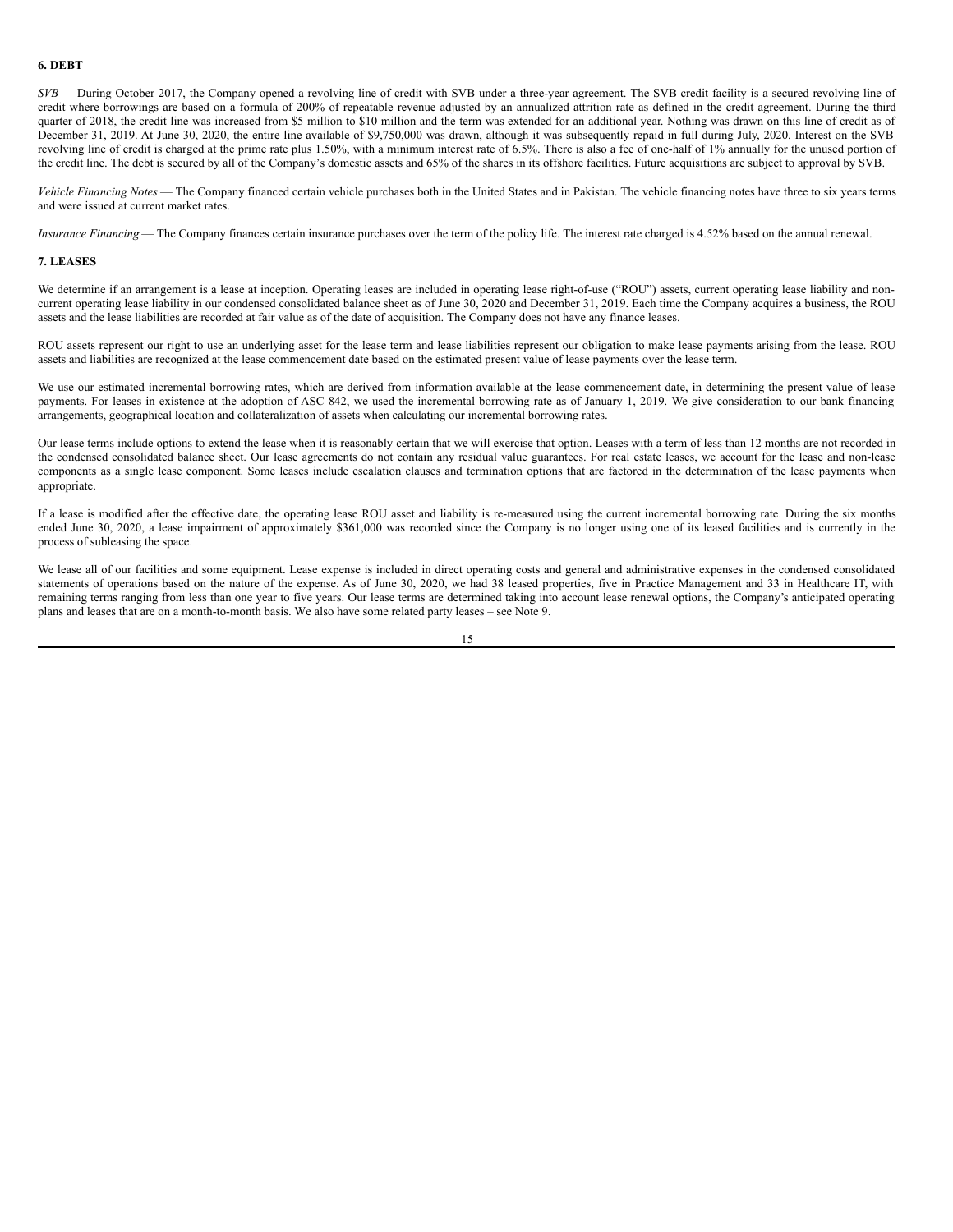The components of lease expense were as follows:

|                       | <b>Three Months Ended</b><br><b>June 30.</b> |  |         | <b>Six Months Ended</b><br><b>June 30.</b> |           |  |           |
|-----------------------|----------------------------------------------|--|---------|--------------------------------------------|-----------|--|-----------|
|                       | 2020                                         |  | 2019    |                                            | 2020      |  | 2019      |
| Operating lease cost  | 834,950                                      |  | 639.393 |                                            | 1.634.486 |  | 1,104,621 |
| Short-term lease cost | 941                                          |  | 32.425  |                                            | 10.310    |  | 137,976   |
| Variable lease cost   | 2.062                                        |  | 12.450  |                                            | 15.534    |  | 19.033    |
| Total- net lease cost | 837.953                                      |  | 684.268 |                                            | .660.330  |  | 1,261,630 |

Short-term lease cost represents leases that were not capitalized as the lease term as of the later of January 1, 2020 or the beginning of the lease was less than 12 months. Variable lease costs include utilities, real estate taxes and common area maintenance costs.

Supplemental balance sheet information related to leases was as follows:

|                                                   |    | June 30, 2020 |               | December 31, 2019 |
|---------------------------------------------------|----|---------------|---------------|-------------------|
| Operating leases:                                 |    |               |               |                   |
| Operating lease ROU assets, net                   | S  | 8,358,549     | S             | 3,526,315         |
|                                                   |    |               |               |                   |
| Current operating lease liabilities               | S  | 4,689,790     | S             | 1,688,772         |
| Non-current operating lease liabilities           |    | 7,592,536     |               | 2,040,772         |
| Total operating lease liabilities                 |    | 12,282,326    |               | 3,729,544         |
| Operating leases:                                 |    |               |               |                   |
| <b>ROU</b> assets                                 | \$ | 9,724,984     | <sup>\$</sup> | 5,467,749         |
| Asset lease expense                               |    | (1,337,677)   |               | (1,888,443)       |
| Foreign exchange loss                             |    | (28, 758)     |               | (52,991)          |
| ROU assets, net                                   |    | 8,358,549     |               | 3,526,315         |
| Weighted average remaining lease term (in years): |    |               |               |                   |
| Operating leases                                  |    | 2.81          |               | 2.46              |
| Weighted average discount rate:                   |    |               |               |                   |
| Operating leases                                  |    | 6.80%         |               | 7.05%             |

Supplemental cash flow and other information related to leases was as follows:

|                                                                                                                          | <b>Three Months Ended</b><br><b>June 30,</b> |           |  | <b>Six Months Ended</b><br><b>June 30,</b> |              |           |   |           |
|--------------------------------------------------------------------------------------------------------------------------|----------------------------------------------|-----------|--|--------------------------------------------|--------------|-----------|---|-----------|
|                                                                                                                          |                                              | 2020      |  | 2019                                       |              | 2020      |   | 2019      |
| Cash paid for amounts included in the measurement of lease<br>liabilities:<br>Operating cash flows from operating leases |                                              | 763,733   |  | 646,824                                    | S            | 1.443.066 |   | 1,124,884 |
| ROU assets obtained in exchange for lease liabilities:                                                                   |                                              |           |  |                                            |              |           |   |           |
| Operating leases, net of impairment and terminations                                                                     | D                                            | 2.646.511 |  | 1,453,751                                  | <sup>S</sup> | 6.263.898 | ъ | 1.634.041 |
|                                                                                                                          |                                              | 16        |  |                                            |              |           |   |           |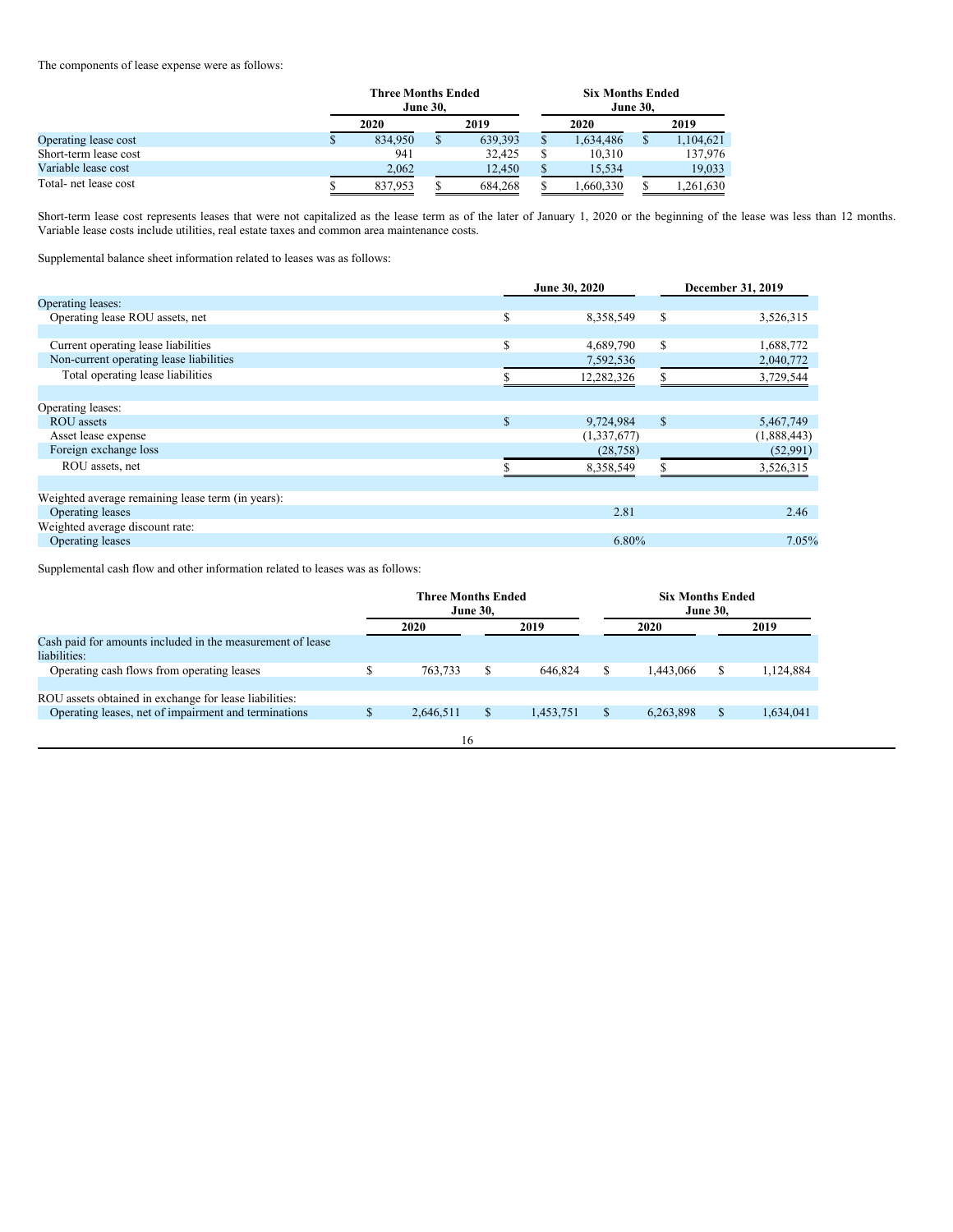Maturities of lease liabilities are as follows:

### **Operating leases - Year ending December 31,**

| 4,908,064<br>2021<br>2022<br>2023<br>1,617,221<br>2024<br>288,327<br>2025<br>54,948<br>Total lease payments<br>13,475,924<br>Less: imputed interest<br>Total lease obligations<br>12,282,326<br>Less: current obligations | 2020 (six months) | 2,788,605     |
|---------------------------------------------------------------------------------------------------------------------------------------------------------------------------------------------------------------------------|-------------------|---------------|
|                                                                                                                                                                                                                           |                   |               |
|                                                                                                                                                                                                                           |                   |               |
|                                                                                                                                                                                                                           |                   | 3,818,759     |
|                                                                                                                                                                                                                           |                   |               |
|                                                                                                                                                                                                                           |                   |               |
|                                                                                                                                                                                                                           |                   |               |
|                                                                                                                                                                                                                           |                   |               |
|                                                                                                                                                                                                                           |                   | (1, 193, 598) |
|                                                                                                                                                                                                                           |                   |               |
|                                                                                                                                                                                                                           |                   | (4,689,790)   |
| Long-term lease obligations                                                                                                                                                                                               |                   | 7,592,536     |

As of June 30, 2020, we have one operating lease commitment with a five year term that commences on July 1, 2020 aggregating approximately \$31,000.

#### **8. COMMITMENTS AND CONTINGENCIES**

**Legal Proceedings** — On April 4, 2017, Randolph Pain Relief and Wellness Center ("RPRWC") filed an arbitration demand with the American Arbitration Association (the "Arbitration") seeking to arbitrate claims against MTBC, Inc. ("MTBC") and MTBC Acquisition Corp. ("MAC"). The claims relate solely to services provided by Millennium Practice Management Associates, Inc. ("MPMA"), a subsidiary of MediGain, LLC, pursuant to a billing services agreement that contains an arbitration provision. MTBC and MAC jointly moved in the Superior Court of New Jersey, Chancery Division, Somerset County (the "Chancery Court") to enjoin the Arbitration on the grounds that neither were a party to the billing services agreement. On May 30, 2018, the Chancery Court denied that motion and MTBC and MAC appealed. The Chancery Court ordered the Arbitration stayed pending the appeal.

On April 23, 2019, the Appellate Division reversed the Chancery Court's ruling that MTBC is required to participate in the Arbitration and remanded the case for further proceedings before the Chancery Court on that issue. The Appellate Division upheld the Chancery Court's ruling that MAC was required to participate in the Arbitration. The parties completed discovery in the remanded matter, and both MTBC and RPRWC filed cross-motions for summary judgement in their favor. On February 6, 2020, the Chancery Court denied RPRWC's motion for summary judgment and granted MTBC's motion for summary judgment, holding that MTBC cannot be compelled to participate in the Arbitration. RPRWC has informed MTBC that it does not intend to appeal the Chancery Court's ruling and that it intends to move forward solely against MAC in the Arbitration. On March 25, 2020, the Chancery Court lifted the stay of arbitration relative to RPRWC and MAC.

Due to conflicting information provided by RPRWC, it is unclear what the extent of the claimed damages are in this matter which at this time appear to be entirely speculative. According to its arbitration demand, RPRWC seeks compensatory damages of \$6.6 million, plus costs, for MPMA's alleged breach of the billing services agreement. On June 12, 2020, in response to a directive from the arbitrator, RPRWC disclosed a statement of damages to MAC in which it increased its alleged damages from six million, six hundred thousand dollars and costs to twenty million dollars and costs. RPRWC subsequently revised its damages claim downward. On July 24, 2020, RPRWC disclosed a declaration to MAC, in which RPRWC estimates its damages to be approximately eleven million dollars plus costs. MAC intends to vigorously defend against RPRWC's claims. If RPRWC is successful in the Arbitration, MTBC and MAC anticipate the award would be substantially less than the amount claimed.

From time to time, we may become involved in other legal proceedings arising in the ordinary course of our business. Including the proceedings described above, we are not presently a party to any legal proceedings that, in the opinion of our management, would individually or taken together have a material adverse effect on our business, consolidated results of operations, financial position or cash flows of the Company.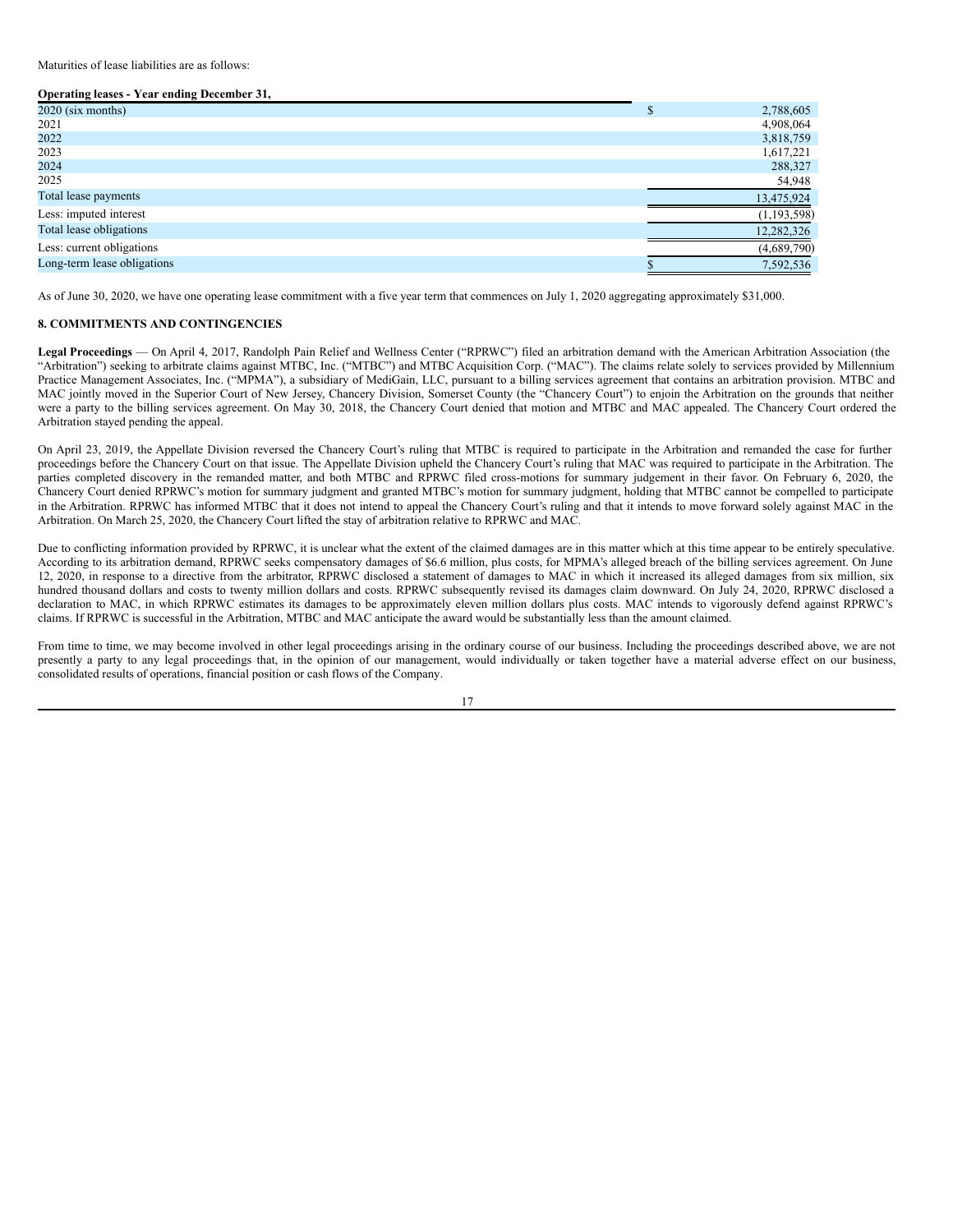### **9. RELATED PARTIES**

The Company had sales to a related party, a physician who is the wife of the Executive Chairman. Revenues from this customer were approximately \$7,000 and \$9,000 for the six months ended June 30, 2020 and 2019 and \$2,000 and \$5,000 for the three months ended June 30, 2020 and 2019, respectively. As of both June 30, 2020, and December 31, 2019, the receivable balance due from this customer was approximately \$1,000 and \$2,000, respectively.

The Company is a party to a nonexclusive aircraft dry lease agreement with Kashmir Air, Inc. ("KAI"), which is owned by the Executive Chairman. The Company recorded an expense of approximately \$73,000 and \$64,000 for the six month periods ended June 30, 2020 and 2019 and \$32,000 for both the three months ended June 30, 2020 and 2019. As of both June 30, 2020 and December 31, 2019, the Company had a liability outstanding to KAI of approximately \$1,000, which is included in accrued liability to related party in the condensed consolidated balance sheets. The original aircraft lease expired on March 31, 2019 and was not included in the ROU asset at January 1, 2019. A lease for a different aircraft at the same lease rate was entered into as of April 1, 2019 and has been included in the ROU asset and operating lease liability at December 31, 2019 and June 30, 2020.

The Company leases its corporate offices in New Jersey, its temporary housing for its foreign visitors, a printing and mailing facility and its backup operations center in Bagh, Pakistan, from the Executive Chairman. The related party rent expense for the six months ended June 30, 2020 and 2019 was approximately \$93,000 and \$94,000, and for both the three months ended June 30, 2020 and 2019 was \$46,000 and is included in direct operating costs and general and administrative expense in the consolidated statements of operations. During the six months ended June 30, 2020, the Company spent a total of approximately \$62,000 to upgrade two of the leased facilities. Current assets-related party in the condensed consolidated balance sheets includes security deposits and prepaid rent related to the leases of the Company's corporate offices in the amount of approximately \$13,000 as of both June 30, 2020 and December 31, 2019.

Included in the ROU asset at June 30, 2020 and December 31, 2019 is approximately \$418,000 and \$566,000, respectively, applicable to the related party leases. Included in the current and non-current operating lease liability at June 30, 2020 is approximately \$263,000 and \$164,000, respectively, applicable to the related party leases. At December 31, 2019, the current and non-current operating lease liability applicable to related party leases was approximately \$275,000 and \$298,000, respectively.

During the first quarter, talkMD Clinicians, PA, a New Jersey corporation was formed to provide telehealth services. This entity is owned by the wife of the Executive Chairman since an entity providing medical services must be owned by a physician. The Company did not have any transactions with this entity during the quarter ended June 30, 2020.

## **10. REVENUE**

#### *Introduction*

The Company accounts for revenue in accordance with ASC 606,*Revenue from Contracts with Customers*. All revenue is recognized as our performance obligations are satisfied. A performance obligation is a promise in a contract to transfer a distinct good or service to a customer, and is the unit of account under ASC 606. Under ASC 606, the Company recognizes revenue when the revenue cycle management services begin on the medical billing claims, which is generally upon receipt of the claim from the provider. For revenue cycle management services, the Company estimates the value of the consideration it will earn over the remaining contractual period as our services are provided and recognizes the fees over the term; this estimation involves predicting the amounts our clients will ultimately collect associated with the services they provided. The selling price of the Company's services equals the contractual price. Certain significant estimates, such as payment-to-charge ratios, effective billing rates and the estimated contractual payment periods are required to measure revenue cycle management revenue under ASC 606.

Most of our current contracts with customers contain a single performance obligation. For contracts where we provide multiple services, such as where we perform multiple ancillary services, each service represents its own performance obligation. Selling prices are based on the contractual price for the service, which approximates the stand alone selling price.

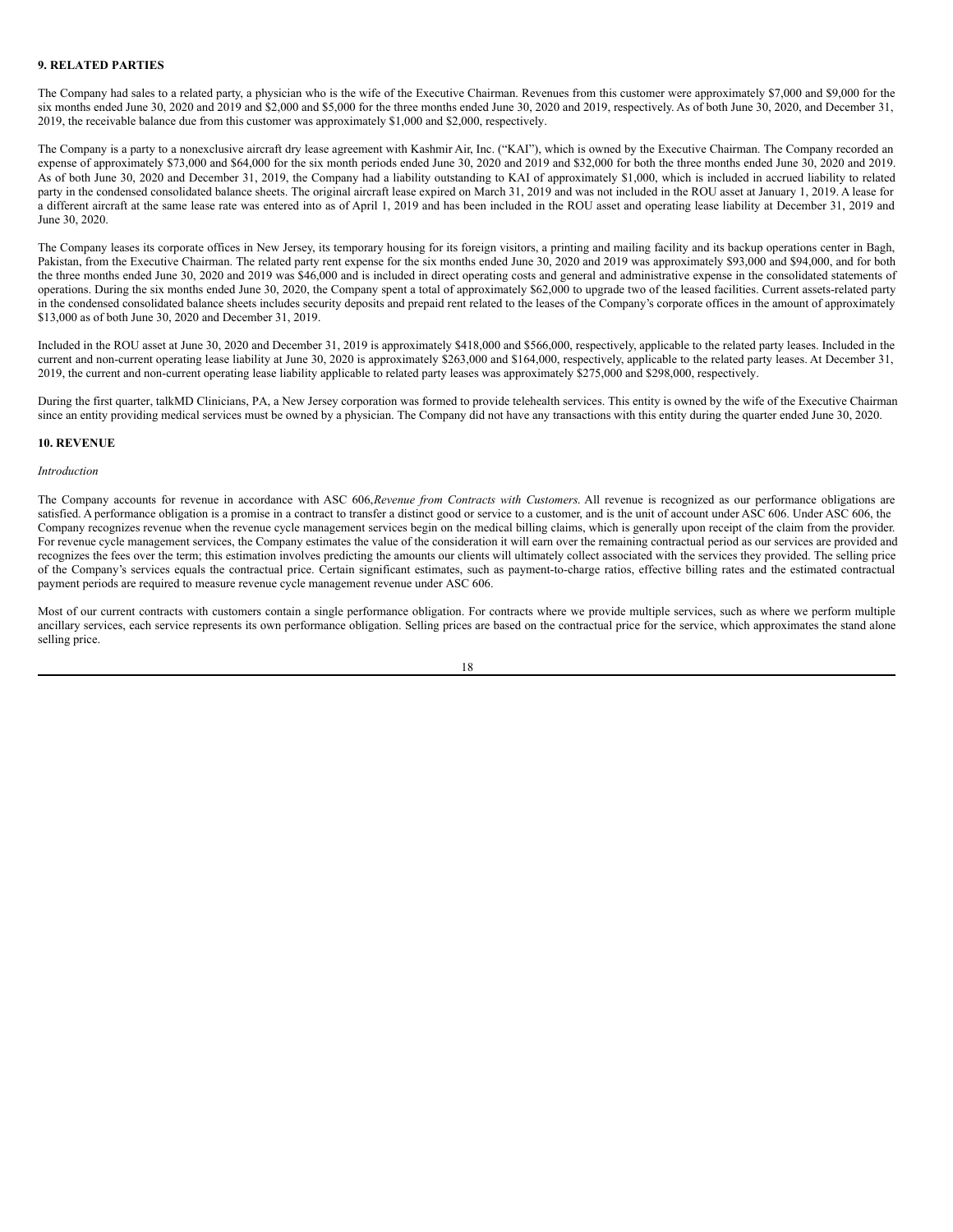We apply the portfolio approach as permitted by ASC 606 as a practical expedient to contracts with similar characteristics and we use estimates and assumptions when accounting for those portfolios. Our contracts generally include standard commercial payment terms. We have no significant obligations for refunds, warranties or similar obligations and our revenue does not include taxes collected from our customers.

#### *Disaggregation of Revenue from Contracts with Customers*

We derive revenue from eight primary sources: revenue cycle management services, SaaS solutions, professional services, ancillary services, group purchasing services, printing and mailing services, and clearinghouse and EDI (electronic data interchange) services and practice management services.

The following table represents a disaggregation of revenue for the three and six months ended June 30:

|                                   |   | <b>Three Months Ended</b><br><b>June 30.</b> |   |            | <b>Six Months Ended</b><br><b>June 30.</b> |            |   |            |
|-----------------------------------|---|----------------------------------------------|---|------------|--------------------------------------------|------------|---|------------|
|                                   |   | 2020                                         |   | 2019       |                                            | 2020       |   | 2019       |
| <b>Healthcare IT:</b>             |   |                                              |   |            |                                            |            |   |            |
| Revenue cycle management services | S | 11,364,851                                   | S | 11,366,628 | S                                          | 24,554,814 | S | 21,883,468 |
| SaaS solutions                    |   | 3,757,078                                    |   | 66,055     |                                            | 7,370,592  |   | 106,657    |
| Professional services             |   | 397.547                                      |   | 383,336    |                                            | 788,975    |   | 718,771    |
| Ancillary services                |   | 831.244                                      |   | 930.181    |                                            | 1.552.606  |   | 1,429,277  |
| Group purchasing services         |   | 189.456                                      |   | 205,066    |                                            | 366,008    |   | 405,113    |
| Printing and mailing services     |   | 323,827                                      |   | 358,440    |                                            | 752,705    |   | 750,100    |
| Clearinghouse and EDI services    |   | 262,207                                      |   | 150,869    |                                            | 581,374    |   | 286,933    |
| <b>Practice Management:</b>       |   |                                              |   |            |                                            |            |   |            |
| Practice management services      |   | 2,452,580                                    |   | 3,288,924  |                                            | 5,478,884  |   | 6,249,391  |
| Total                             |   | 19,578,790                                   |   | 16,749,499 |                                            | 41,445,958 |   | 31,829,710 |

#### *Revenue cycle management services:*

Revenue cycle management services are the recurring process of submitting and following up on claims with health insurance companies in order for the healthcare providers to receive payment for the services they rendered. MTBC typically invoices customers on a monthly basis based on the actual collections received by its customers and the agreedupon rate in the sales contract. The services include medical billing services and often include use of practice management software and related tools (on a software-as-a-service ("SaaS") basis), electronic health records (on a SaaS basis), and use of mobile health solutions. We consider the services to be one performance obligation since the promises are not distinct in the context of the contract. The performance obligation consists of a series of distinct services that are substantially the same and have the same periodic pattern of transfer to our customers.

In many cases, our clients may terminate their agreements with 90 days' notice without cause, thereby limiting the term in which we have enforceable rights and obligations, although this time period can vary between clients. Our payment terms are normally net 30 days. Although our contracts typically have stated terms of one or more years, under ASC 606 our contracts are considered month-to-month and accordingly, there is no financing component.

For the majority of our revenue cycle management contracts, the total transaction price is variable because our obligation is to process an unknown quantity of claims, as and when requested by our customers over the contract period. When a contract includes variable consideration, we evaluate the estimate of the variable consideration to determine whether the estimate needs to be constrained; therefore, we include variable consideration in the transaction price only to the extent that it is probable that a significant reversal of the amount of cumulative revenue recognized will not occur when the uncertainty associated with variable consideration is subsequently resolved. Estimates to determine variable consideration such as payment to charge ratios, effective billing rates, and the estimated contractual payment periods are updated at each reporting date. Revenue is recognized over the performance period using the input method.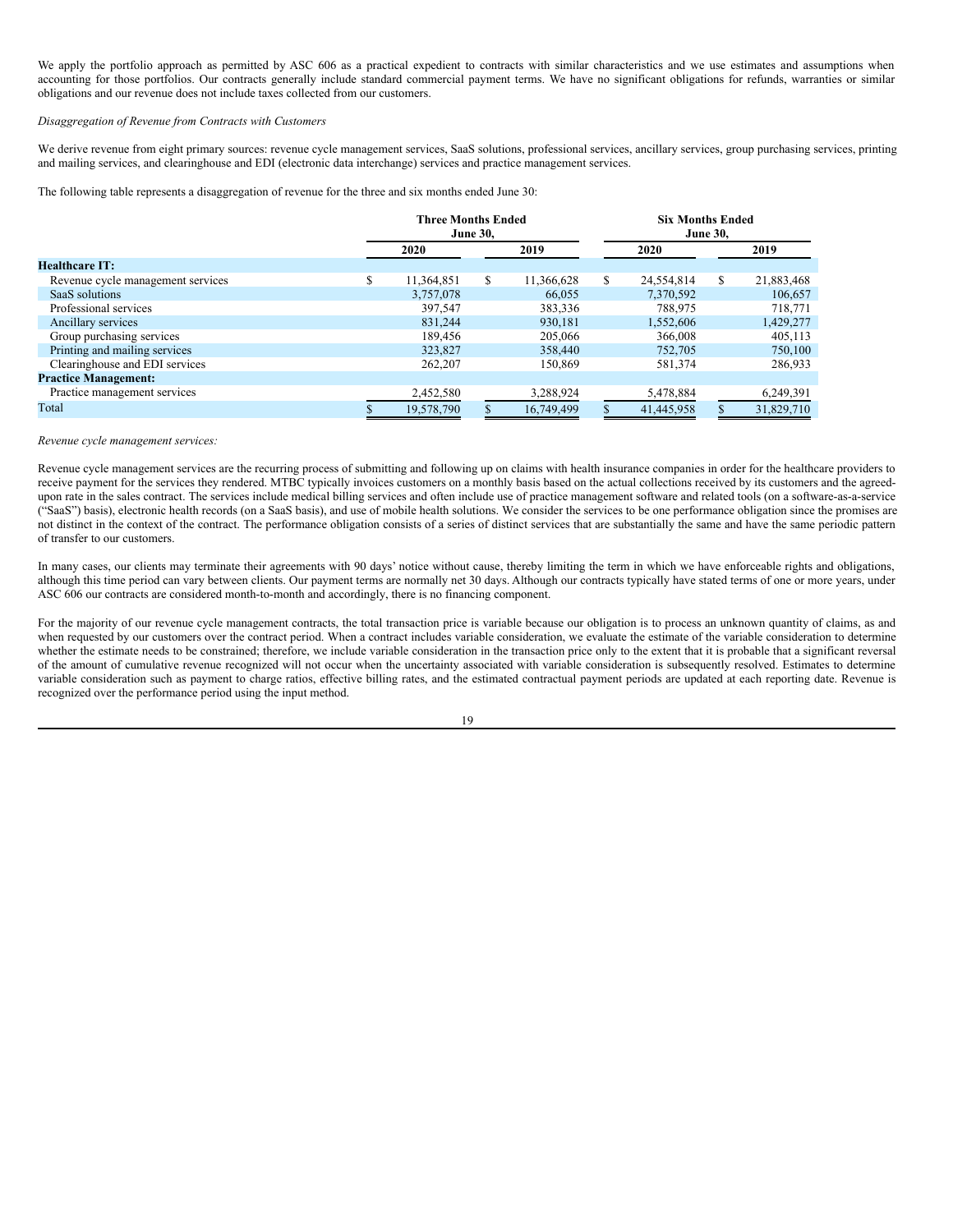#### *SaaS Solutions:*

Some of the Company's SaaS solutions were initially developed by CareCloud and Meridian, both of which were acquired during 2020.

The Company's SaaS solutions which were initially developed and sold by CareCloud include Central, Complete and Breeze. Central is a SaaS subscription service for healthcare practice management. Complete is a SaaS subscription service that combines healthcare practice management with electronic health records. Breeze is a SaaS subscription service providing patient registration and intake solutions.

The Company's SaaS solutions which were initially developed and sold by Meridian include VertexDr, Precision BI and Microbots. VertexDr is one of the only fully-integrated electronic medical record and practice management systems encompassing appointment scheduling, practice management, electronic prescribing of controlled substances (EPCS), customizable electronic health records, mobile functionality, and automation. Precision BI provides powerful insight into both clinical and financial performance so healthcare providers can optimize revenue, increase productivity and improve patient care. RPA is an industry term for software tools that help automate routine tasks to make them more reliable and efficient. Meridian's RPA solution, Microbots, are digital assistants that replace mundane, repetitive processes, allowing organizations scalability and increased production in a HIPAA compliant environment.

Under the Company's SaaS solutions, the Company derives revenue primarily from recurring business subscription fees. The Company typically invoices customers on a monthly basis based on an agreed-upon rate in the sales contract. The Company considers all these services to be one performance obligation since the promises are not distinct in the context of the contract. The performance obligation consists of a series of distinct services that are substantially the same and have the same periodic pattern of transfer to customers. Recurring business subscription fees may also include amounts charged to the customer for patient statements and for other services for which reimbursement is based on a fixed fee per patient visit and recognized as revenue as the related services are performed.

Payment terms for the above SaaS solutions are normally between seven and thirty days. Although the contracts typically have stated terms of one or more years, under ASC 606, contracts are considered month-to-month and accordingly, there is no financing component.

## *Professional services:*

These services include training, implementation, data conversion, data migration and ongoing support.

For all of the above revenue streams, revenue is recognized over time, which is typically one month or less, which closely matches the point in time that the customer simultaneously receives and consumes the benefits provided by the Company. Each service is substantially the same and has the same periodic pattern of transfer to the customer. Each of the services provided above is considered a separate performance obligation.

MTBC also provides implementation and professional services to certain customers and records revenue monthly on a time and materials or a fixed rate basis. The performance obligation is satisfied over time as the implementation or professional services are rendered.

#### *Other revenue streams:*

Ancillary services represent services such as coding, credentialing and transcription that are rendered in connection with the delivery of revenue cycle management and related medical services. The Company invoices customers monthly, based on the actual amount of services performed at the agreed upon rate in the contract. These services are only offered to revenue cycle management customers. These services do not represent a material right because the services are optional to the customer and customers electing these services are charged the same price for those services as if they were on a standalone basis. Each individual coding, credentialing or transcription transaction processed represents a performance obligation, which is satisfied over time as that individual service is rendered.

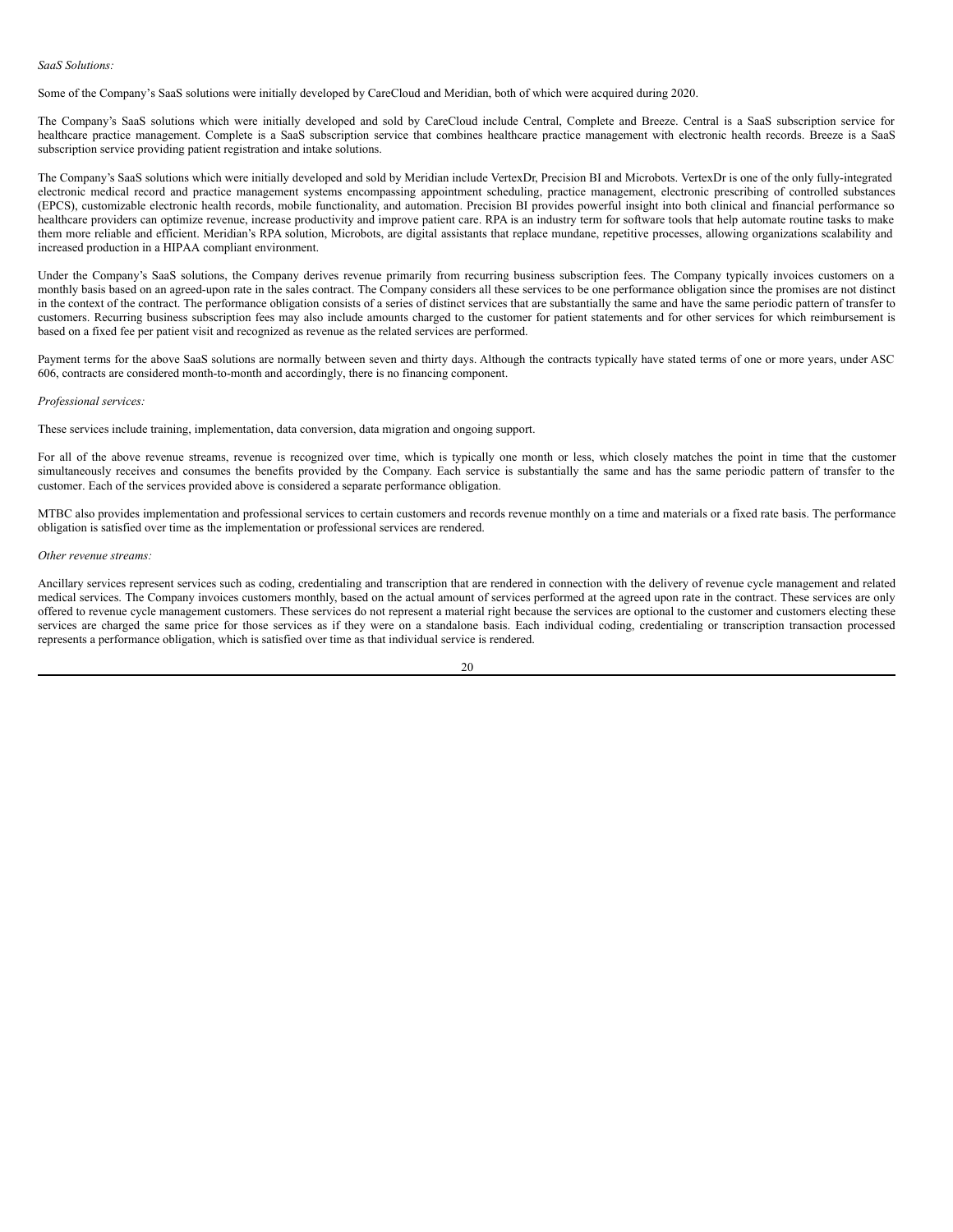The Company provides group purchasing services which enable medical providers to purchase various vaccines directly from selected pharmaceutical companies at a discounted price. Currently, there are approximately 4,000 medical providers who are members of the program. Revenue is recognized as the vaccine shipments are made to the medical providers. Referral fees from the pharmaceutical companies are paid to MTBC either quarterly or annually and the Company adjusts its revenue accrual at the time of payment. The Company makes significant judgments regarding the variable consideration which we expect to be entitled to for the group purchasing services which includes the anticipated shipments to the members enrolled in the program, anticipated volumes of purchases made by the members and the changes in the number of members. The amounts recorded are constrained by estimates of decreases in shipments and loss of members to avoid a significant revenue reversal in the subsequent period. The only performance obligation is to provide the pharmaceutical companies with the medical providers who want to become members in order to purchase vaccines. The performance obligation is satisfied once the medical provider agrees to purchase a specific quantity of vaccines and the medical provider's information is forwarded to the vaccine suppliers. The Company records a contract asset for revenue earned and not paid as the ultimate payment is conditioned on achieving certain volume thresholds.

The Company provides printing and mailing services for both revenue cycle management customers and a large non- revenue cycle management customer, and invoices on a monthly basis based on the number of prints, the agreed-upon rate per print and the postage incurred. The performance obligation is satisfied once the printing and mailing is completed.

The medical billing clearinghouse service takes claim information from customers, checks the claims for errors and sends this information electronically to insurance companies. MTBC invoices customers on a monthly basis based on the number of claims submitted and the agreed-upon rate in the agreement. This service is provided to medical practices and providers to medical practices who are not revenue cycle management customers. The performance obligation is satisfied once the relevant submissions are completed.

For all of the above revenue streams other than group purchasing services, revenue is recognized over time, which is typically one month or less, which closely matches the point in time that the customer simultaneously receives and consumes the benefits provided by the Company. For the group purchasing services, revenue is recognized at a point in time. Other than the group purchasing services, each of the Company's services are substantially the same and have the same periodic pattern of transfer to the customer. Each service provided by the Company is considered a separate performance obligation.

## *Practice management services:*

The Company also provides practice management services under long-term management service agreements to three medical practices. We provide the medical practices with the nurses, administrative support, facilities, supplies, equipment, marketing, RCM, accounting, and other non-clinical services needed to efficiently operate their practices. Revenue is recognized as the services are provided to the medical practices. Revenue recorded in the consolidated statements of operations represents the reimbursement of costs paid by the Company for the practices and the management fee earned each month for managing the practice. The management fee is based on either a fixed fee or a percentage of the net operating income.

The Company assumes all financial risk for the performance of the managed medical practices. Revenue is impacted by amount of the costs incurred by the practices and their operating income. The gross billing of the practices is impacted by billing rates, changes in current procedural terminology code reimbursement and collection trends which in turn impacts the management fee that the Company is entitled to. Billing rates are reviewed at least annually and adjusted based on current insurer reimbursement practices. The performance obligation is satisfied as the management services are provided.

Our contracts for practice management services have approximately an additional 20 years remaining and are only cancellable under very limited circumstances. The Company receives a management fee each month for managing the day-to-day business operations of each medical group as a fixed fee or a percentage payment of the net operating income which is included in revenue in the consolidated statements of operations.

The Company also provides accounting services and a practice manager to one additional medical practice for which it receives monthly fees.

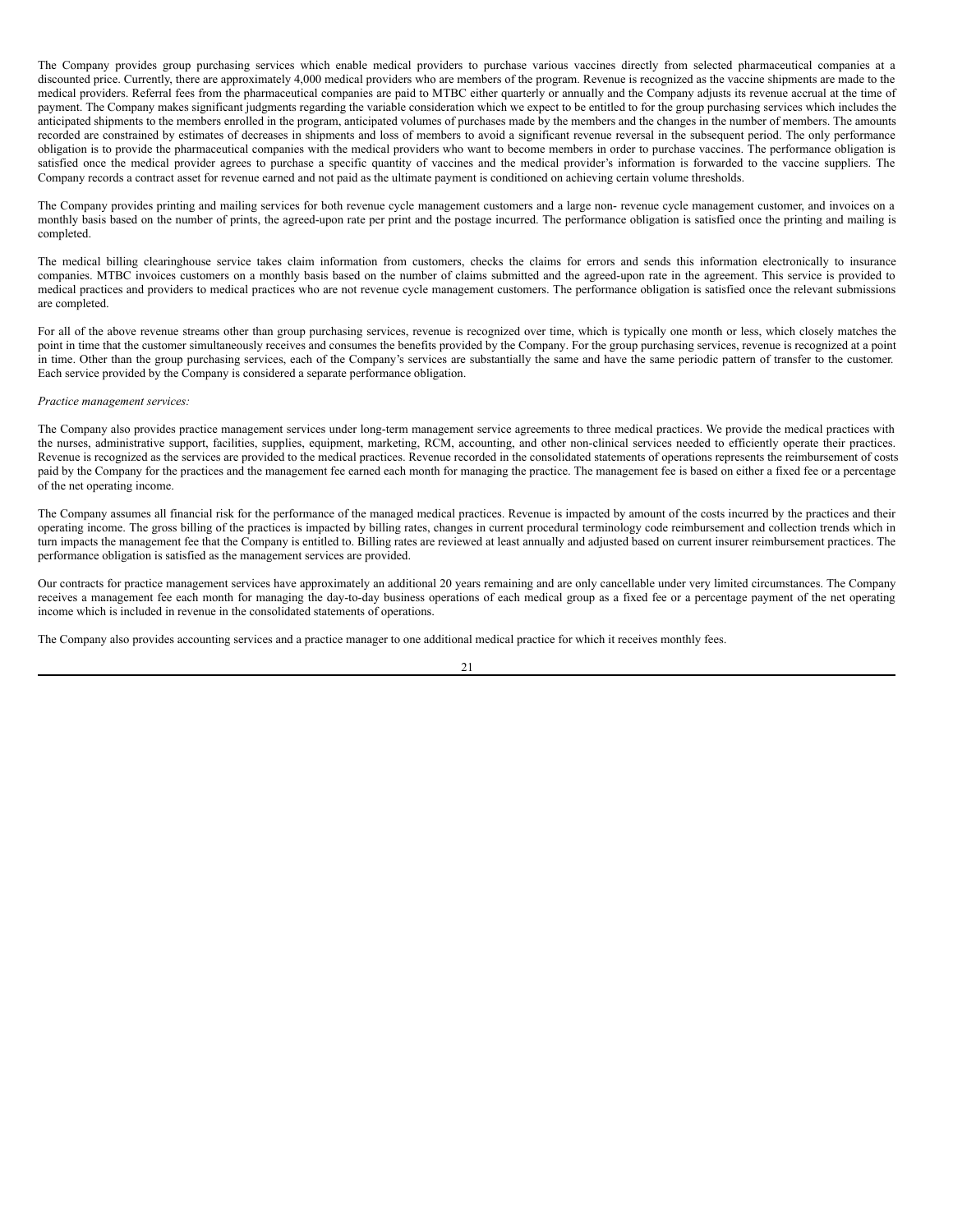Our practice management services obligations consist of a series of distinct services that are substantially the same and have the same periodic pattern of transfer to our customers. Revenue is recognized over time; however, for reporting and convenience purposes, the management fee is computed at each month end.

## *Information about contract balances:*

The contract assets in the condensed consolidated balance sheets represent the revenue associated with the amounts we estimate our revenue cycle management clients will ultimately collect associated with the services they have provided and the relative fee we charge associated with those collections, together with amounts related to the group purchasing services. As of June 30, 2020, the estimated revenue expected to be recognized in the future related to the remaining revenue cycle management performance obligations outstanding was approximately \$3.1 million. We expect to recognize substantially all of the revenue for the remaining performance obligations over the next three months. Approximately \$376,000 of the contract asset represents revenue earned, not paid, from the group purchasing services.

Accounts receivable are shown separately at their net realizable value in our condensed consolidated balance sheets. Amounts that we are entitled to collect under the applicable contract are recorded as accounts receivable. Invoicing is performed at the end of each month when the services have been provided. The contract asset results from our revenue cycle management services and is due to the timing of revenue recognition, submission of claims from our customers and payments from the insurance providers. The contract asset includes our right to payment for services already transferred to a customer when the right to payment is conditional on something other than the passage of time. For example, contracts for revenue cycle management services where we recognize revenue over time but do not have a contractual right to payment until the customer receives payment of their claim from the insurance provider. The contract asset also includes the revenue accrued, not received, for the group purchasing services.

The contract asset was approximately \$3.4 million and \$2.5 million as of June 30, 2020 and 2019, respectively. Changes in the contract asset are recorded as adjustments to net revenue. The changes primarily result from providing services to revenue cycle management customers that result in additional consideration and are offset by our right to payment for services becoming unconditional and changes in the revenue accrued for the group purchasing services. The contract asset for our group purchasing services is reduced when we receive payments from vaccine manufacturers and is increased for revenue earned, not received. Deferred revenue represents sign-up fees received from customers that are amortized over three years. The opening and closing balances of the Company's accounts receivable, contract asset and deferred revenue are as follows for the six months ended June 30, 2020 and 2019:

|                               | <b>Accounts</b><br>Receivable,<br>Contract<br><b>Net</b><br>Asset |             |  | <b>Deferred</b><br>Revenue<br>(current) | <b>Deferred</b><br>Revenue<br>(long term) |  |           |
|-------------------------------|-------------------------------------------------------------------|-------------|--|-----------------------------------------|-------------------------------------------|--|-----------|
| Balance as of January 1, 2020 |                                                                   | 6.995.343   |  | 2,385,334                               | 20,277                                    |  | 18,745    |
| CareCloud acquisition         |                                                                   | 2,298,716   |  | 537,722                                 |                                           |  | 269,250   |
| Meridian acquisition          |                                                                   | 3,800,037   |  | 881.111                                 | 907,077                                   |  |           |
| (Decrease) increase, net      |                                                                   | (1,888,242) |  | (376, 335)                              | 82,207                                    |  | (81, 274) |
| Balance as of June 30, 2020   |                                                                   | 11,205,854  |  | 3,427,832                               | 1,009,561                                 |  | 206,721   |
| Balance as of January 1, 2019 |                                                                   | 7,331,474   |  | 2,608,631                               | 25,355                                    |  | 18.949    |
| ETM acquisition               |                                                                   |             |  | 139,169                                 |                                           |  |           |
| Increase (decrease), net      |                                                                   | 187,466     |  | (274, 129)                              | (9,130)                                   |  | (589)     |
| Balance as of June 30, 2019   |                                                                   | 7,518,940   |  | 2,473,671                               | 16,225                                    |  | 18,360    |

#### *Deferred commissions:*

Our sales incentive plans include commissions payable to employees and third parties at the time of initial contract execution that are capitalized as incremental costs to obtain a contract. The capitalized commissions are amortized over the period the related services are transferred. As we do not offer commissions on contract renewals, we have determined the amortization period to be the estimated client life, which is three years for contracts entered into by MTBC and four years for contracts entered into by CareCloud. Deferred commissions were approximately \$836,000 and \$60,000 at June 30, 2020 and 2019, respectively, and are included in the other assets amounts in the condensed consolidated balance sheets.

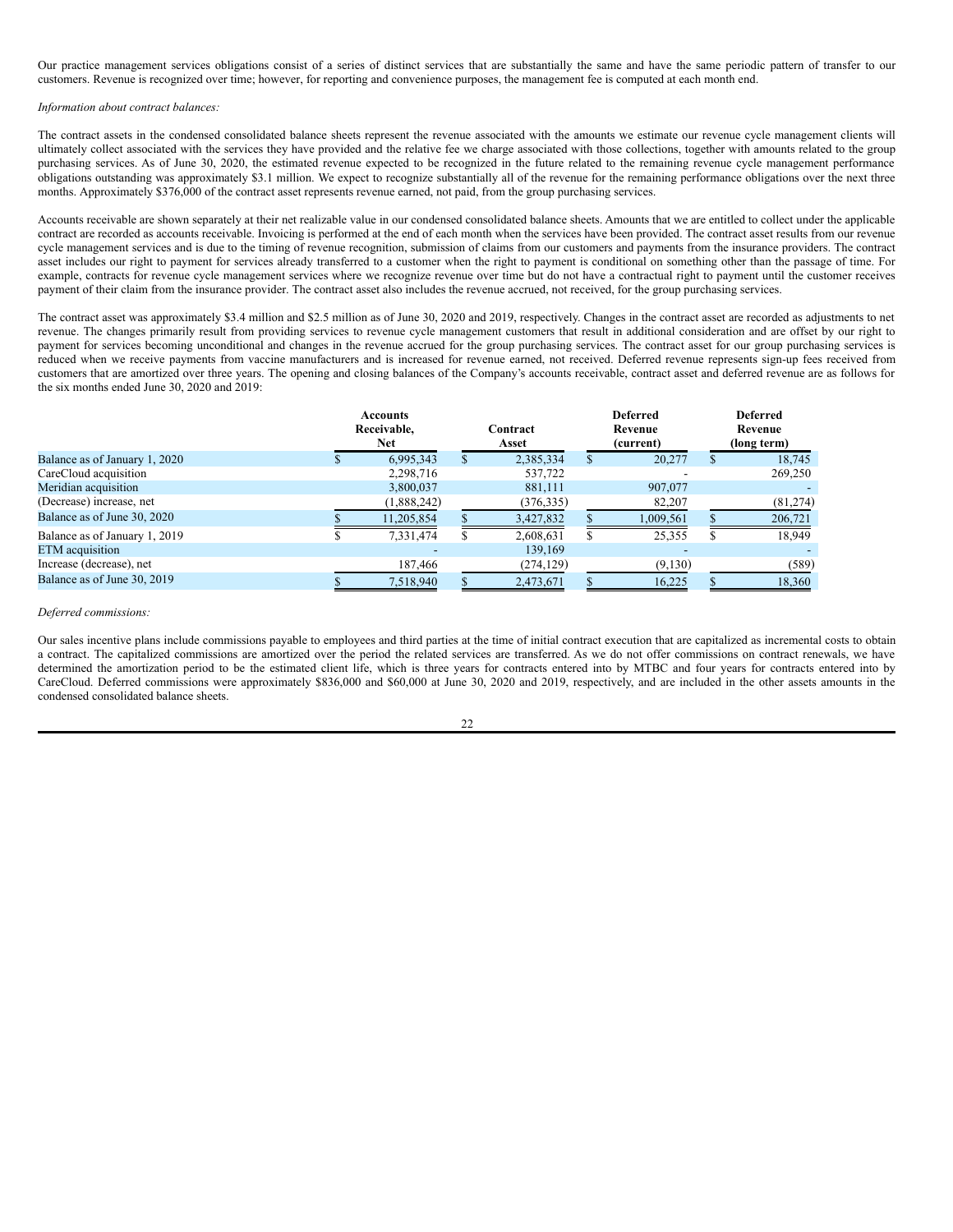#### **11. STOCK-BASED COMPENSATION**

In April 2014, the Company adopted the Medical Transcription Billing, Corp. 2014 Equity Incentive Plan (the "2014 Plan"), reserving 1,351,000 shares of common stock for grants to employees, officers, directors and consultants. During 2017, the 2014 Plan was amended and restated whereby an additional 1,500,000 shares of common stock and 100,000 shares of Preferred Stock were added to the plan for future issuance. The 2014 Plan was amended and restated on April 14, 2017 (the "Amended and Restated Equity Incentive Plan"). During 2018, an additional 200,000 of preferred shares were added to the plan for future issuance. In May 2020, an additional 2,000,000 shares of common stock and 300,000 shares of Preferred Stock were added to the plan for future issuance. As of June 30, 2020, 1,733,756 shares of common stock and 380,354 shares of Preferred Stock are available for grant. Permissible awards include incentive stock options, non-statutory stock options, stock appreciation rights, restricted stock, RSUs, performance stock and cash-settled awards and other stock-based awards in the discretion of the Compensation Committee of the Board of Directors including unrestricted stock grants.

The equity-based RSUs contain a provision in which the units shall immediately vest and become converted into common shares at the rate of one share per RSU, immediately after a change in control, as defined in the award agreement. The preferred stock RSUs contain a similar provision, which vest and convert to Preferred Stock upon a change in control.

## *Common and preferred stock RSUs*

In January 2020, the Compensation Committee approved executive bonuses to be paid in shares of Preferred Stock, with the number of shares and the amount based on specified criteria being achieved during the year 2020. The actual amount will be settled in early 2021 based on the achievement of the specified criteria. For the six months ended June 30, 2020, an expense of approximately \$600,000, was recorded for these bonuses based on the value of the shares at the grant date and recognized over the service period. The portion of the stock compensation expense to be used for the payment of withholding and payroll taxes is included in accrued compensation in the condensed consolidated balance sheets. The balance of the stock compensation expense has been recorded as additional paid-in capital.

The following table summarizes the RSU transactions related to the common and preferred stock under the Equity Incentive Plan for the six months ended June 30, 2020 and 2019:

|                                                    | <b>Common Stock</b> | <b>Preferred Stock</b> |
|----------------------------------------------------|---------------------|------------------------|
| Outstanding and unvested shares at January 1, 2020 | 451,085             | 44,000                 |
| Granted                                            | 618,879             | 44,000                 |
| Vested                                             | (326,996)           | (44,000)               |
| Forfeited                                          | (50, 896)           |                        |
| Outstanding and unvested shares at June 30, 2020   | 692,072             | 44,000                 |
| Outstanding and unvested shares at January 1, 2019 | 929.347             | 44,800                 |
| Granted                                            | 5.000               | 44,000                 |
| Vested                                             | (319, 813)          | (44,800)               |
| Forfeited                                          | (12, 120)           |                        |
| Outstanding and unvested shares at June 30, 2019   | 602,414             | 44,000                 |

Of the total outstanding and unvested common stock RSUs at June 30, 2020, 678,572 RSUs are classified as equity and 13,500 RSUs are classified as a liability. All of the preferred stock RSUs are classified as equity.

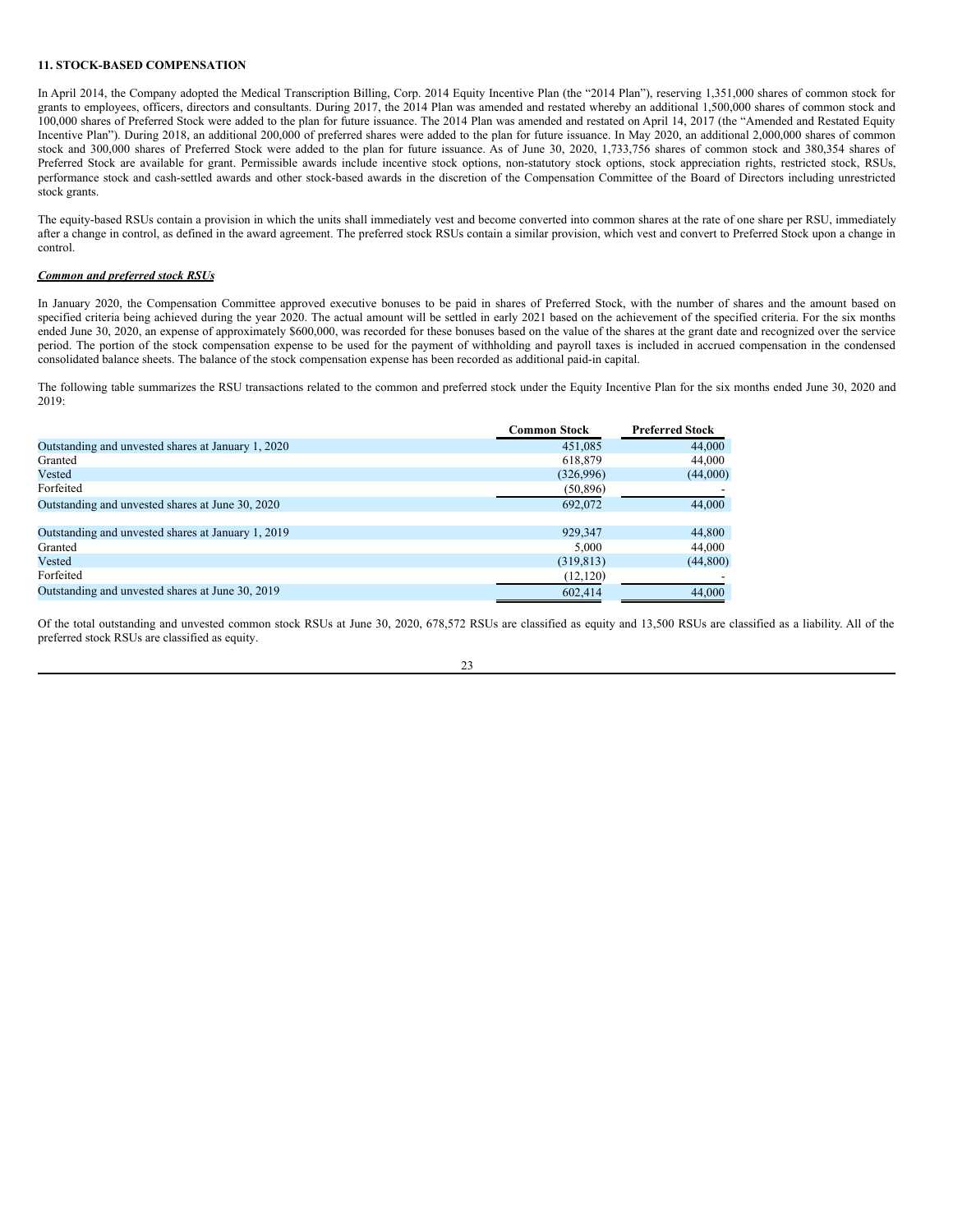## *Stock-based compensation expense*

The Company recognizes compensation expense on a straight-line basis over the total requisite service period for the entire award. For stock awards classified as equity, the market price of our common stock or preferred stock on the date of grant is used in recording the fair value of the award and includes the related taxes. For stock awards classified as a liability, the earned amount is marked to market based on the end of period common stock price. The liability for the cash-settled awards was approximately \$742,000 and \$741,000 at June 30, 2020 and December 31, 2019, respectively, and is included in accrued compensation in the condensed consolidated balance sheets.

The following table summarizes the components of share-based compensation expense for the three and six months ended June 30, 2020 and 2019:

| Stock-based compensation included in the |      | Three Months Ended June 30, |  |         |  |           | Six Months Ended June 30. |           |  |  |
|------------------------------------------|------|-----------------------------|--|---------|--|-----------|---------------------------|-----------|--|--|
| consolidated statements of operations:   | 2020 |                             |  | 2019    |  | 2020      |                           | 2019      |  |  |
| Direct operating costs                   |      | 258,653                     |  | 46,207  |  | 429,154   |                           | 96,858    |  |  |
| General and administrative               |      | 1,217,298                   |  | 711.050 |  | 2,068,767 |                           | 1,407,471 |  |  |
| Research and development                 |      | 177,768                     |  | 4.353   |  | 254,117   |                           | 9,834     |  |  |
| Selling and marketing                    |      | 226,987                     |  | 31,053  |  | 435,970   |                           | 36,025    |  |  |
| Total stock-based compensation expense   |      | 1.880.706                   |  | 792,663 |  | 3,188,008 |                           | 1,550,188 |  |  |

#### **12. INCOME TAXES**

The income tax benefit for the three months ended June 30, 2020 was approximately \$74,000, comprised of a current tax expense of \$41,000 and a deferred tax benefit of \$115,000. The income tax benefit for the six months ended June 30, 2020 was approximately \$44,000, comprised of a current tax expense of \$56,000 and a deferred tax benefit of \$100,000.

The current income tax provision for the six months ended June 30, 2020 and 2019 primarily relates to state minimum taxes and foreign income taxes. The deferred tax provision (benefit) for the three and six months ended June 30, 2020 and 2019 relates to the book and tax difference of amortization on indefinite-lived intangibles, primarily goodwill. To the extent allowable, the federal tax provision has been offset by the indefinite life net operating loss.

On March 27, 2020, the Coronavirus Aid, Relief and Economic Security (CARES) Act was signed into law. Several new corporate tax provisions were included in the CARES Act, including, but not limited to, the following: increasing the limitation threshold for determining deductible interest expense, class life changes to qualified improvements (in general - from 39 years to 15 years), and the ability to carry back net operating losses incurred from tax years 2018 through 2020 up to the five preceding tax years. The Company has evaluated the new tax provisions of the CARES Act and determined the impact to be either immaterial or not applicable.

The Company has incurred cumulative losses which make realization of a deferred tax asset difficult to support in accordance with ASC 740. Accordingly, a valuation allowance has been recorded against the Federal and state deferred tax assets as of June 30, 2020 and December 31, 2019.

## **13. FAIR VALUE OF FINANCIAL INSTRUMENTS**

As of June 30, 2020, and December 31, 2019, the carrying amounts of accounts receivable, accounts payable and accrued expenses approximated their estimated fair values because of the short-term nature of these financial instruments.

#### *Fair value measurements-Level 2*

Our notes payable are carried at cost and approximate fair value since the interest rates being charged approximate market rates. As a result, the Company categorizes these borrowings as Level 2 in the fair value hierarchy.

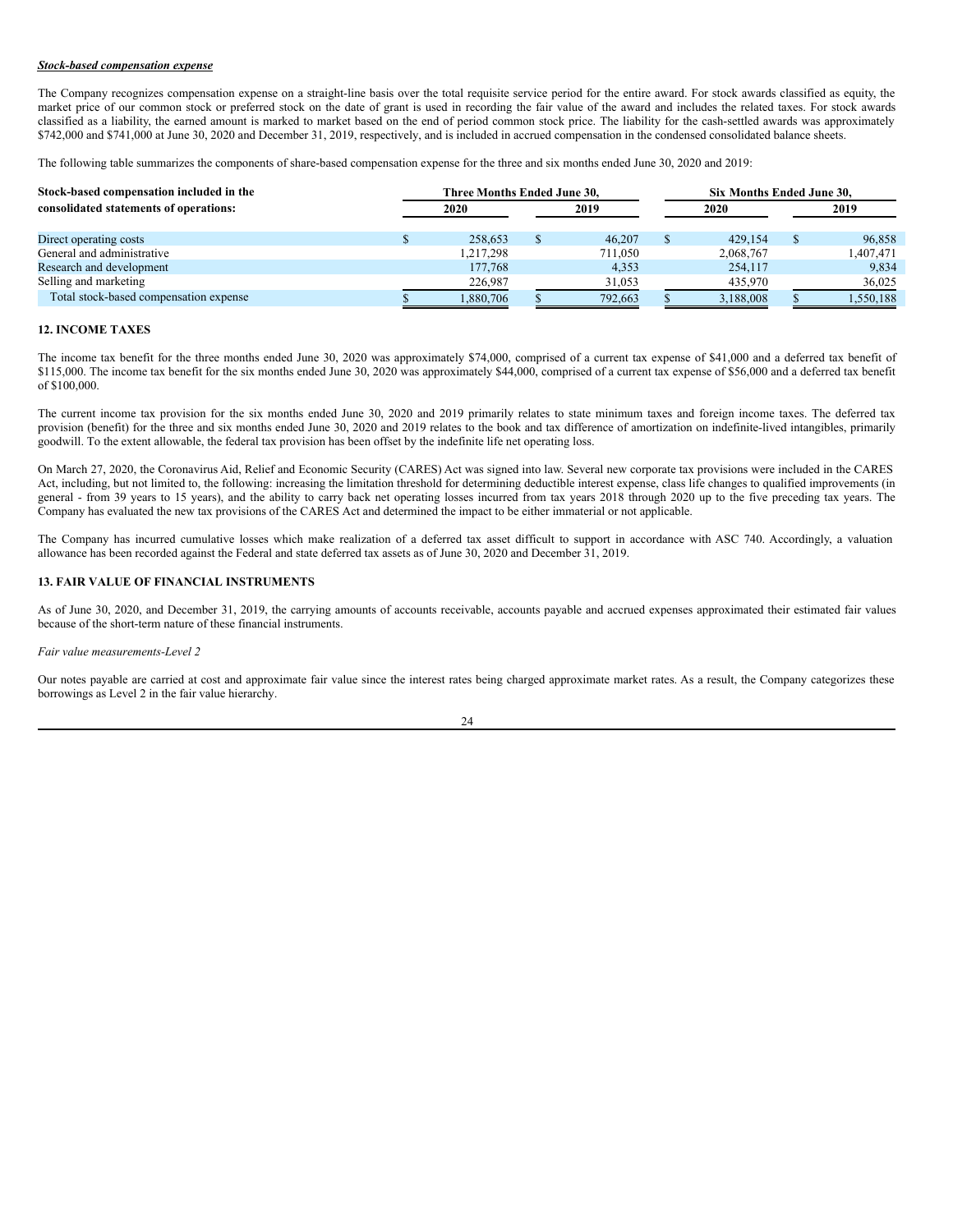#### *Contingent Consideration*

The Company's contingent consideration of approximately \$1.0 million and \$280,000 as of June 30, 2020 and 2019, respectively, is a Level 3 liability. The fair value of the contingent consideration at June 30, 2020 and 2019 were primarily driven by changes in revenue estimates related to the Company's acquisitions, the passage of time and the associated discount rate.

The following table provides a reconciliation of the beginning and ending balances for the contingent consideration measured at fair value using significant unobservable inputs (Level 3):

|                      | <b>Fair Value Measurement at Reporting Date</b><br>Using Significant Unobservable Inputs, Level 3 |      |            |  |  |  |  |  |  |  |
|----------------------|---------------------------------------------------------------------------------------------------|------|------------|--|--|--|--|--|--|--|
|                      | Six Months Ended June 30,                                                                         |      |            |  |  |  |  |  |  |  |
|                      | 2020                                                                                              | 2019 |            |  |  |  |  |  |  |  |
| Balance - January 1, | -                                                                                                 |      | 526,432    |  |  |  |  |  |  |  |
| Acquisition          | 1,000,000                                                                                         |      |            |  |  |  |  |  |  |  |
| Change in fair value |                                                                                                   |      | (64,203)   |  |  |  |  |  |  |  |
| Payments             |                                                                                                   |      | (182, 664) |  |  |  |  |  |  |  |
| Balance - June 30,   | 1.000.000                                                                                         |      | 279.565    |  |  |  |  |  |  |  |

## **14. SEGMENT REPORTING**

Both our Chief Executive Officer and Executive Chairman serve as the Chief Operating Decision Maker ("CODM"), organize the Company, manage resource allocations and measure performance among two operating and reportable segments: (i) Healthcare IT and (ii) Practice Management.

The Healthcare IT segment includes revenue cycle management, SaaS solutions and other services. The Practice Management segment includes the management of three medical practices and starting April 1, 2019, certain practice management services are being provided to a fourth practice. Each segment is considered a reporting unit. The CODM evaluates financial performance of the business units on the basis of revenue and direct operating costs excluding unallocated amounts, which are mainly corporate overhead costs. Our CODM does not evaluate operating segments using asset or liability information. The accounting policies of the segments are the same as those disclosed in the Company's Annual Report on Form 10-K for the year ended December 31, 2019 filed with the SEC on February 28, 2020. The following tables present revenues, operating expenses and operating (loss) income by reportable segment:

|                                         | Six Months Ended June 30, 2020 |  |                            |  |                                                 |  |             |  |  |  |  |
|-----------------------------------------|--------------------------------|--|----------------------------|--|-------------------------------------------------|--|-------------|--|--|--|--|
|                                         | <b>Healthcare IT</b>           |  | <b>Practice Management</b> |  | <b>Unallocated</b><br><b>Corporate Expenses</b> |  | Total       |  |  |  |  |
| Net revenue                             | 35,967,075                     |  | 5,478,883                  |  | $\overline{\phantom{0}}$                        |  | 41,445,958  |  |  |  |  |
| Operating expenses:                     |                                |  |                            |  |                                                 |  |             |  |  |  |  |
| Direct operating costs                  | 21,926,644                     |  | 4,196,760                  |  |                                                 |  | 26,123,404  |  |  |  |  |
| Selling and marketing                   | 3,189,461                      |  | 16,937                     |  | $\overline{\phantom{a}}$                        |  | 3,206,398   |  |  |  |  |
| General and administrative              | 6,894,125                      |  | 1,024,695                  |  | 3,066,762                                       |  | 10,985,582  |  |  |  |  |
| Research and development                | 4,479,451                      |  |                            |  |                                                 |  | 4,479,451   |  |  |  |  |
| Depreciation and amortization           | 3,578,708                      |  | 158,993                    |  |                                                 |  | 3,737,701   |  |  |  |  |
| Impairment and unoccupied lease charges | 360,826                        |  |                            |  |                                                 |  | 360,826     |  |  |  |  |
| Total operating expenses                | 40,429,215                     |  | 5,397,385                  |  | 3,066,762                                       |  | 48,893,362  |  |  |  |  |
| Operating (loss) income                 | (4,462,140)                    |  | 81,498                     |  | (3,066,762)                                     |  | (7,447,404) |  |  |  |  |
|                                         | 25                             |  |                            |  |                                                 |  |             |  |  |  |  |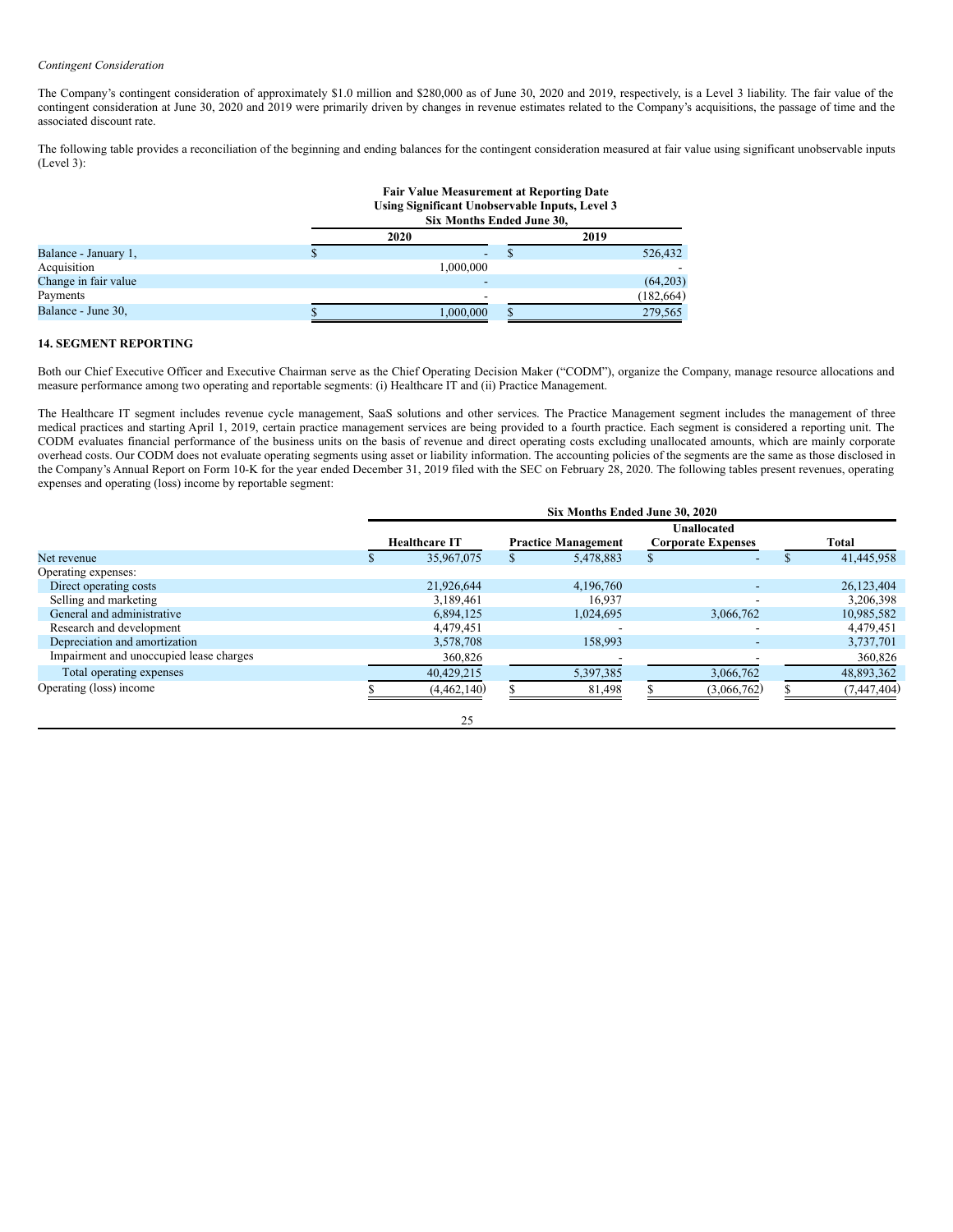|                                         |                                                    |  | Three Months Ended June 30, 2020 |  |                                                    |  |             |  |  |
|-----------------------------------------|----------------------------------------------------|--|----------------------------------|--|----------------------------------------------------|--|-------------|--|--|
|                                         | <b>Healthcare IT</b><br><b>Practice Management</b> |  |                                  |  | <b>Unallocated</b><br>Corporate<br><b>Expenses</b> |  |             |  |  |
| Net revenue                             | 17.126.211                                         |  | 2,452,579                        |  |                                                    |  | 19,578,790  |  |  |
| Operating expenses:                     |                                                    |  |                                  |  |                                                    |  |             |  |  |
| Direct operating costs                  | 10,760,718                                         |  | 1,795,956                        |  |                                                    |  | 12,556,674  |  |  |
| Selling and marketing                   | 1,616,689                                          |  | 8,356                            |  |                                                    |  | 1,625,045   |  |  |
| General and administrative              | 3,013,903                                          |  | 468.187                          |  | 1.910.767                                          |  | 5,392,857   |  |  |
| Research and development                | 2,146,325                                          |  |                                  |  |                                                    |  | 2,146,325   |  |  |
| Depreciation and amortization           | 2,325,418                                          |  | 79,497                           |  | $\overline{\phantom{a}}$                           |  | 2,404,915   |  |  |
| Impairment and unoccupied lease charges | 63,175                                             |  |                                  |  |                                                    |  | 63,175      |  |  |
| Total operating expenses                | 19,926,228                                         |  | 2,351,996                        |  | 1,910,767                                          |  | 24,188,991  |  |  |
| Operating (loss) income                 | (2,800,017)                                        |  | 100,583                          |  | (1,910,767)                                        |  | (4,610,201) |  |  |

|                                    | Six Months Ended June 30, 2019 |  |                            |  |                                                 |       |             |  |  |  |  |
|------------------------------------|--------------------------------|--|----------------------------|--|-------------------------------------------------|-------|-------------|--|--|--|--|
|                                    | <b>Healthcare IT</b>           |  | <b>Practice Management</b> |  | <b>Unallocated</b><br><b>Corporate Expenses</b> | Total |             |  |  |  |  |
| Net revenue                        | 25,580,319                     |  | 6,249,391                  |  | $\overline{\phantom{0}}$                        |       | 31,829,710  |  |  |  |  |
| Operating expenses:                |                                |  |                            |  |                                                 |       |             |  |  |  |  |
| Direct operating costs             | 16,403,912                     |  | 4,840,023                  |  |                                                 |       | 21,243,935  |  |  |  |  |
| Selling and marketing              | 726,147                        |  | 17,809                     |  |                                                 |       | 743,956     |  |  |  |  |
| General and administrative         | 5,757,549                      |  | 955,760                    |  | 2,592,521                                       |       | 9,305,830   |  |  |  |  |
| Research and development           | 473,064                        |  | $\overline{\phantom{0}}$   |  |                                                 |       | 473,064     |  |  |  |  |
| Change in contingent consideration | (64,203)                       |  | $\overline{\phantom{a}}$   |  | $\overline{\phantom{0}}$                        |       | (64,203)    |  |  |  |  |
| Depreciation and amortization      | 1,435,071                      |  | 157,830                    |  |                                                 |       | 1,592,901   |  |  |  |  |
| Total operating expenses           | 24,731,540                     |  | 5,971,422                  |  | 2,592,521                                       |       | 33,295,483  |  |  |  |  |
| Operating income (loss)            | 848,779                        |  | 277,969                    |  | (2,592,521)                                     |       | (1,465,773) |  |  |  |  |

|                               | Three Months Ended June 30, 2019 |                      |  |                            |  |                                                 |  |             |  |  |  |
|-------------------------------|----------------------------------|----------------------|--|----------------------------|--|-------------------------------------------------|--|-------------|--|--|--|
|                               |                                  | <b>Healthcare IT</b> |  | <b>Practice Management</b> |  | <b>Unallocated</b><br><b>Corporate Expenses</b> |  | Total       |  |  |  |
| Net revenue                   |                                  | 13,460,575           |  | 3,288,924                  |  |                                                 |  | 16,749,499  |  |  |  |
| Operating expenses:           |                                  |                      |  |                            |  |                                                 |  |             |  |  |  |
| Direct operating costs        |                                  | 8,929,458            |  | 2,466,937                  |  | $\overline{\phantom{a}}$                        |  | 11,396,395  |  |  |  |
| Selling and marketing         |                                  | 374,196              |  | 8,361                      |  |                                                 |  | 382,557     |  |  |  |
| General and administrative    |                                  | 3,295,146            |  | 559,390                    |  | 1.289.218                                       |  | 5,143,754   |  |  |  |
| Research and development      |                                  | 218,408              |  |                            |  |                                                 |  | 218,408     |  |  |  |
| Depreciation and amortization |                                  | 757,084              |  | 79,077                     |  |                                                 |  | 836,161     |  |  |  |
| Total operating expenses      |                                  | 13,574,292           |  | 3,113,765                  |  | .289,218                                        |  | 17,977,275  |  |  |  |
| Operating (loss) income       |                                  | (113, 717)           |  | 175,159                    |  | (1,289,218)                                     |  | (1,227,776) |  |  |  |

# **15. SUBSEQUENT EVENTS**

During July 2020, the Company sold 1,104,000 shares of its Series A Preferred Stock and received net proceeds of approximately \$25.6 million, after issuance expenses. As noted in Note 6, the balance on the line of credit of \$9,750,000 was repaid in July.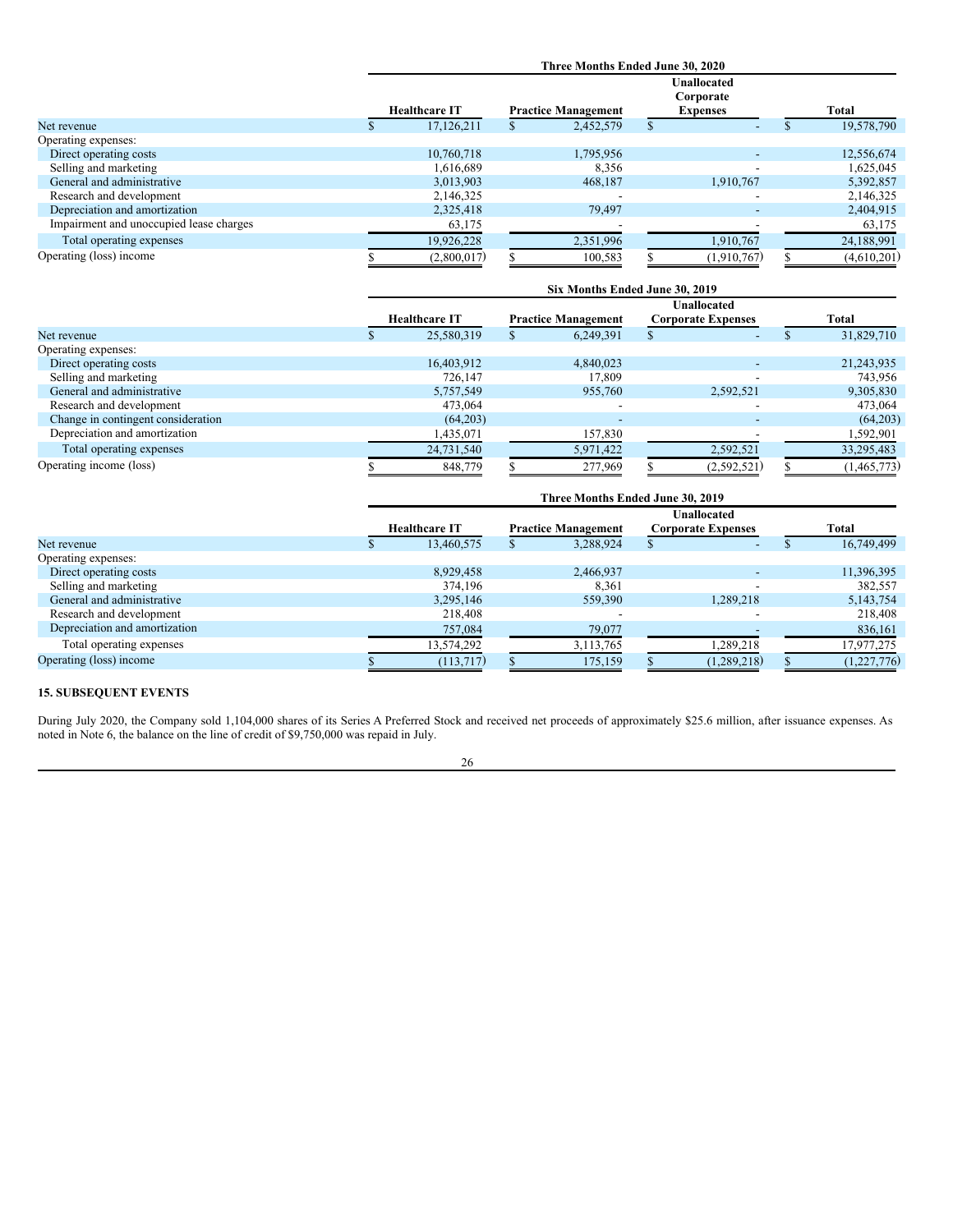## <span id="page-27-0"></span>*Item 2. Management's Discussion and Analysis of Financial Condition and Results of Operations*

The following is a discussion of our condensed consolidated financial condition and results of operations for the three and six months ended June 30, 2020 and 2019, and other factors that are expected to affect our prospective financial condition. The following discussion and analysis should be read together with our Condensed Consolidated Financial Statements and related notes beginning on page 4 of this Quarterly Report on Form 10-Q.

Some of the statements set forth in this section are forward-looking statements relating to our future results of operations. Our actual results may vary from the results anticipated by these statements. Please see "*Forward-Looking Statements*" on page 2 of this Quarterly Report on Form 10-Q.

#### **COVID-19 Pandemic**

In December 2019, a novel strain of coronavirus, SARS-CoV-2, was reported to have surfaced in Wuhan, China. Since then, SARS-CoV-2, and the resulting disease COVID-19, has spread to most countries, and all 50 states within the United States. In March 2020, the World Health Organization declared the COVID-19 outbreak a pandemic. Further, the President of the United States declared the COVID-19 pandemic a national emergency, invoking powers under the Stafford Act, the legislation that directs federal emergency disaster response, and under the Defense Production Act, the legislation that facilitates the production of goods and services necessary for national security and for other purposes. Numerous governmental jurisdictions, including the State of New Jersey where we maintain our principal executive offices, and those in which many of our U.S. and international offices are based, have imposed, and others in the future may impose, "shelter-in-place" orders, quarantines, executive orders and similar government orders and restrictions for their residents to control the spread of COVID-19. Most states and the federal government, including the State of New Jersey, together with foreign jurisdictions in which we have operations centers, have declared a state of emergency related to the spread of COVID-19.

While the COVID-19 pandemic did not materially adversely affect the Company's consolidated financial results and operations in the Company's first two quarters ended June 30, 2020, economic and health conditions in the United States and across most of the globe have changed rapidly since the end of the quarter. The Company has expanded its telehealth operations, which is an alternative to office visits. However, not all physicians are using telehealth and not to the same extent as previous office visits.

The COVID-19 pandemic is affecting the Company's operations in the second quarter, and may continue to do so indefinitely thereafter. The pandemic may have an impact on the Company's business, operations, and financial results and conditions, directly and indirectly, including, without limitation, impacts on the health of the Company's management and employees, its operations, marketing and sales activities, and on the overall economy. The spread of the virus did not adversely affect the health and availability of our employees and staff. The scope and nature of these impacts, most of which are beyond the Company's control, continue to evolve and the outcomes are uncertain.

Due to the above circumstances and as described generally in this Quarterly Report on Form 10-Q, the Company's consolidated results of operations for the three and six months period ended June 30, 2020 are not necessarily indicative of the results to be expected for the full fiscal year. The Company is not aware of any certain event or circumstance that would require an update to its estimates or judgements or a revision of the carrying value of its assets or liabilities as of the date of issuance of this Quarterly Report on Form 10-Q. These estimates could change in the future as new information about future developments is obtained. Management cannot predict the full impact of the COVID-19 pandemic on the Company's consolidated operations nor on economic conditions generally, including the effects on patient visits. The ultimate extent of the effects of the COVID-19 pandemic on the Company is highly uncertain and will depend on highly unpredictable factors such as the ultimate geographic spread of the disease, the severity of the disease, the duration of outbreak, and the effectiveness of any further developments globally and nationally. The Company will actively monitor the situation and take further action that is in the best interest of our employees, customers, partners, and stockholders. See Item 1A. "Risk Factors" below for additional details.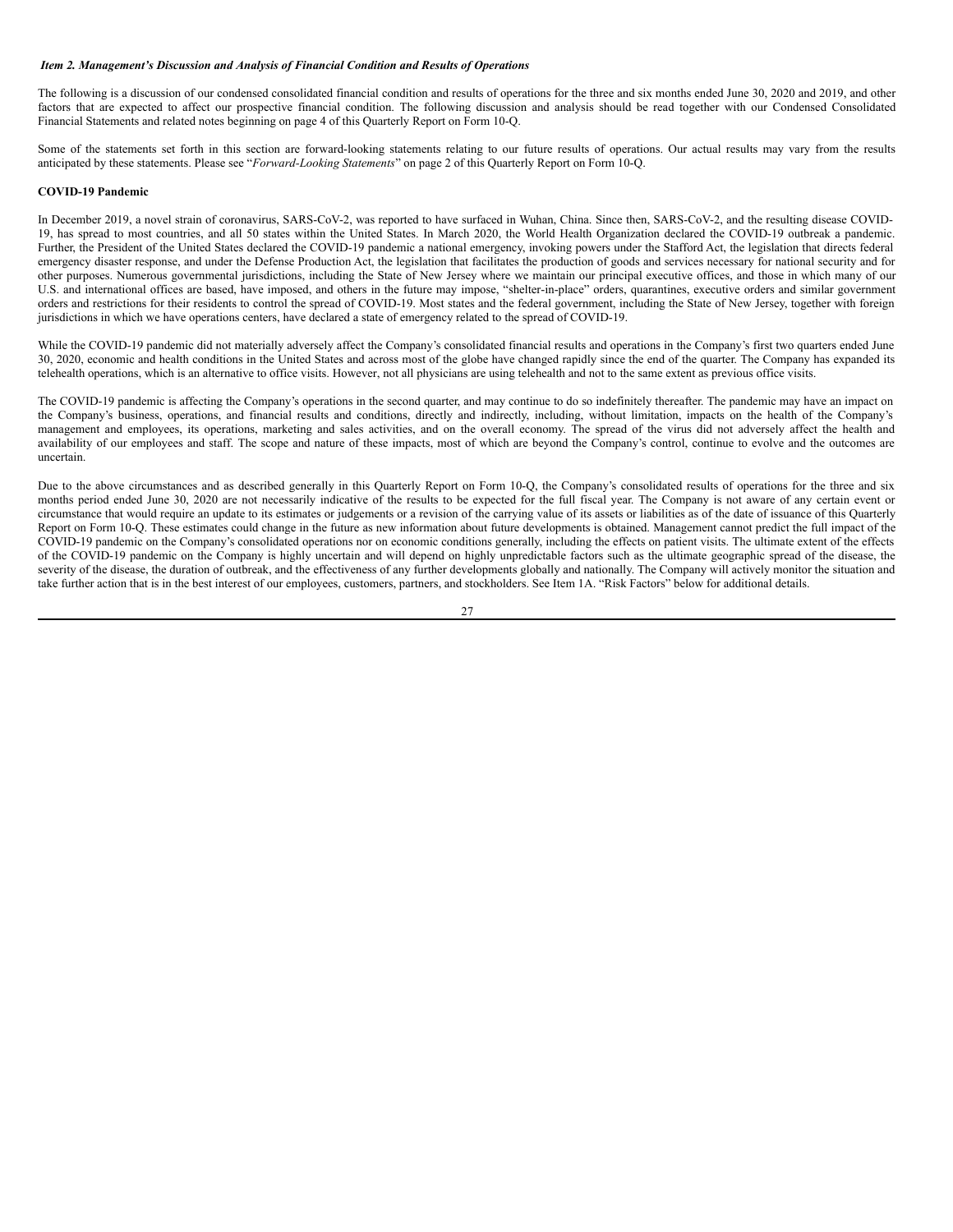#### **Overview**

MTBC, Inc., (and together with its consolidated subsidiaries, "MTBC" or the "Company"), is a healthcare information technology company that provides a suite of proprietary cloud-based electronic health records and practice management solutions, together with related business services, to healthcare providers. Our Software-as-a-Service ("SaaS") platforms and business services are designed to help our customers increase revenues, streamline workflows and make better business and clinical decisions, while reducing administrative burdens and operating costs. These solutions and services include:

Healthcare IT:

- Revenue cycle management ("RCM") services, which include end-to-end medical billing, eligibility, analytics, and related services, all of which can often be provided either with our technology platform or through a third-party system;
- Proprietary, healthcare IT solutions, which are part of our RCM services, including:
	- Electronic health records ("EHR"), which are easy to use, integrated with our business services, and allow our healthcare provider clients to reduce paperwork;
	- Practice management ("PM") software and related tools, which support our clients' day-to-day business operations and workflows;
	- Mobile Health ("mHealth") solutions, including smartphone applications that assist patients and healthcare providers in the provision of healthcare services;
	- Telehealth solutions, which allow healthcare providers to conduct remote patient visits;
	- Healthcare claims clearinghouse, which enables our clients to electronically scrub and submit claims to, and process payments from, insurance companies; and ○ Business intelligence, customized applications, interfaces and a variety of other technology solutions that support our healthcare clients.
- Group purchasing services which include our negotiation of discounts with pharmaceutical manufacturers and the extension of those discounts to our physician members.

Practice Management Services:

Comprehensive practice management services, which are offered under long-term management service agreements pursuant to which we provide certain practices with the administrative support, facilities, supplies, equipment, marketing, RCM, accounting, healthcare IT and other non-clinical services required to efficiently operate their practices.

We are able to deliver our industry-leading solutions at very competitive prices because we leverage a combination of our proprietary software, which automates our workflows and increases efficiency, together with our team of approximately 600 experienced health industry experts throughout the United States. These experts are supported by our highly educated and specialized offshore workforce of approximately 2,500 team members at labor costs that we believe are approximately one-tenth the cost of comparable U.S. employees. Our unique business model has also allowed us to become a leading consolidator in our industry sector, gaining us a reputation for acquiring and positively transforming distressed competitors into profitable operations of MTBC.

Adoption of our RCM solutions typically requires little or no upfront expenditure by a client. Additionally, for most of our solutions and customers, our financial performance is linked directly to the financial performance of our clients, as the vast majority of our revenues are based on a percentage of our clients' collections. The fees we charge for our complete, integrated, end-to-end solution are very competitive and among the lowest in the industry. We estimate that we currently provide services to more than 40,000 providers, (which we define as physicians, nurses, nurse practitioners, physician assistants and other clinical staff that render bills for their services) practicing in approximately 2,700 independent medical practices and hospitals representing 86 specialties and subspecialties in 48 states. In addition, we serve approximately 200 clients which are not medical practices, but are primarily service organizations who serve the healthcare community. The foregoing numbers include clients leveraging any of our products or services, and are based, in part, upon estimates where the precise number of practices or providers is unknown.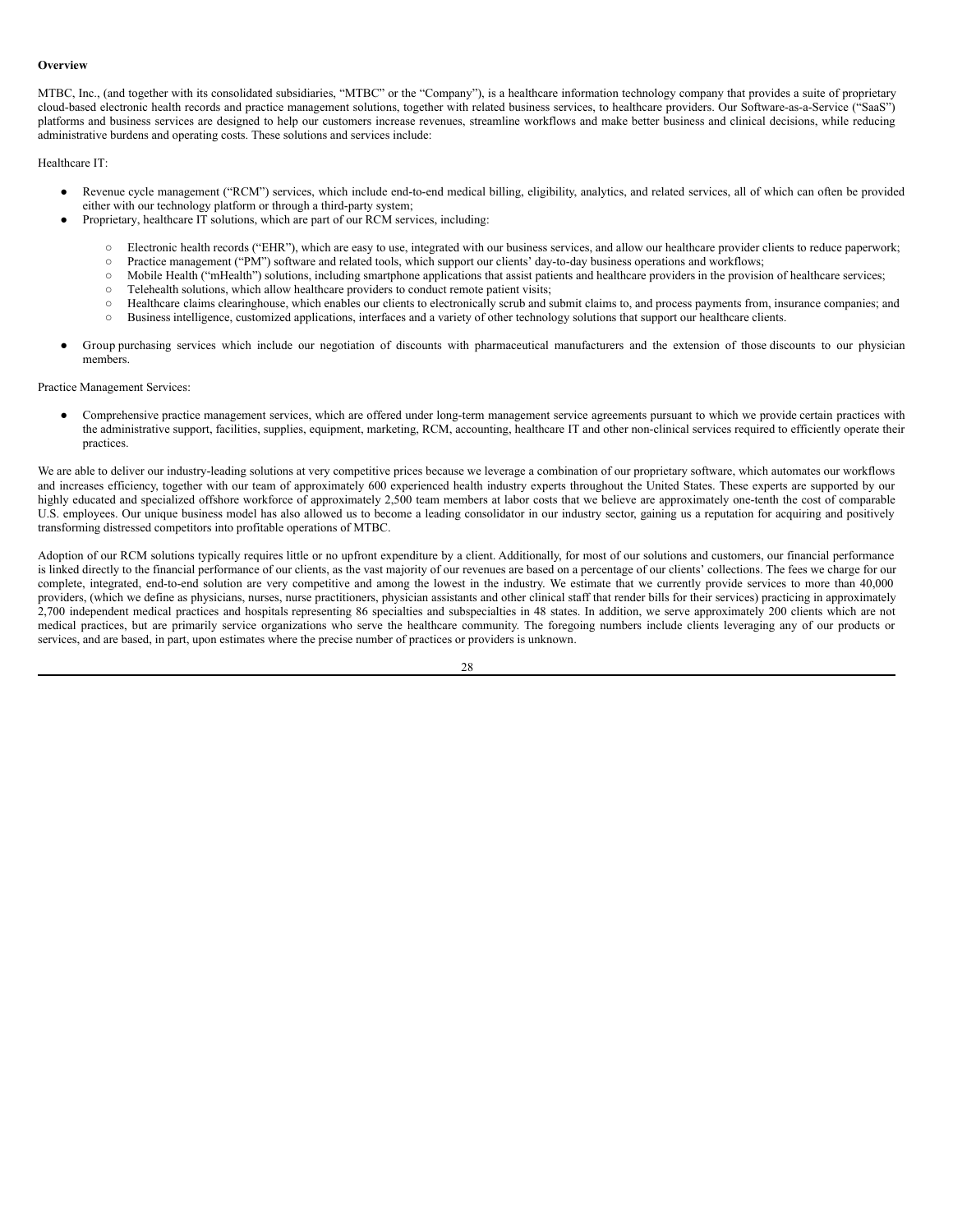We service clients ranging from small practices, consisting of one to ten providers, to community hospitals. The customer which generates the largest revenue for us has over 1,800 providers of physical, occupational and speech therapy services to patients in multiple states.

In April 2019, the Company acquired substantially all of the RCM business of Etransmedia Technology, Inc. and its subsidiaries (together "Etransmedia") through MTBC's wholly owned subsidiary MTBC-Med, Inc. The Etransmedia acquisition added additional clients to the Company's customer base and, similar to previous acquisitions, broadened the Company's presence in the healthcare information technology industry through geographic expansion of its customer base and by increasing available customer relationship resources and specialized trained staff. The Company paid \$1.6 million in cash for the acquisition.

On January 8, 2020, through a merger with a subsidiary, the Company acquired CareCloud Corporation ("CareCloud"), which has developed a highly acclaimed cloud-based platform including EHR, PM and patient experience capabilities. The Company paid \$11.9 million in cash, assumed a working capital deficiency of approximately \$5.1 million and issued 760,000 shares of the Company's Series A Preferred Stock and two million warrants for the purchase of the Company's common stock at prices of \$7.50 for two years and \$10.00 per share for three years.

On June 16, 2020, the Company purchased all of the issued and outstanding capital stock of Meridian Billing Management Co. and its affiliate Origin Holdings, Inc. (collectively "Meridian" and sometimes referred to as "Meridian Medical Management"), a former GE Healthcare IT company that delivers advanced healthcare information technology solutions and services. The Company paid \$15 million in cash, issued 200,000 shares of the Company's Series A Preferred Stock and warrants to purchase 2,250,000 of the Company's common stock with an exercise price per share of \$7.5 for two years and assumed Meridian's negative working capital and certain long-term lease liabilities where the space is either not being utilized or will be vacated shortly, with an aggregate value of approximately \$4.8 million.

Our offshore operations in Pakistan and Sri Lanka accounted for approximately 11% and 17% of total expenses for the six months ended June 30, 2020 and 2019, respectively. A significant portion of those foreign expenses were personnel-related costs (approximately 80% and 79% for the six months ended June 30, 2020 and 2019, respectively). Because personnel-related costs are significantly lower in Pakistan and Sri Lanka than in the U.S. and many other offshore locations, we believe our offshore operations give us a competitive advantage over many industry participants. We are able to achieve significant cost reductions as leverage technology to reduce manual work and strategically transition a portion of the remaining manual tasks to our highly-specialized, cost-efficient team in the U.S., Pakistan and Sri Lanka.

#### **Key Performance Measures**

We consider numerous factors in assessing our performance. Key performance measures used by management, including adjusted EBITDA, adjusted operating income, adjusted operating margin, adjusted net income and adjusted net income per share, are non-GAAP financial measures, which we believe better enable management and investors to analyze and compare the underlying business results from period to period.

These non-GAAP financial measures should not be considered in isolation, or as a substitute for or superior to, financial measures calculated in accordance with accounting principles generally accepted in the United States of America ("GAAP"). Moreover, these non-GAAP financial measures have limitations in that they do not reflect all the items associated with the operations of our business as determined in accordance with GAAP. We compensate for these limitations by analyzing current and future results on a GAAP basis as well as a non-GAAP basis, and we provide reconciliations from the most directly comparable GAAP financial measures to the non-GAAP financial measures. Our non-GAAP financial measures may not be comparable to similarly titled measures of other companies. Other companies, including companies in our industry, may calculate similarly titled non-GAAP financial measures differently than we do, limiting the usefulness of those measures for comparative purposes.

Adjusted EBITDA, adjusted operating income, adjusted operating margin, adjusted net income and adjusted net income per share provide an alternative view of performance used by management and we believe that an investor's understanding of our performance is enhanced by disclosing these adjusted performance measures.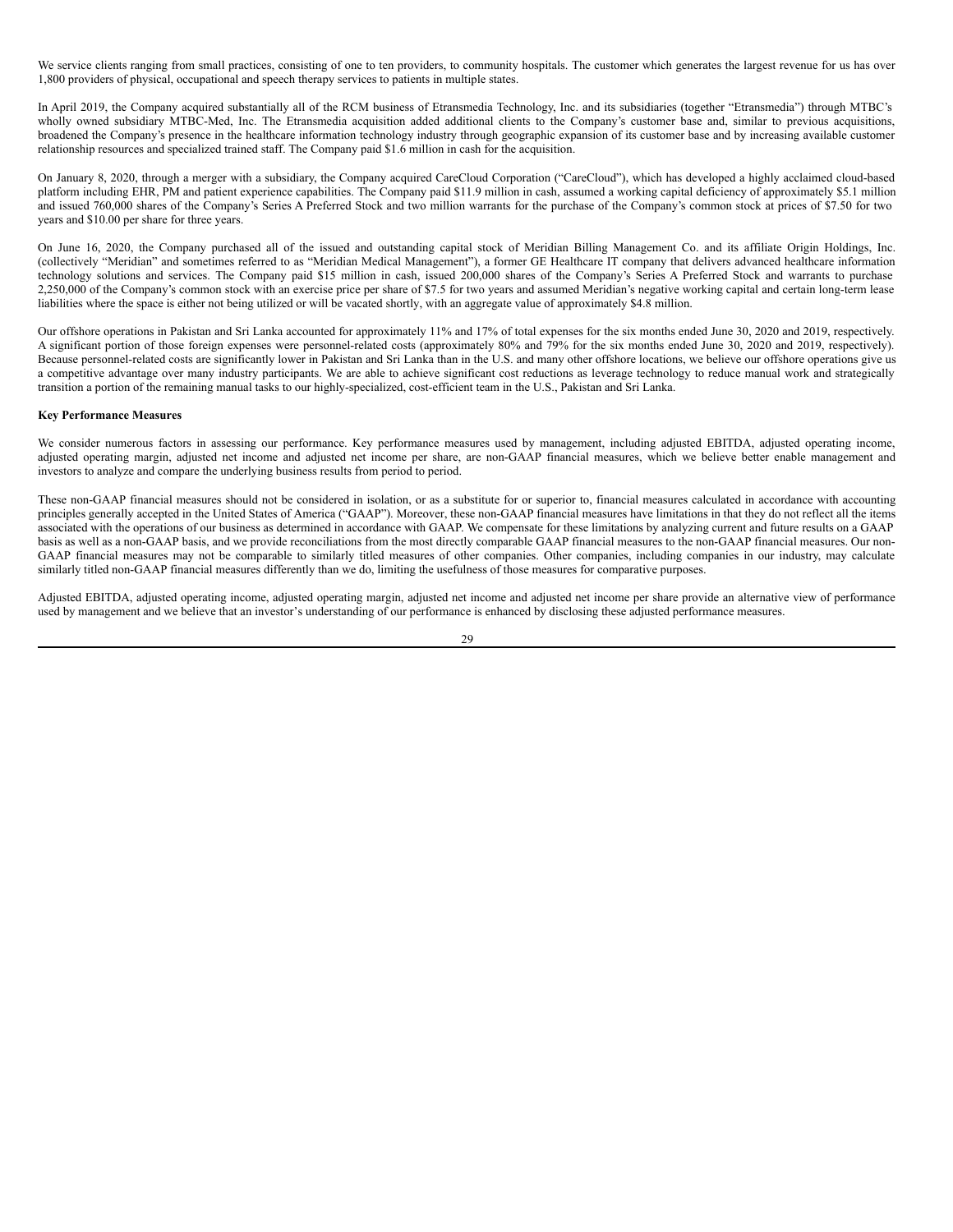Adjusted EBITDA excludes the following elements which are included in GAAP net income (loss):

- Income tax expense (benefit) or the cash requirements to pay our taxes;
- Interest expense, or the cash requirements necessary to service interest on principal payments, on our debt;
- Foreign currency gains and losses and other non-operating expenditures;
- Stock-based compensation expense includes cash-settled awards and the related taxes, based on changes in the stock price;
- Depreciation and amortization charges;
- Integration costs, such as severance amounts paid to employees from acquired businesses, transaction costs, such as brokerage fees, pre-acquisition accounting costs and legal fees and exit costs related to contractual agreements;
- Impairment and unoccupied lease charges; and
- Changes in contingent consideration.

Set forth below is a presentation of our adjusted EBITDA for the three and six months ended June 30, 2020 and 2019:

|                                              | Three Months Ended June 30, |                   |        |  |         |      | Six Months Ended June 30, |  |
|----------------------------------------------|-----------------------------|-------------------|--------|--|---------|------|---------------------------|--|
|                                              | 2020                        |                   | 2019   |  | 2020    | 2019 |                           |  |
|                                              |                             | (\$ in thousands) |        |  |         |      |                           |  |
| Net revenue                                  | 19,579                      |                   | 16,749 |  | 41,446  | \$   | 31,830                    |  |
|                                              |                             |                   |        |  |         |      |                           |  |
| GAAP net loss                                | (4,793)                     |                   | (771)  |  | (7,294) |      | (1,067)                   |  |
|                                              |                             |                   |        |  |         |      |                           |  |
| (Benefit) provision for income taxes         | (74)                        |                   | 55     |  | (44)    |      | 15                        |  |
| Net interest expense                         | 142                         |                   | 33     |  | 222     |      | 50                        |  |
| Foreign exchange loss (gain) / other expense | 111                         |                   | (539)  |  | (313)   |      | (296)                     |  |
| Stock-based compensation expense             | 1,881                       |                   | 793    |  | 3,188   |      | 1,550                     |  |
| Depreciation and amortization                | 2,405                       |                   | 836    |  | 3,738   |      | 1,593                     |  |
| Transaction and integration costs            | 456                         |                   | 733    |  | 1,100   |      | 939                       |  |
| Impairment and unoccupied lease charges      | 63                          |                   |        |  | 361     |      |                           |  |
| Change in contingent consideration           |                             |                   |        |  |         |      | (64)                      |  |
| <b>Adjusted EBITDA</b>                       | 191                         |                   | 1,140  |  | 958     |      | 2,720                     |  |

Adjusted operating income and adjusted operating margin exclude the following elements which are included in GAAP operating income (loss):

- Stock-based compensation expense includes cash-settled awards and the related taxes, based on changes in the stock price;
- Amortization of purchased intangible assets;
- Integration costs, such as severance amounts paid to employees from acquired businesses, transaction costs, such as brokerage fees, pre-acquisition accounting costs and legal fees and exit costs related to contractual agreements;
- Impairment and unoccupied lease charges; and
- Changes in contingent consideration.

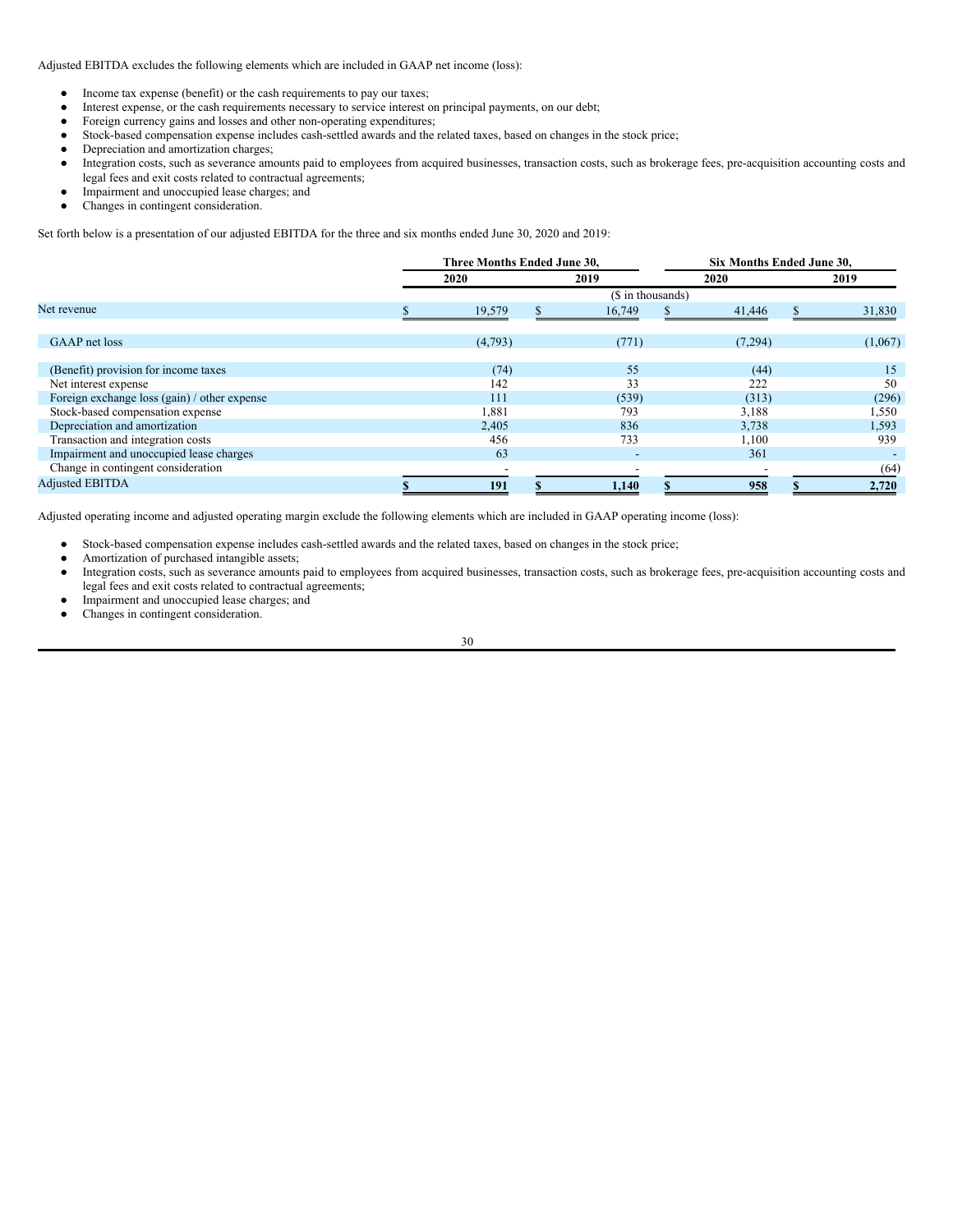Set forth below is a presentation of our adjusted operating income and adjusted operating margin, which represents adjusted operating income as a percentage of net revenue, for the three and six months ended June 30, 2020 and 2019:

|                                             | Three Months Ended June 30. |  |                   | Six Months Ended June 30, |            |    |           |
|---------------------------------------------|-----------------------------|--|-------------------|---------------------------|------------|----|-----------|
|                                             | 2020                        |  | 2019              | 2020                      |            |    | 2019      |
|                                             |                             |  | (\$ in thousands) |                           |            |    |           |
| Net revenue                                 | 19,579                      |  | 16,749            |                           | 41,446     | S. | 31,830    |
|                                             |                             |  |                   |                           |            |    |           |
| GAAP net loss                               | (4,793)                     |  | (771)             |                           | (7,294)    |    | (1,067)   |
| (Benefit) provision for income taxes        | (74)                        |  | 55                |                           | (44)       |    | 15        |
| Net interest expense                        | 142                         |  | 33                |                           | 222        |    | 50        |
| Other expense (income) - net                | 114                         |  | (545)             |                           | (331)      |    | (464)     |
| <b>GAAP</b> operating loss                  | (4,611)                     |  | (1,228)           |                           | (7, 447)   |    | (1, 466)  |
| GAAP operating margin                       | $(23.6)\%$                  |  | $(7.3)\%$         |                           | $(18.0)\%$ |    | $(4.6)\%$ |
|                                             |                             |  |                   |                           |            |    |           |
| Stock-based compensation expense            | 1,881                       |  | 793               |                           | 3,188      |    | 1,550     |
| Amortization of purchased intangible assets | 2,046                       |  | 551               |                           | 3,061      |    | 1,037     |
| Transaction and integration costs           | 456                         |  | 733               |                           | 1,100      |    | 939       |
| Impairment and unoccupied lease charges     | 63                          |  |                   |                           | 361        |    |           |
| Change in contingent consideration          |                             |  |                   |                           |            |    | (64)      |
| Non-GAAP adjusted operating income          | (165)                       |  | 849               |                           | 263        |    | 1,996     |
| Non-GAAP adjusted operating margin          | $(0.8)\%$                   |  | 5.1%              |                           | 0.6%       |    | 6.3%      |

Adjusted net income and adjusted net income per share exclude the following elements which are included in GAAP net income (loss):

- Foreign currency gains and losses and other non-operating expenditures;
- Stock-based compensation expense includes cash-settled awards and the related taxes, based on changes in the stock price;
- Amortization of purchased intangible assets;<br>• Integration costs, such as severance amounts
- Integration costs, such as severance amounts paid to employees from acquired businesses, transaction costs, such as brokerage fees, pre-acquisition accounting costs and legal fees and exit costs related to contractual agreements;
- Impairment and unoccupied lease charges;
- Changes in contingent consideration; and
- Income tax expense (benefit) resulting from the amortization of goodwill related to our acquisitions.

No tax effect has been provided in computing non-GAAP adjusted net income and non-GAAP adjusted net income per share as the Company has sufficient carry forward net operating losses to offset the applicable income taxes. The following table shows our reconciliation of GAAP net loss to non-GAAP adjusted net income for the three and six months ended June 30, 2020 and 2019: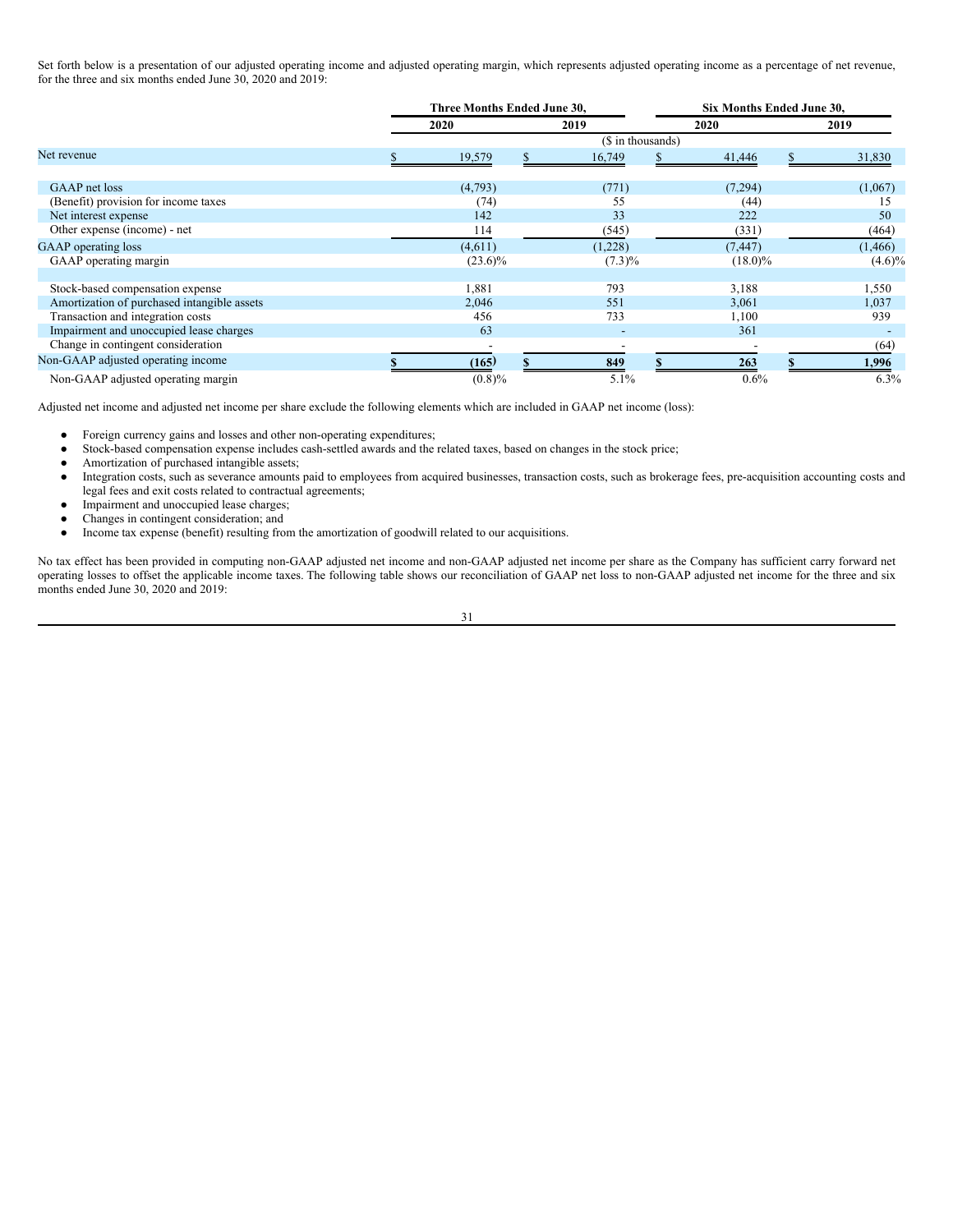|                                                  | Three Months Ended June 30, |         |  |                                                |  | Six Months Ended June 30, |   |         |
|--------------------------------------------------|-----------------------------|---------|--|------------------------------------------------|--|---------------------------|---|---------|
|                                                  | 2020                        |         |  | 2019                                           |  | 2020                      |   | 2019    |
|                                                  |                             |         |  | (\$ in thousands except for per share amounts) |  |                           |   |         |
| GAAP net loss                                    |                             | (4,793) |  | (771)                                          |  | (7,294)                   | S | (1,067) |
|                                                  |                             |         |  |                                                |  |                           |   |         |
| Foreign exchange loss (gain) / other expense     |                             | 111     |  | (539)                                          |  | (313)                     |   | (296)   |
| Stock-based compensation expense                 |                             | 1,881   |  | 793                                            |  | 3,188                     |   | 1,550   |
| Amortization of purchased intangible assets      |                             | 2.046   |  | 551                                            |  | 3,061                     |   | 1,037   |
| Transaction and integration costs                |                             | 456     |  | 733                                            |  | 1.100                     |   | 939     |
| Impairment and unoccupied lease charges          |                             | 63      |  |                                                |  | 361                       |   |         |
| Change in contingent consideration               |                             |         |  |                                                |  |                           |   | (64)    |
| Income tax (benefit) expense related to goodwill |                             | (115)   |  | 40                                             |  | (100)                     |   | (15)    |
| Non-GAAP adjusted net income                     |                             | (351)   |  | 807                                            |  |                           |   | 2.084   |

Set forth below is a reconciliation of our GAAP net loss attributable to common shareholders, per share to our non-GAAP adjusted net income per share:

|                                                              | Three Months Ended June 30. |            |  |            |  | Six Months Ended June 30, |            |  |
|--------------------------------------------------------------|-----------------------------|------------|--|------------|--|---------------------------|------------|--|
|                                                              |                             | 2020       |  | 2019       |  | 2020                      | 2019       |  |
| GAAP net loss attributable to common shareholders, per share |                             | (0.65)     |  | (0.19)     |  | (1.07)                    | (0.34)     |  |
| Impact of preferred stock dividend                           |                             | 0.27       |  | 0.13       |  | 0.48                      | 0.25       |  |
| Net loss per end-of-period share                             |                             | (0.38)     |  | (0.06)     |  | (0.59)                    | (0.09)     |  |
| Foreign exchange loss (gain) / other expense                 |                             | 0.01       |  | (0.04)     |  | (0.03)                    | (0.02)     |  |
| Stock-based compensation expense                             |                             | 0.15       |  | 0.07       |  | 0.26                      | 0.13       |  |
| Amortization of purchased intangible assets                  |                             | 0.15       |  | 0.04       |  | 0.25                      | 0.08       |  |
| Transaction and integration costs                            |                             | 0.04       |  | 0.06       |  | 0.09                      | 0.08       |  |
| Impairment and unoccupied lease charges                      |                             | 0.01       |  |            |  | 0.03                      |            |  |
| Change in contingent consideration                           |                             |            |  |            |  |                           | (0.01)     |  |
| Income tax (benefit) expense related to goodwill             |                             | (0.01)     |  | 0.00       |  | (0.01)                    | (0.00)     |  |
| Non-GAAP adjusted net income per share                       |                             | (0.03)     |  | 0.07       |  |                           | 0.17       |  |
| End-of-period shares                                         |                             | 12.454.691 |  | 12.028.242 |  | 12.454.691                | 12.028.242 |  |

For purposes of determining non-GAAP adjusted net income per share, the Company used the number of common shares outstanding at the end of June 30, 2020 and 2019. Non-GAAP adjusted net income per share does not take into account dividends paid on our preferred stock. No tax effect has been provided in computing non-GAAP adjusted net income and non-GAAP adjusted net income per common share as the Company has sufficient carry forward net operating losses to offset the applicable income taxes.

## **Key Metrics**

In addition to the line items in our condensed consolidated financial statements, we regularly review the following metrics. We believe information on these metrics is useful for investors to understand the underlying trends in our business.

*Providers and Practices Served:*As of June 30, 2020, we provided services to an estimated universe of more than40,000 providers (which we define as physicians, nurses, nurse practitioners, physician assistants and other clinical staff that render bills for their services), representing approximately 2,700 independent medical practices and hospitals. In addition, we served approximately 200 clients who were not medical practices, but are service organizations who serve the healthcare community. The foregoing numbers include clients leveraging any of our products or services and are based in part upon estimates in cases where the precise number of practices or providers is unknown.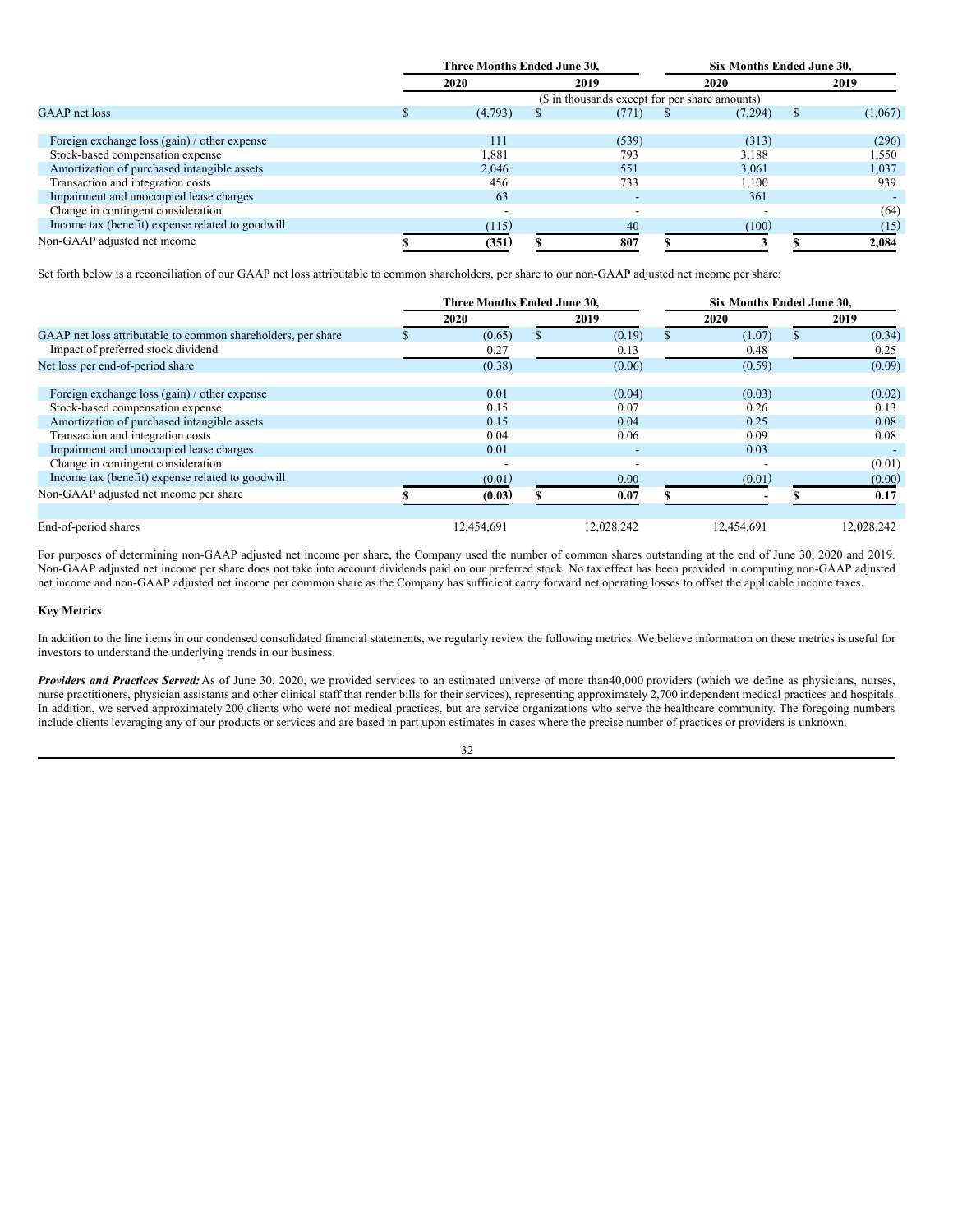#### **Sources of Revenue**

*Revenue:* We primarily derive our revenues from revenue cycle management services, reported in our Healthcare IT segment, which is typically billed as a percentage of payments collected by our customers. This fee includes RCM, as well as the ability to use our EHR and practice management software as part of the bundled fee. These bundled fees are classified as revenue cycle management revenue. These services accounted for approximately 58% and 68% of our revenues during the three months ended June 30, 2020 and 2019, respectively, and 59% and 69% for the six months ended June 30, 2020 and 2019, respectively. Software-as-a-service fees, for clients not utilizing revenue cycle management services, accounted for approximately 19% and 18% of revenue during the three and six months ended June 30, 2020, respectively. Other Healthcare IT services, including printing and mailing operations and professional services, represented approximately 10% and 11% of revenues for the three months ended June 30, 2020 and 2019, respectively, and 10% for both the six months ended June 30, 2020 and 2019.

We earned approximately 13% and 20% of our revenue from practice management services during both the three months ended June 30, 2020 and 2019, and for both the six months ended June 30, 2020 and 2019, respectively. This revenue represents fees based on our actual costs plus a percentage of the operating profit and is reported in our Practice Management segment.

#### **Operating Expenses**

*Direct Operating Costs.*Direct operating cost consists primarily of salaries and benefits related to personnel who provide services to our customers, claims processing costs, costs to operate the three managed practices, including facility lease costs, supplies, insurance and other direct costs related to our services. Costs associated with the implementation of new customers are expensed as incurred. The reported amounts of direct operating costs do not include depreciation and amortization, which are broken out separately in the condensed consolidated statements of operations.

*Selling and Marketing Expense.* Selling and marketing expense consists primarily of compensation and benefits, commissions, travel and advertising expenses.

*General and Administrative Expense.* General and administrative expense consists primarily of personnel-related expense for administrative employees, including compensation, benefits, travel, facility lease costs and insurance, software license fees and outside professional fees.

*Research and Development Expense.* Research and development expense consists primarily of personnel-related costs and third-party contractor costs.

*Contingent Consideration.* Contingent consideration represents the portion of consideration payable to the sellers of some of our acquisitions, the amount of which is based on the achievement of defined performance measures contained in the purchase agreements. Contingent consideration is adjusted to fair value at the end of each reporting period.

*Depreciation and Amortization Expense.* Depreciation expense is charged using the straight-line method over the estimated lives of the assets ranging from three to ten years. Amortization expense is charged on either an accelerated or on a straight-line basis over a period of three or four years for most intangible assets acquired in connection with acquisitions including those intangibles related to the group purchasing services. Amortization expense related to the value of our practice management clients is amortized on a straight-line basis over a period of twelve years.

*Impairment and Unoccupied Lease Charges.* Impairment charges represent charges recorded for a leased facility no longer being used by the Company. Unoccupied lease charges represent the portion of lease and related costs for vacant space not being utilized by the Company. The Company is marketing both unused facility and the unused space for sub-lease.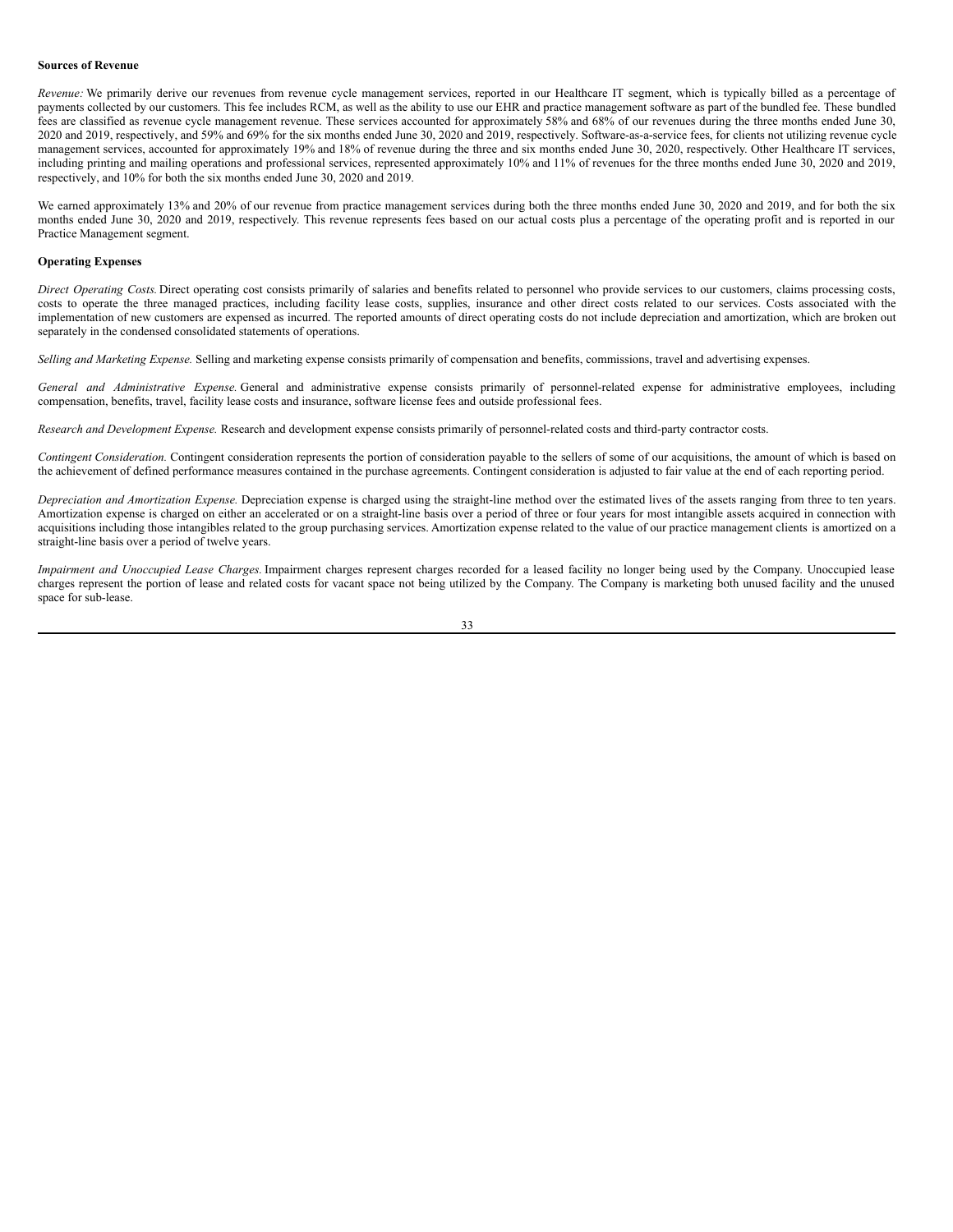*Interest and Other Income (Expense).* Interest expense consists primarily of interest costs related to our line of credit, term loans and amounts due in connection with acquisitions, offset by interest income. Other income (expense) results primarily from foreign currency transaction gains (losses) and income earned from temporary cash investments.

*Income Tax.* In preparing our condensed consolidated financial statements, we estimate income taxes in each of the jurisdictions in which we operate. This process involves estimating actual current tax exposure together with assessing temporary differences resulting from differing treatment of items for tax and financial reporting purposes. These differences result in deferred income tax assets and liabilities. Although the Company is forecasting a return to profitability, it incurred losses historically and there is uncertainty regarding future U.S. taxable income, which makes realization of a deferred tax asset difficult to support in accordance with ASC 740. Accordingly, a valuation allowance has been recorded against all deferred tax assets as of June 30, 2020 and December 31, 2019.

#### **Critical Accounting Policies and Estimates**

The critical accounting policies and estimates used in the preparation of our condensed consolidated financial statements that we believe affect our more significant judgments and estimates used in the preparation of our condensed consolidated financial statements presented in this Report are described in Management's Discussion and Analysis of Financial Condition and Results of Operations and in the Notes to the consolidated financial statements included in our Annual Report on Form 10-K for the year ended December 31, 2019.

#### *Leases:*

We adopted ASU 2016-02: Leases (Topic 842) as of January 1, 2019. We determine if an arrangement is a lease at inception. Operating leases are included in operating lease right-of-use ("ROU") assets, operating lease liability (current portion) and operating lease liability (noncurrent portion) in our condensed consolidated balance sheet at June 30, 2020. The Company does not have any finance leases.

ROU assets represent our right to use an underlying asset for the lease term and lease liabilities represent our obligation to make lease payments arising from the lease. ROU assets and liabilities are recognized at the lease commencement date based on the estimated present value of lease payments over the lease term.

We use our estimated incremental borrowing rates, which are derived from information available at the lease commencement date, in determining the present value of lease payments. We give consideration to bank financing arrangements, geographical location and collateralization of assets when calculating our incremental borrowing rates.

Our lease term includes options to extend the lease when it is reasonably certain that we will exercise that option. Leases with a term of less than 12 months are not recorded in the condensed consolidated balance sheet. Our lease agreements do not contain any residual value guarantees. For real estate leases, we account for the leased and non-leased components as a single lease component. Some leases include escalation clauses and termination options that are factored into the determination of the future lease payments when appropriate.

## *Capitalized software costs*:

All of our software is considered internal use for accounting purposes, as we do not market or sell our software. As a result, we capitalize certain costs associated with the creation of internally-developed software for internal use. The total of these costs are recorded in Intangible assets - net in our condensed consolidated balance sheets.

We capitalized costs incurred during the application development stage related to our internal use software. Costs incurred during the application development phase are capitalized only when we believe it is probable that the development will result in new or additional functionality. The types of costs capitalized during the application development phase consist of employee compensation, employee benefits and employee stock- based compensation. Costs related to the preliminary project stage and postimplementation activities are expensed as incurred. Capitalized internal-use software is amortized on a straight-line basis over its estimated useful life when the asset has been placed in service for general availability.

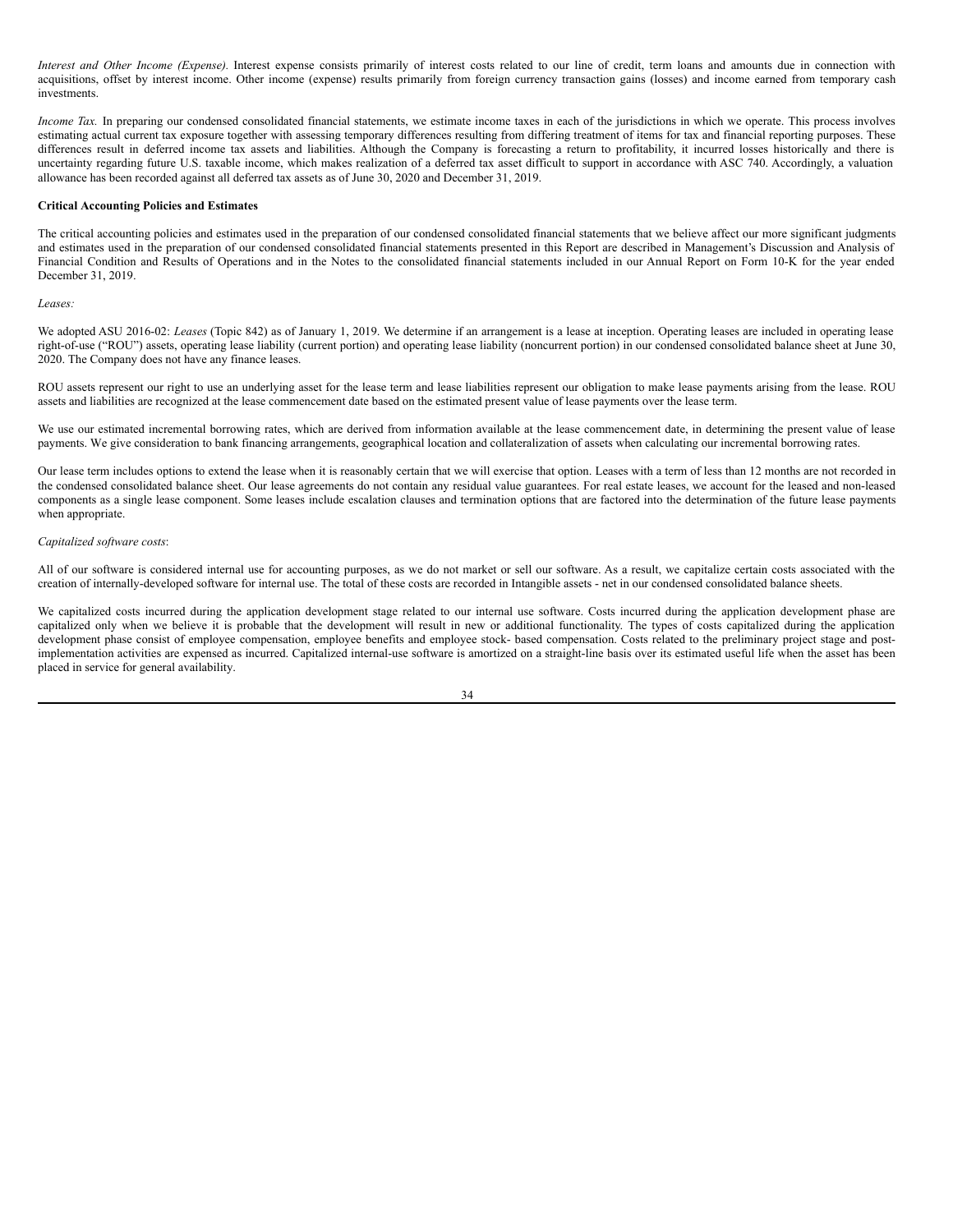Significant judgments related to internally-developed software include determining whether it is probable that projects will result in new or additional functionality; concluding on when the application development phase starts and ends; and deciding which costs, especially employee compensation costs, should be capitalized. Additionally, there is judgment applied to the useful lives of capitalized software; we have concluded that the useful lives for capitalized internally-developed software is three years.

Company management employs its best estimates and assumptions in determining the appropriateness of the judgments noted above on a project-by-project basis during initial capitalization as well as subsequent measurement. While we believe that our approach to estimates and judgments is reasonable, actual results could differ, and such differences could lead to an increase or decrease in expense.

As of June 30, 2020, and December 31, 2019 the carrying amounts of internally-developed capitalized software was \$7.8 million and \$538,000 respectively. The increase in the capitalized software costs was primarily due to the CareCloud and Meridian acquisitions.

There have been no material changes in our critical accounting policies and estimates from those described in the Management's Discussion and Analysis of Financial Condition and Results of Operations, included in our Annual Report on Form 10-K for the year ended December 31, 2019, filed with the SEC on February 28, 2020.

#### **Results of Operations**

The following table sets forth our consolidated results of operations as a percentage of total revenue for the periods shown:

|                                         | Three Months Ended June 30, |           | Six Months Ended June 30. |           |
|-----------------------------------------|-----------------------------|-----------|---------------------------|-----------|
|                                         | 2020                        | 2019      | 2020                      | 2019      |
| Net revenue                             | 100.0%                      | 100.0%    | 100.0%                    | 100.0%    |
| Operating expenses:                     |                             |           |                           |           |
| Direct operating costs                  | 64.1%                       | 68.0%     | 63.0%                     | 66.7%     |
| Selling and marketing                   | 8.3%                        | 2.3%      | 7.7%                      | 2.3%      |
| General and administrative              | 27.5%                       | 30.7%     | 26.5%                     | $29.2\%$  |
| Research and development                | 11.0%                       | 1.3%      | 10.8%                     | $1.5\%$   |
| Change in contingent consideration      | $0.0\%$                     | $0.0\%$   | $0.0\%$                   | $(0.2)\%$ |
| Depreciation and amortization           | 12.3%                       | $5.0\%$   | $9.0\%$                   | $5.0\%$   |
| Impairment and unoccupied lease charges | $0.3\%$                     | $0.0\%$   | 0.9%                      | $0.0\%$   |
| Total operating expenses                | 123.5%                      | 107.3%    | 117.9%                    | 104.5%    |
| Operating loss                          | $(23.5)\%$                  | $(7.3)\%$ | $(17.9)\%$                | $(4.5)\%$ |
| Interest expense - net                  | $0.7\%$                     | $0.2\%$   | $0.5\%$                   | $0.2\%$   |
| Other (expense) income - net            | $(0.6)\%$                   | 3.3%      | 0.8%                      | $1.5\%$   |
| Loss before income taxes                | $(24.8)\%$                  | $(4.2)\%$ | $(17.6)\%$                | $(3.2)\%$ |
| Income tax (benefit) provision          | $(0.4)\%$                   | $0.3\%$   | $(0.1)\%$                 | $0.0\%$   |
| Net loss                                | $(24.4)\%$                  | $(4.5)\%$ | $(17.5)\%$                | $(3.2)\%$ |
|                                         | 35                          |           |                           |           |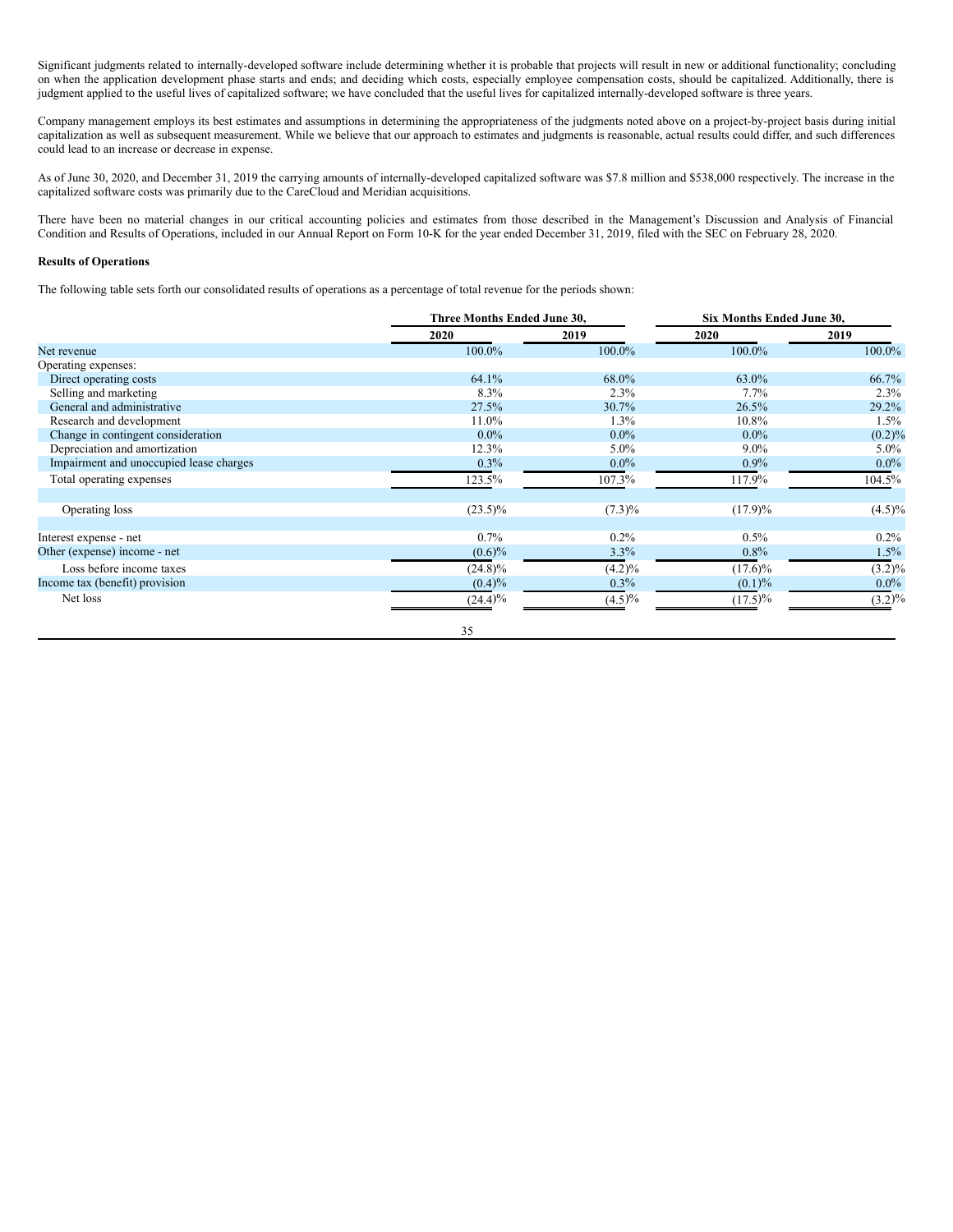#### *Comparison of the three and six months ended June 30, 2020 and 2019*

|             |              | <b>Three Months Ended</b> |               |         |              | <b>Six Months Ended</b> |               |         |
|-------------|--------------|---------------------------|---------------|---------|--------------|-------------------------|---------------|---------|
|             |              | <b>June 30.</b>           | <b>Change</b> |         |              | <b>June 30.</b>         | <b>Change</b> |         |
|             | 2020         | 2019                      | Amount        | Percent | 2020         | 2019                    | Amount        | Percent |
| Net revenue | \$19,578,790 | \$16,749,499              | \$2,829,291   | 17%     | \$41.445.958 | \$31,829,710            | \$9,616,248   | 30%     |

*Net Revenue.* Net revenue of \$19.6 million and \$41.4 million for the three and six months ended June 30, 2020 increased by\$2.8 million or 17% and \$9.6 million or 30% from the revenue of \$16.7 million and \$31.8 million for the three months and six months ended June 30, 2019, respectively. Revenue for the three and six months ended June 30, 2020 includes approximately \$9.8 million and \$18.6 million, respectively, from customers acquired in the Etransmedia, CareCloud and Meridian acquisitions. Revenue for the three and six months ended June 30, 2020 includes \$11.4 million and \$24.6 million relating to RCM services, \$3.8 million and \$7.4 million related to SaaS services, \$2.5 million and \$5.5 million for practice management services, respectively.

|                                         |              | <b>Three Months Ended</b> | <b>Six Months Ended</b> |         |              |                 |              |           |  |  |  |
|-----------------------------------------|--------------|---------------------------|-------------------------|---------|--------------|-----------------|--------------|-----------|--|--|--|
|                                         |              | <b>June 30,</b>           | Change                  |         |              | <b>June 30,</b> | Change       |           |  |  |  |
|                                         | 2020         | 2019                      | Amount                  | Percent | 2020         | 2019            | Amount       | Percent   |  |  |  |
| Direct operating costs                  | \$12,556,674 | \$11,396,395              | \$1,160,279             | 10%     | \$26,123,404 | \$21,243,935    | 4,879,469    | 23%       |  |  |  |
| Selling and marketing                   | 1,625,045    | 382,557                   | 1,242,488               | 325%    | 3.206.398    | 743,956         | 2,462,442    | 331%      |  |  |  |
| General and administrative              | 5,392,857    | 5, 143, 754               | 249,103                 | 5%      | 10.985.582   | 9,305,830       | 1,679,752    | 18%       |  |  |  |
| Research and development                | 2,146,325    | 218,408                   | 1,927,917               | 883%    | 4,479,451    | 473,064         | 4,006,387    | 847%      |  |  |  |
| Change in contingent consideration      |              |                           |                         | $0\%$   |              | (64,203)        | 64.203       | $(100)\%$ |  |  |  |
| Depreciation                            | 287,704      | 223.724                   | 63,980                  | 29%     | 562,084      | 431,342         | 130.742      | 30%       |  |  |  |
| Amortization                            | 2.117.211    | 612,437                   | 1,504,774               | 246%    | 3,175,617    | 1,161,559       | 2,014,058    | 173%      |  |  |  |
| Impairment and unoccupied lease charges | 63,175       |                           | 63,175                  | $100\%$ | 360,826      |                 | 360,826      | $100\%$   |  |  |  |
| Total operating expenses                | \$24,188,991 | \$17,977,275              | \$6,211,716             | 35%     | \$48,893,362 | \$33,295,483    | \$15,597,879 | 47%       |  |  |  |

*Direct Operating Costs.*Direct operating costs of \$12.6 million and \$26.1 million for the three and six months ended June 30, 2020, respectively, increased by\$1.2 million or 10% and \$4.9 million or 23% compared to direct operating costs of \$11.4 million and \$21.2 million for the three and six months ended June 30, 2019, respectively. During the three months ended June 30, 2020, salary costs increased by \$485,000, and outsourcing and processing costs increased by \$831,000. During the six months ended June 30, 2020, salary costs increased by \$1.7 million, and outsourcing and processing costs increased by\$2.7 million. Medical supplies for the managed practices decreased by\$141,000 and increased by \$195,000 for the three and six months ended June 30, 2020, respectively. The increase in the costs for the three and six months ended June 30, 2020 were primarily related to the Etransmedia, CareCloud and Meridian acquisitions.

*Selling and Marketing Expense.* Selling and marketing expense of \$1.6 million and \$3.2 million for the three and six months ended June 30, 2020, respectively, increased by \$1.2 million or 325% and \$2.5 million or 331% from selling and marketing expense of \$383,000 and \$744,000 for the three and six months ended June 30, 2019, respectively. The increase was primarily related to additional salary expense as a result of the CareCloud acquisition.

*General and Administrative Expense.* General and administrative expense of \$5.4 million and \$11.0 million for the three and six months ended June 30, 2020, respectively, increased by \$249,000 or 5% and \$1.7 million or 18% compared to the same periods in 2019. The increase in general and administrative expense was primarily related to additional salaries, facility costs and professional fees as a result of the Etransmedia, CareCloud and Meridian acquisitions.

*Research and Development Expense.* Research and development expense of \$2.1 million and \$4.5 million for the three and six months ended June 30, 2020, respectively, increased by \$1.9 million and \$4.0 million from research and development expense of \$218,000 and \$473,000 for the three and six months ended June 30, 2019, respectively. The increase primarily represented additional salaries and outsourced development expenses. During the three and six months ended June 30, 2020, the Company capitalized approximately \$980,000 and \$2.6 million, respectively, of development costs in connection with its internal-use software.

*Contingent Consideration.* There was no change in contingent consideration for the three and six months ended June 30, 2020, compared to (\$64,000) for the three and six months ended June 30, 2019, which resulted from favorable settlements of the amount due to the owners of companies previously acquired during 2019.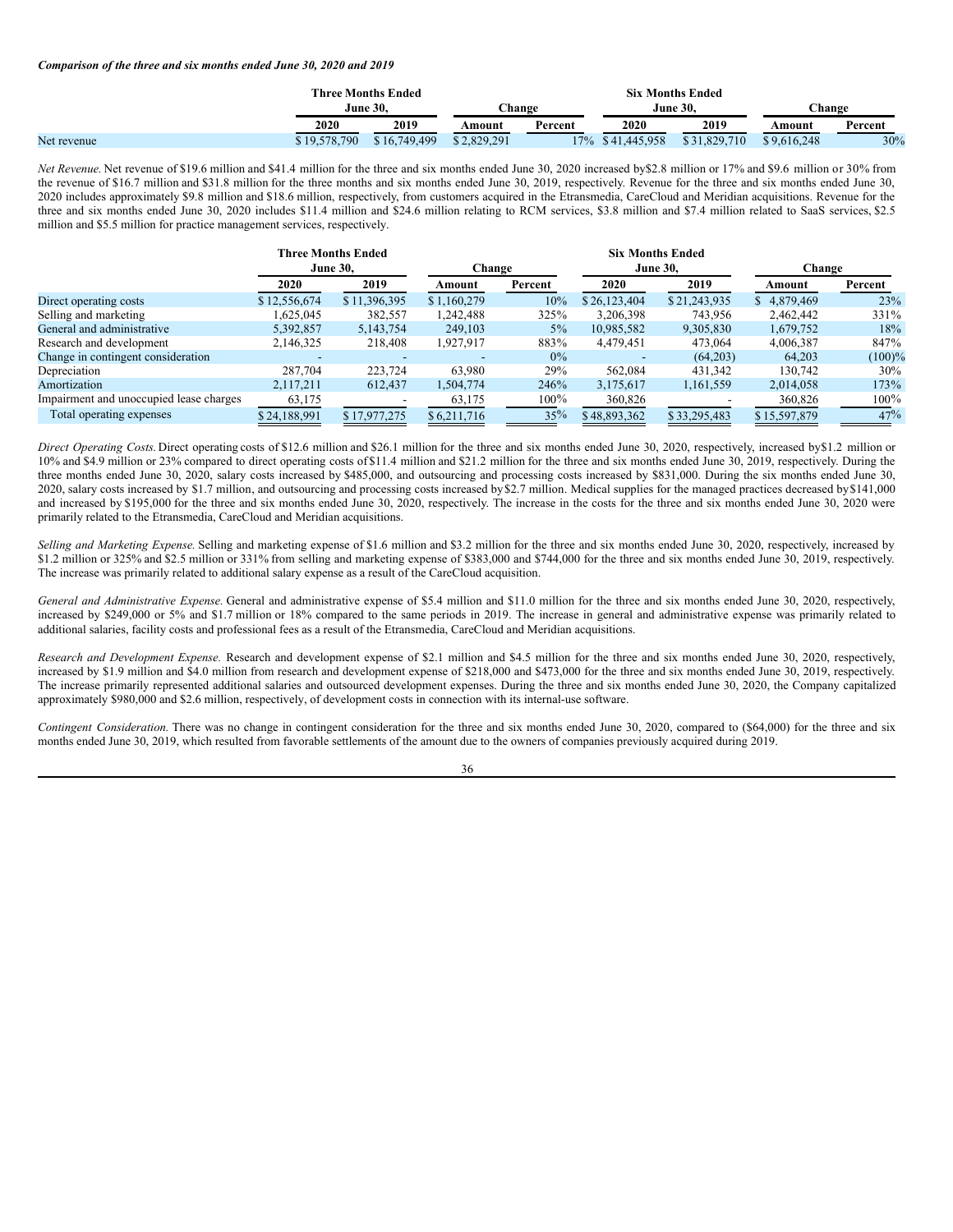*Depreciation.* Depreciation of \$288,000 and \$562,000 for the three and six months ended June 30, 2020, respectively, increased by\$64,000 or 29% and \$131,000 or 30% from depreciation of \$224,000 and \$431,000 for the three and six months ended June 30, 2019, respectively, primarily due to the property and equipment acquired as part of the Etransmedia and CareCloud acquisitions.

*Amortization Expense.* Amortization expense of \$2.1 million and \$3.2 million for the three and six months ended June 30, 2020 increased by\$1.5 million or 246% and \$2.0 million or 173% from amortization expense of \$612,000 and \$1.2 million for the three and six months ended June 30, 2019, respectively. The increase was primarily related to the intangible assets acquired from the Etransmedia, CareCloud and Meridian acquisitions.

*Impairment and Unoccupied lease Charges.* Impairment charges represent charges recorded for a leased facility no longer being used by the Company. Unoccupied lease charges represent the portion of lease and related costs for space not being utilized by the Company. The Company is marketing both the unused facility and the unused space for sub-lease.

|                                | <b>Three Months Ended</b> |                 |  |            |            |           |                 |           |               |         |
|--------------------------------|---------------------------|-----------------|--|------------|------------|-----------|-----------------|-----------|---------------|---------|
|                                |                           | <b>June 30.</b> |  |            | Change     |           | <b>June 30.</b> |           | <b>Change</b> |         |
|                                |                           | 2020            |  | 2019       | Amount     | Percent   | 2020            | 2019      | Amount        | Percent |
| Interest income                |                           | 3.924           |  | 67,497     | (63, 573)  | (94)%     | 41.681          | 145,697   | \$(104.016)   | (71)%   |
| Interest expense               |                           | (146, 236)      |  | (100, 562) | (45, 674)  | 45%       | (263, 781)      | (195.958) | (67, 823)     | 35%     |
| Other (expense) income - net   |                           | (114, 330)      |  | 545,221    | (659, 551) | $(121)\%$ | 330,813         | 464,191   | (133, 378)    | (29)%   |
| Income tax (benefit) provision |                           | (74, 338)       |  | 55,352     | (129,690)  | $(234)\%$ | (44, 415)       | 14.820    | (59, 235)     | (400)%  |

*Interest Income.* Interest income of \$4,000 and \$42,000 for the three and six months ended June 30, 2020, respectively, decreased by\$64,000 or 94% and \$104,000 or 71% from interest income of \$67,000 and \$146,000 for the three and six months ended June 30, 2019, respectively. The interest income represents interest earned on temporary cash investments.

*Interest Expense.* Interest expense of \$146,000 and \$264,000 for the three and six months ended June 30, 2020, respectively, increased by\$46,000 or 45% and \$68,000 or 35% from interest expense of \$101,000 and \$196,000 for the three and six months ended June 30, 2019, respectively. The increase was primarily due to the utilization of line of credit during 2020. Interest expense includes the amortization of deferred financing costs, which was \$96,000 during both the six months ended June 30, 2020 and 2019.

*Other (Expense) Income - net.*Other (expense) income - net was (\$114,000) and \$331,000 for the three and six months ended June 30, 2020 respectively, compared to other income - net of \$545,000 and \$464,000 for the three and six months ended June 30, 2019, respectively. Other income primarily represents foreign currency transaction gains and other expense primarily represents foreign currency transaction losses. These transaction gains and losses result from revaluing intercompany accounts whenever the exchange rate varies and are recorded in the condensed consolidated statements of operations.

*Income Tax (Benefit) Provision.*The benefit for income taxes was \$74,000 and \$44,000 for the three and six months ended June 30, 2020, compared to an income tax provision of \$55,000 and \$15,000 for the three and six months ended June 30, 2019. As a result of the Company incurring a tax loss for 2020 and 2019, which has an indefinite life under the current tax rules, the federal deferred tax liability was offset against the federal net operating loss to the extent allowable in 2020 and 2019. The current income tax provision for the three and six months ended June 30, 2020 was approximately \$41,000 and \$56,000 and primarily relates to state minimum taxes and foreign income taxes. The Company has incurred cumulative losses and there is uncertainty regarding future U.S. taxable income, which makes realization of a deferred tax asset difficult to support in accordance with ASC 740. Accordingly, a valuation allowance was recorded against all deferred tax assets at June 30, 2020 and December 31, 2019.

## **Liquidity and Capital Resources**

Borrowings under the SVB facility are based on 200% of repeatable revenue, reduced by an annualized attrition rate as defined in the agreement.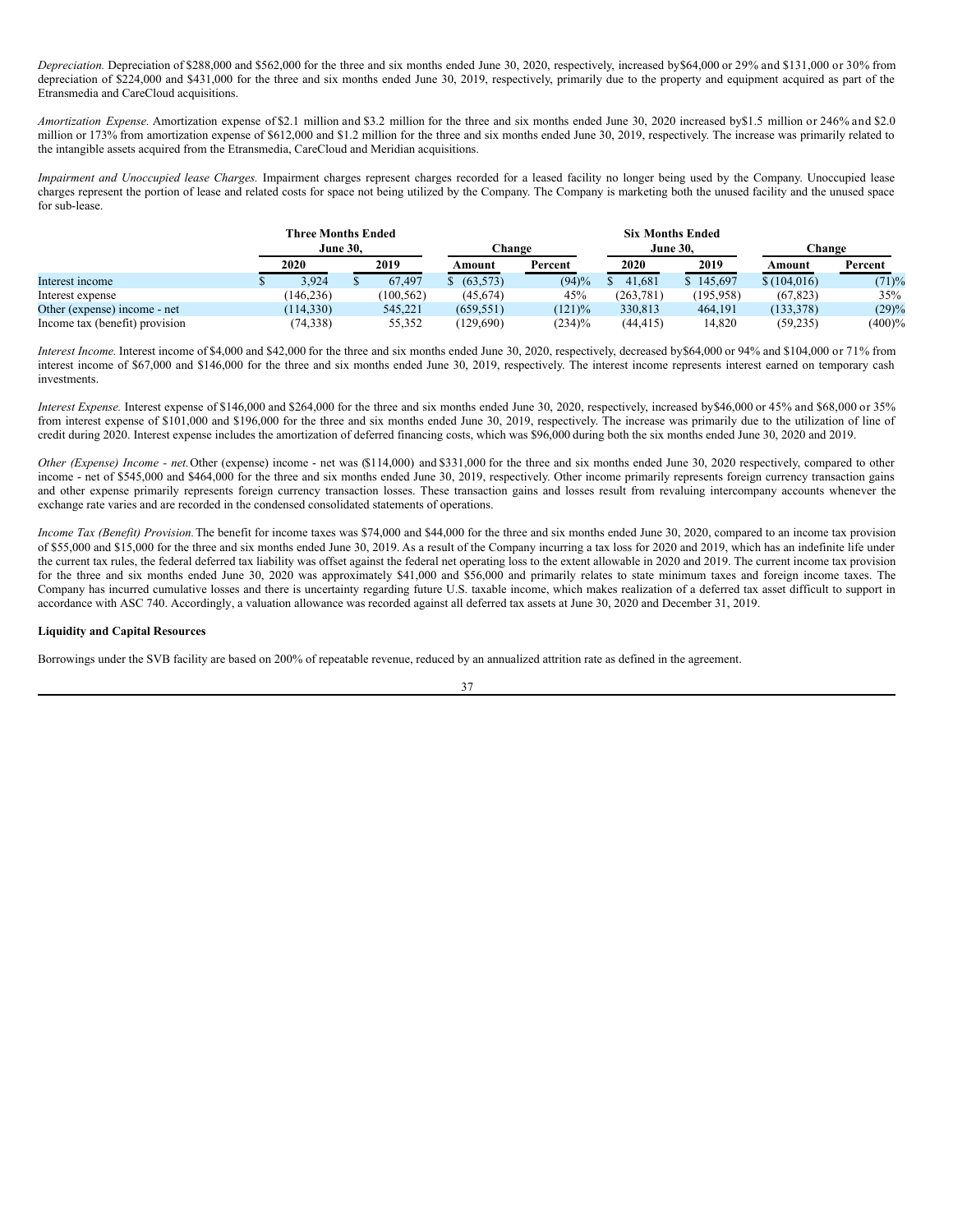During the six months ended June 30, 2020, there was negative cash flow from operations of approximately\$2.9 million, primarily because the Company assumed approximately \$5.1 million and \$4.8 million of net payables as part of its acquisitions of CareCloud and Meridian, respectively. Even though a portion of the purchase price was retained by the Company to pay these expenses which relate to prior periods, these payments are treated as cash used in operations. As of June 30, 2020, the Company had approximately \$12.5 million in cash and positive working capital of \$2.7 million. The Company's line of credit was fully utilized at June 30, 2020. The credit line was repaid during July, 2020.

During April 2020, the Company sold 828,000 shares of its Series A Preferred Stock and received net proceeds of approximately \$19.0 million, after issuance expenses. A portion of these proceeds was used to fully repay the line of credit outstanding at March 31, 2020.

During the six months ended June 30, 2020, the Company paid a total of \$23.7 million in cash as part of the CareCloud and Meridian purchase consideration.

The following table summarizes our cash flows for the periods presented:

|                                          | <b>Three Months Ended</b><br><b>June 30.</b> |  |             |  | <b>Six Months Ended</b><br><b>June 30.</b> |             | Change         |           |
|------------------------------------------|----------------------------------------------|--|-------------|--|--------------------------------------------|-------------|----------------|-----------|
|                                          | 2020                                         |  | 2019        |  | 2020                                       | 2019        | Amount         | Percent   |
| Net cash provided by (used in) operating |                                              |  |             |  |                                            |             |                |           |
| activities                               | 954.694                                      |  | 2.375.420   |  | (2,928,720)                                | 3.312.929   | \$ (6,241,649) | $(188)\%$ |
| Net cash used in investing activities    | (13, 121, 459)                               |  | (1,993,282) |  | (27, 154, 655)                             | (2,504,220) | (24,650,435)   | 984%      |
| Net cash provided by (used in) financing |                                              |  |             |  |                                            |             |                |           |
| activities                               | 16.248.922                                   |  | (1,671,737) |  | 23,058,508                                 | (4,258,008) | 27.316.516     | $(642)\%$ |
| Effect of exchange rate changes on cash  | 54,958                                       |  | (654, 022)  |  | (436, 831)                                 | (440, 158)  | 3,327          | (1)%      |
| Net increase (decrease) in cash          | 4.137.115                                    |  | (1,943,621) |  | (7, 461, 698)                              | (3,889,457) | \$ (3,572,241) | $92\%$    |

The loss before income taxes was \$4.9 million and \$7.3 million for the three and six months ended June 30, 2020, respectively, which included \$2.4 million and \$3.7 million of non-cash depreciation and amortization, respectively. The loss before taxes for the three and six months ended June 30, 2019 was \$771,000 and \$1.1 million, respectively, which included \$836,000 and \$1.6 million of non-cash depreciation and amortization, respectively.

#### *Operating Activities*

Cash used in operating activities was \$2.9 million for the six months ended June 30, 2020 and cash provided by operating activities was \$3.3 million during the six months ended June 30, 2019. The increase in the net loss of \$6.2 million for the six months ended June 30, 2020 as compared to the same period in 2019 included the following changes in non-cash items: an increase in depreciation and amortization expense of \$2.0 million, an increase in stock-based compensation expense of \$1.6 million, a change in the benefit for deferred income taxes of \$85,000 and an increase in interest accretion of \$72,000.

The net change in operating assets and liabilities was\$4.3 million. Accounts payable, accrued compensation and accrued expenses decreased by\$5.6 million for the six months ended June 30, 2020 compared to an increase of \$836,000 for the six months ended June 30, 2019 as the Company paid past due amounts from the CareCloud acquisition. Accounts receivable increase by \$1.6 million for the six months ended June 30, 2020, compared with an increase of\$268,000 for the six months ended June 30, 2019. For the six months ended June 30, 2020 and 2019, the change in the lease liabilities is included in this amount.

#### *Investing Activities*

Capital expenditures were \$817,000 and \$904,000 for the six months ended June 30, 2020 and 2019, respectively. Capital expenditures were\$277,000 and \$215,000 for the three months ended June 30, 2020 and 2019, respectively. The capital expenditures for the three and six months ended June 30, 2020 and 2019 primarily represented computer equipment purchased for the Pakistan offices. Software development costs of \$980,000 and \$2.6 million, respectively, for the three and six months ended June 30, 2020 were capitalized in connection with the development of software for providing revenue cycle management services and software-as-a-service offerings.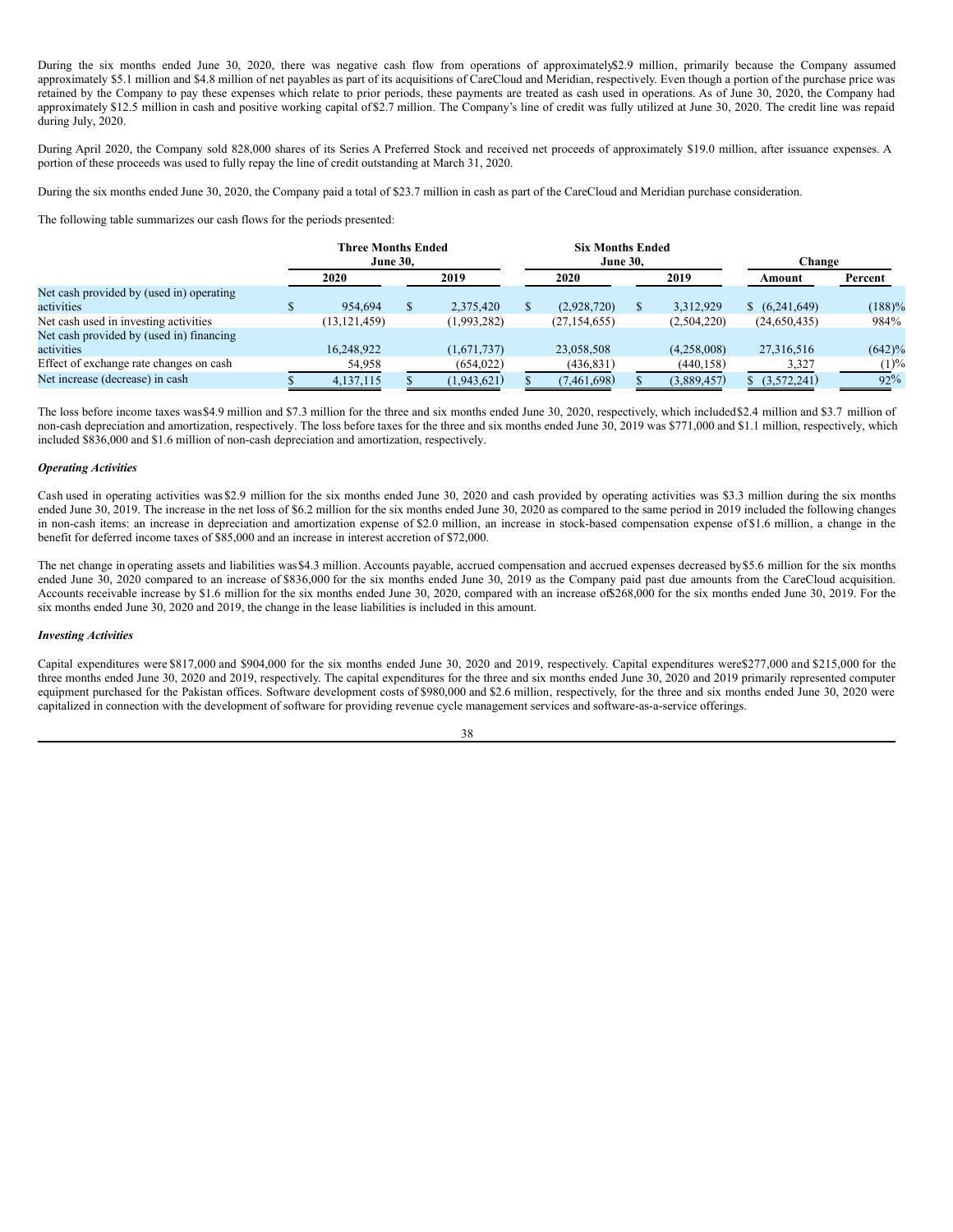#### *Financing Activities*

Cash provided by financing activities during the six months ended June 30, 2020 was\$23.1 million and cash used in financing activities was\$4.3 million for the six months ended June 30, 2019. Cash used in financing activities during the six months ended June 30, 2020 included \$4.5 million of preferred stock dividends, \$186,000 of repayments for debt obligations and \$1.0 million of tax withholding obligations paid in connection with stock awards issued to employees. Cash used in financing activities for six months ended June 30, 2019 included \$3.0 million of preferred stock dividends, \$181,000 of repayment for debt obligations and \$932,000 of tax withholding obligations paid in connection with stock awards issued to employees.

#### **Contractual Obligations and Commitments**

We have contractual obligations under our line of credit. We also maintain operating leases for property and certain office equipment. We were in compliance with all SVB covenants as of June 30, 2020. For additional information, see Contractual Obligations and Commitments under Item 7, "Management's Discussion and Analysis of Financial Condition and Results of Operations," in the Company's Annual Report on Form 10-K for the year ended December 31, 2019, filed with the SEC on February 28, 2020.

#### **Off-Balance Sheet Arrangements**

As of June 30, 2020 and 2019, we did not have any relationships with unconsolidated entities or financial partnerships, such as entities often referred to as structured finance or special-purpose entities, which would have been established for the purpose of facilitating off-balance sheet arrangements or other contractually narrow or limited purposes.

### <span id="page-39-0"></span>*Item 3. Quantitative and Qualitative Disclosures about Market Risk*

We are a smaller reporting company as defined by 17 C.F.R. 229.10(f)(1) and are not required to provide information under this item, pursuant to Item 305(e) of Regulation S-K.

## <span id="page-39-1"></span>*Item 4. Controls and Procedures*

#### *Evaluation of Disclosure Controls and Procedures*

Our management, with the participation of our Chief Executive Officer and Chief Financial Officer, based on the 2013 framework and criteria established by the Committee of Sponsoring Organizations of the Treadway Commission ("COSO"), evaluated the effectiveness of our disclosure controls and procedures as of June 30, 2020 as required by Rules 13a-15(b) and 15d-15(b) of the Exchange Act. The term "disclosure controls and procedures," as defined in Rules 13a-15(e) and 15d-15(e) under the Exchange Act, means controls and other procedures of a company that are designed to ensure that information required to be disclosed by a company in the reports that it files or submits under the Exchange Act is recorded, processed, summarized and reported, within the time periods specified in the SEC's rules and forms.

Disclosure controls and procedures include, without limitation, controls and procedures designed to ensure that information required to be disclosed by a company in the reports that it files or submits under the Exchange Act is accumulated and communicated to the company's management, including its principal executive and principal financial officer, to allow timely decisions regarding required disclosure. Management recognizes that any controls and procedures, no matter how well designed and operated, can provide only reasonable assurance of achieving their objectives and management necessarily applies its judgment in evaluating the cost-benefit relationship of possible controls and procedures.

Based on the evaluation of our disclosure controls and procedures, as of June 30, 2020, our Chief Executive Officer and Chief Financial Officer concluded that, as of such date, our disclosure controls and procedures were effective at the reasonable assurance level.

#### *Changes in Internal Control Over Financial Reporting*

There were no changes in our internal control over financial reporting (as defined in Rules 13a-15(f) and 15d-15(f) of the Exchange Act) that occurred during our most recent fiscal quarter that have materially affected, or are reasonably likely to materially affect, our internal control over financial reporting.

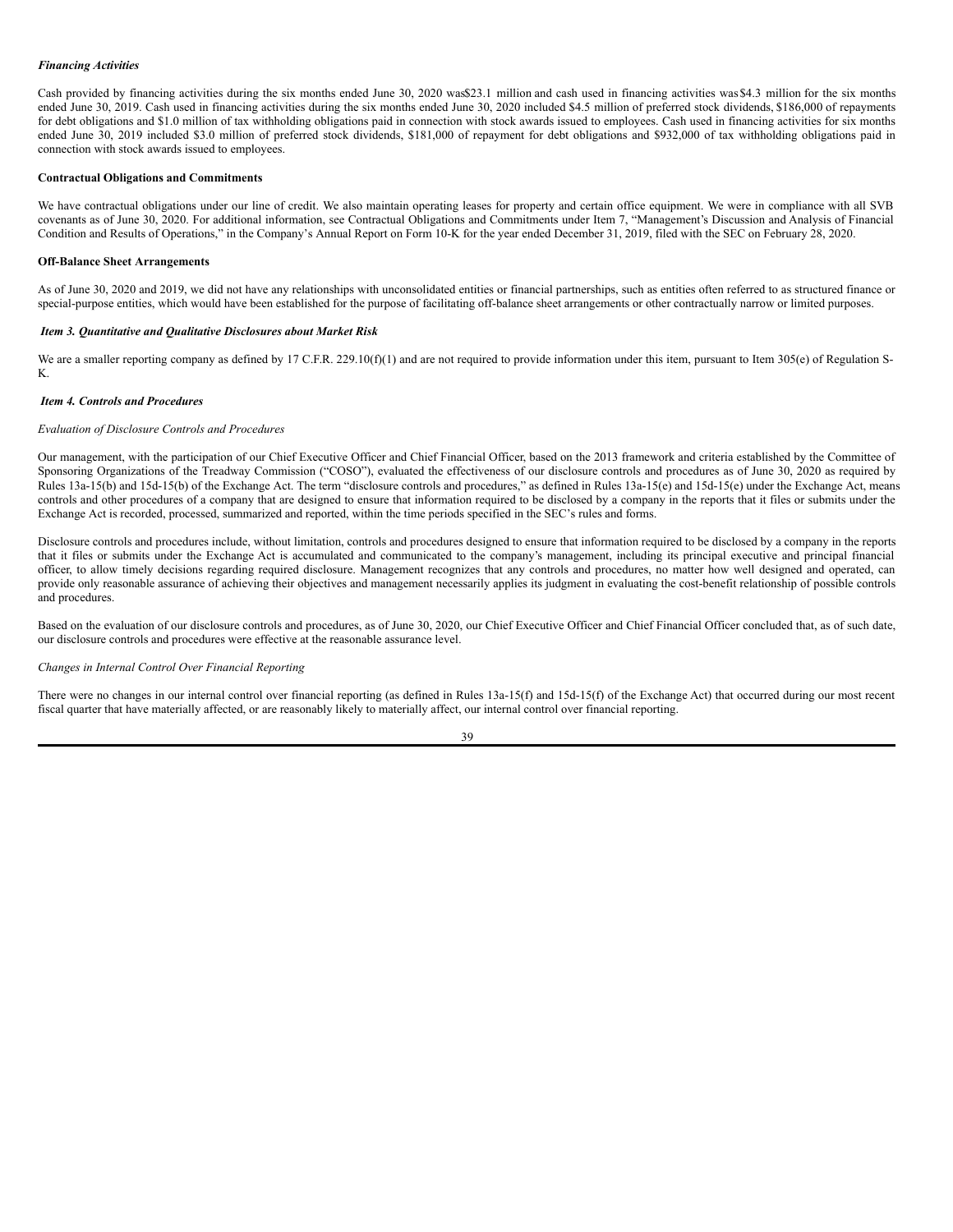## <span id="page-40-1"></span><span id="page-40-0"></span>*Item 1. Legal Proceedings*

See discussion of legal proceedings in "Note 8, Commitments And Contingencies" of the Notes to Condensed Consolidated Financial Statements in this Quarterly Report, which is incorporated by reference herein.

## <span id="page-40-2"></span>*Item 1A. Risk Factors*

In addition to the other information set forth in this Quarterly Report on Form 10-Q and the risk factor noted below, you should carefully consider the factors discussed in Part I —Item 1A. "Risk Factors" in our Annual Report on Form 10-K, filed with the SEC on February 28, 2020, which could materially affect our business, financial condition and/or future results and may be further impacted by the coronavirus pandemic. The risks described in our Annual Report on Form 10-K and herein are not the only risks facing us. Additional risks and uncertainties not currently known to us or that we currently deem to be immaterial may also materially adversely affect our business, financial condition, cash flows and/or future results.

#### Our business, financial condition, results of operations and growth could be harmed by the effects of the COVID-19 pandemic.

We are subject to risks related to the public health crises such as the global pandemic associated with the coronavirus (COVID-19). In December 2019, a novel strain of coronavirus, SARS-CoV-2, was reported to have surfaced in Wuhan, China. Since then, SARS-CoV-2, and the resulting disease COVID-19, has spread to most countries, and all 50 states within the United States. In March 2020, the World Health Organization declared the COVID-19 outbreak a pandemic. Further, the President of the United States declared the COVID-19 pandemic a national emergency, invoking powers under the Stafford Act, the legislation that directs federal emergency disaster response, and under the Defense Production Act, the legislation that facilitates the production of goods and services necessary for national security and for other purposes. Numerous governmental jurisdictions, including the State of New Jersey where we maintain our principal executive offices, and those in which many of our U.S. and international offices are based, have imposed, and others in the future may impose, "shelter-in-place" orders, quarantines, executive orders and similar government orders and restrictions for their residents to control the spread of COVID-19. Most states and the federal government, including the State of New Jersey, together with foreign jurisdictions in which we have operations centers, have declared a state of emergency related to the spread of COVID-19. Such orders or restrictions, and the perception that such orders or restrictions could occur, have resulted in business closures, work stoppages, slowdowns and delays, work-from-home policies, travel restrictions and cancellation of events, among other effects, thereby negatively impacting our customers, employees, and offices, among others. We may experience further limitations on employee resources in the future, including because of sickness of employees or their families. These challenges have been, and are anticipated to continue being, particularly difficult to manage in foreign jurisdictions in which we have offices due to, among other things, a reduced ability to enable efficient and secure work-from-home.

Health care organizations around the world, including our health care provider customers, have faced and will continue to face, substantial challenges in treating patients with COVID-19, such as the diversion of staff and resources from ordinary functions to the treatment of COVID-19, supply, resource and capital shortages and overburdening of staff and resource capacity. In the United States, governmental authorities have also recommended, and in certain cases required, that elective, specialty and other procedures and appointments, including certain primary care services, be suspended or canceled to avoid non-essential patient exposure to medical environments and potential infection with COVID-19 and to focus limited resources and personnel capacity toward the treatment of COVID-19. These measures and challenges will likely continue for the duration of the pandemic, which is uncertain, and will disproportionately harm the results of operations, liquidity and financial condition of these health care organizations and our health care provider customers. As a result, our health care provider customers may seek contractual accommodations from us in the future. To the extent such health care provider customers experience challenges and difficulties, it will adversely affect our business operation and results of operations. We note, for example, that approximately 65% of our revenue is directly tied to the cash collected by our health care provider customers, which means that our short-term revenue has and is expected to decline as less patients visit their doctors during periods of social distancing. Further, a recession or prolonged economic contraction as a result of COVID-19 pandemic could also harm the business and results of operations of our enterprise customers, resulting in potential business closures, layoffs of employees and a significant increase in unemployment in the United States and elsewhere which may continue even after the pandemic. The occurrence of any such events may lead to reduced income for customers and reduced size of workforces, which could reduce our revenue and harm our business, financial condition and results of operations.

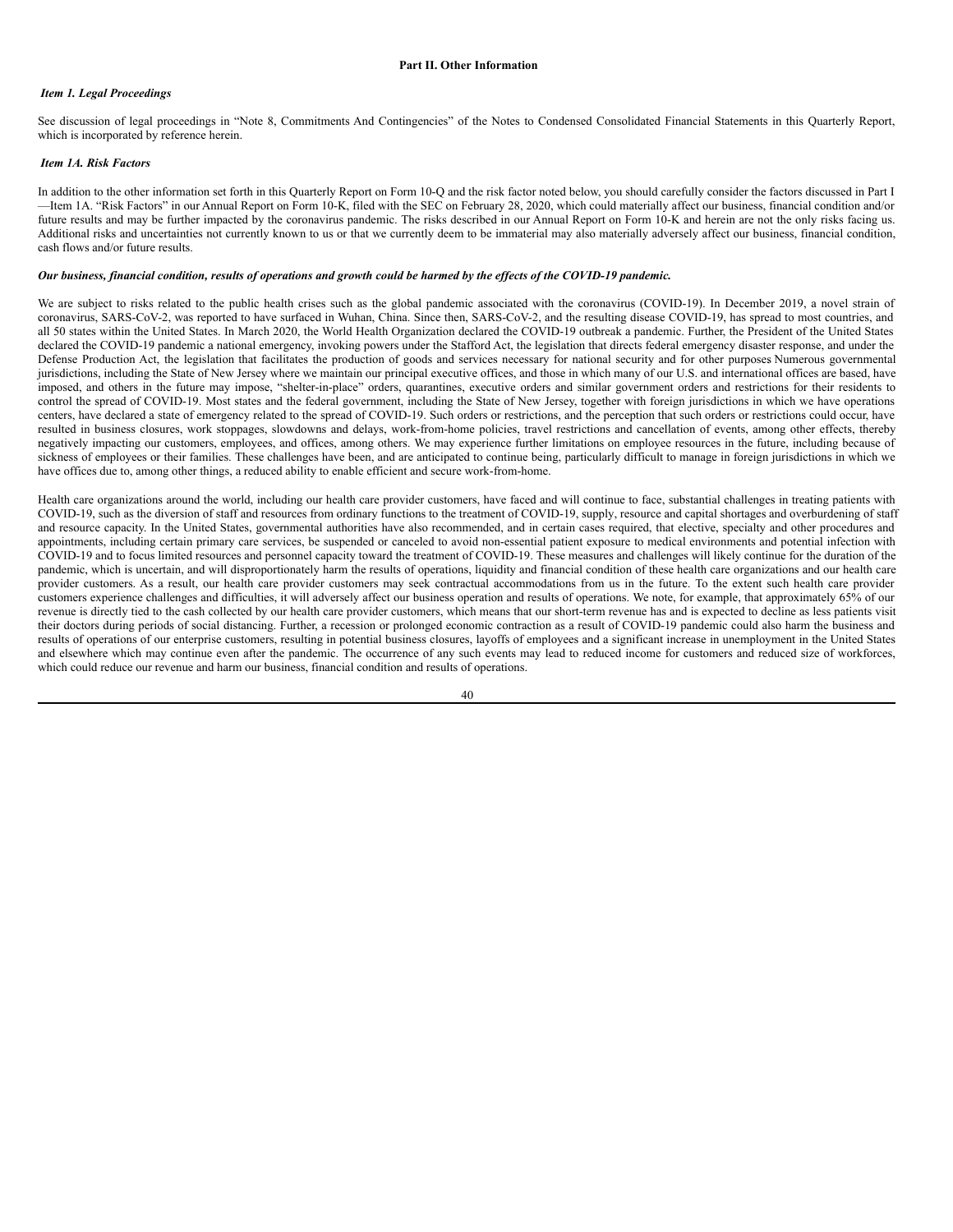The widespread COVID-19 pandemic has resulted in, and may continue to result in, significant volatility and uncertainty in U.S and international financial markets, reducing our ability to access capital, which could in the future negatively affect our liquidity. In addition, a recession or market correction resulting from the spread of COVID-19 could materially affect our business and the value of our common stock and Preferred Stock.

Further, given the dislocation and government-imposed travel related limitations as a consequence of the COVID-19 pandemic, our ability to complete acquisitions in the nearterm may be delayed. Future acquisitions may be subject to difficulties in evaluating potential acquisition targets as a result of the inability to accurately predict the duration or long-term economic and business consequences resulting from the COVID-19 pandemic.

In addition, any difficulties we may experience in connection with the integration of CareCloud or Meridian could delay or prevent us from realizing such expected benefits and enhancing our business, and our business, financial condition and results of operation could be materially and adversely impacted. While we are working diligently to accelerate integration activities, the employee disruptions and communication challenges created by the COVID-19 pandemic present particular challenges to our integration of CareCloud and Meridian and could make it difficult to effectively and timely complete our integration goals.

The global outbreak of COVID-19 continues to rapidly evolve. We have taken steps intended to mitigate the effects of the pandemic and to protect our global workforce including, but not limited to: moving a significant portion of our workforce to remote operations, enacting social distancing and hygiene guidelines set forth by the Centers for Disease Control and Prevention and World Health Organization at our offices, and discontinuing company travel and events, among others. Although we believe we have taken the appropriate actions, we cannot guarantee that these measures will mitigate all or any negative effects of the pandemic. The ultimate impact of the COVID-19 pandemic or a similar health epidemic is highly uncertain and subject to change. We cannot at this time precisely predict what effects the COVID-19 outbreak will have on our business, results of operations and financial condition, including due to uncertainties relating to the ultimate geographic spread of the virus, the severity of the disease, the duration of the pandemic and the governmental responses to the pandemic. However, we will continue to monitor the COVID-19 situation closely.

In addition, given the inherent uncertainty surrounding COVID-19 due to rapidly changing governmental directives, public health challenges and economic disruption and the duration of the foregoing, the potential impact that COVID-19 could have on the Risk Factors described in Part I—Item 1A. "Risk Factors" in our Annual Report on Form 10-K, filed with the SEC on February 28, 2020, remain unclear.

## <span id="page-41-0"></span>*Item 2. Unregistered Sales of Equity Securities and Use of Proceeds*

In conjunction with our acquisition of Meridian, MidCap Funding XLVII Trust ("MidCap"), Apollo Credit Funds ICAV, an Umbrella Irish Collective Asset-Management Vehicle with Segregated Liability between its Sub-Funds, acting in respect of its Sub-Fund, Apollo Helius Multi-Credit Fund I ("Apollo"), The Gores Group, LLC ("Gores") and members of Meridian's senior management team ("Meridian Management") received, as partial consideration, on June 16, 2020: (i) 200,000 shares of the Company's Series A Preferred Stock, and (ii) warrants to purchase 2,250,000 shares of the Company's common stock with an exercise price per share of \$7.50 and a term of two years. A portion of the preferred stock consideration was held back until August 3, 2020 for satisfaction of certain specified obligations of Meridian. This transaction was exempt from registration under Section 4(a)(2) of the Securities Act as it was a transaction by the Company not involving any public offering. These shares are currently unregistered and are expected to be registered by the Company during the third quarter of 2020.

To our knowledge, MidCap, Apollo, Gores and Meridian Management have enough knowledge and experience in finance and business matters to be "sophisticated investors" and/or are able to bear the economic risk in connection with said warrants.

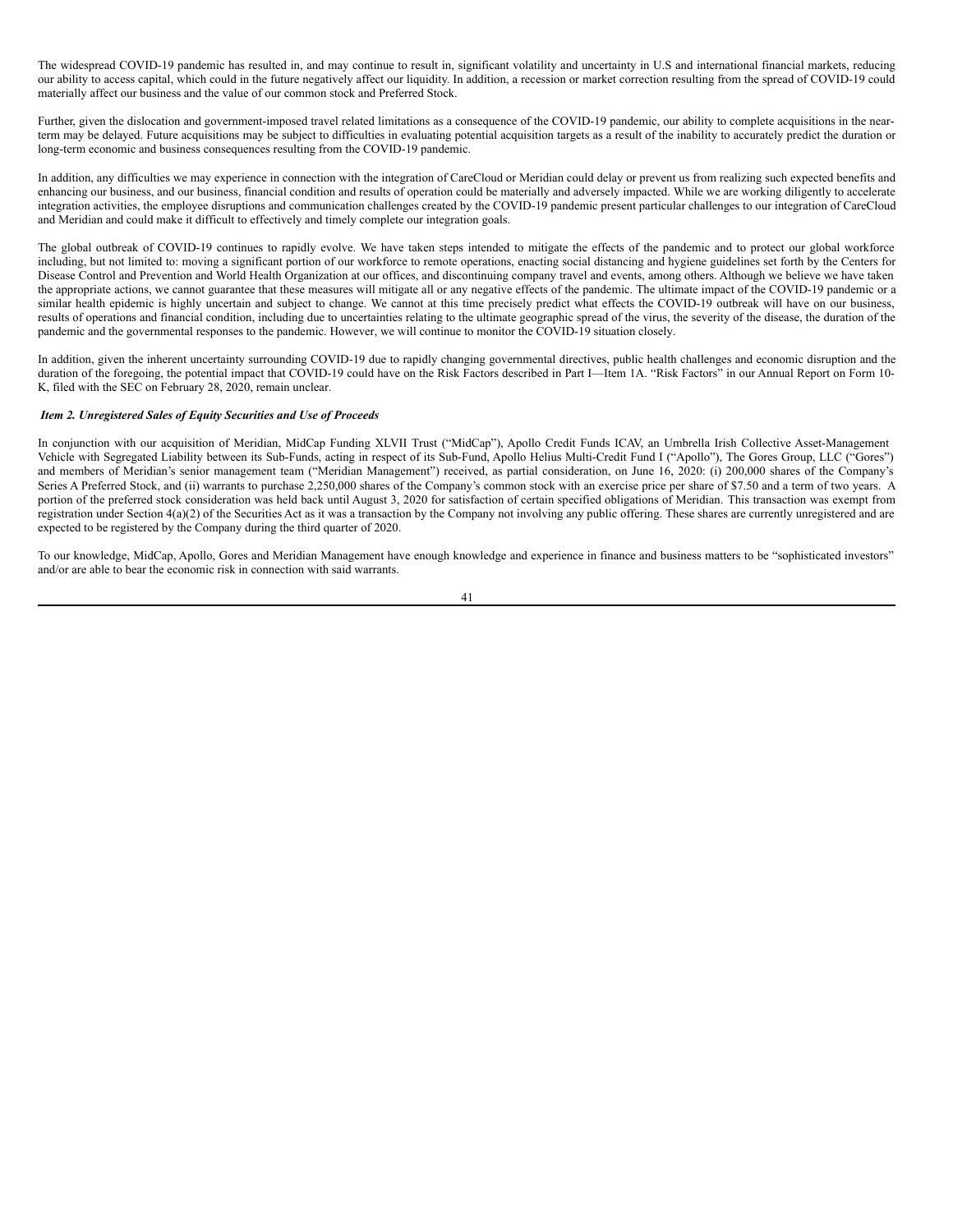# <span id="page-42-0"></span>*Item 3. Defaults upon Senior Securities*

Not applicable.

# <span id="page-42-1"></span>*Item 4. Mine Safety Disclosures*

Not applicable.

# <span id="page-42-2"></span>*Item 5. Other Information*

Not applicable.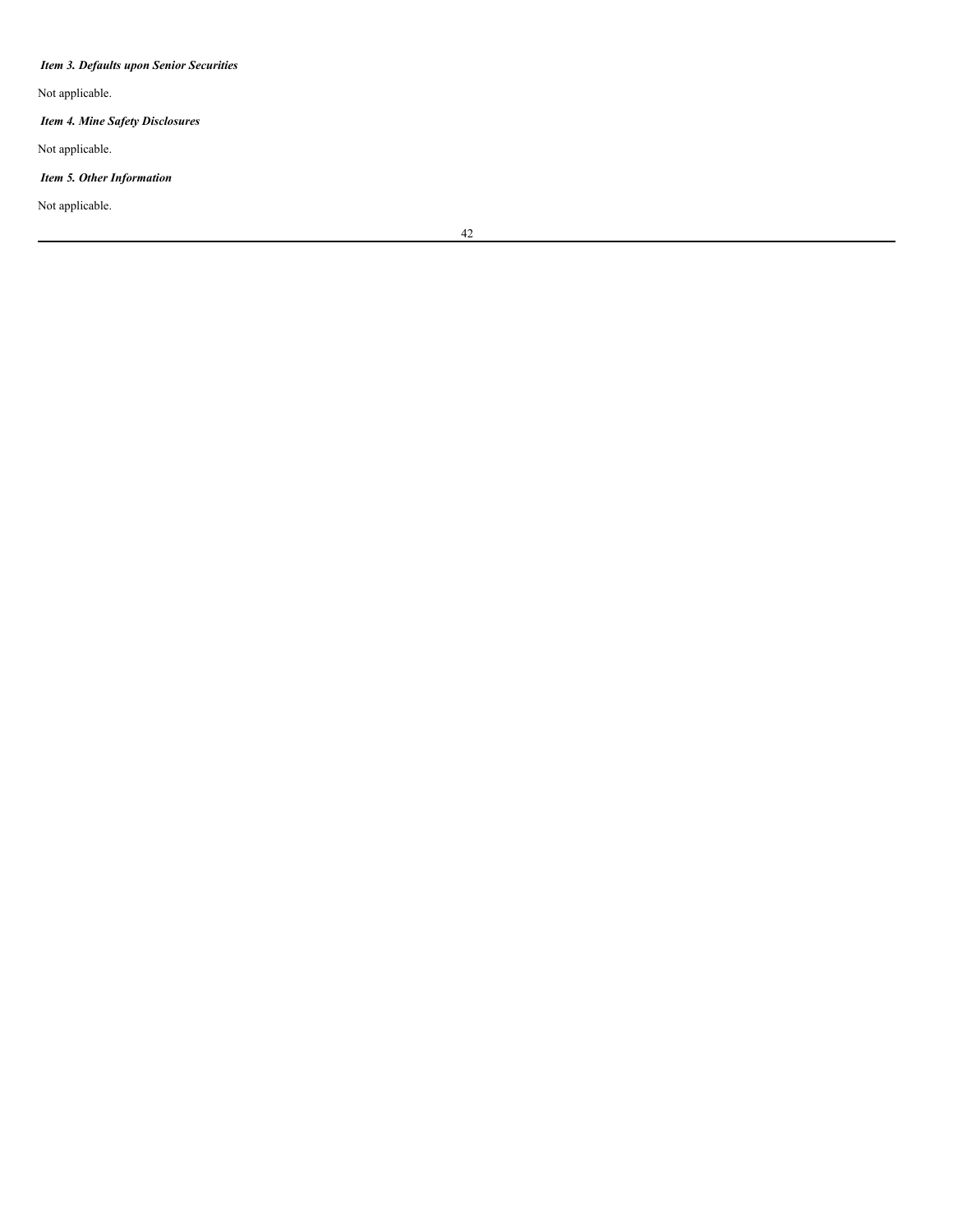## <span id="page-43-0"></span>*Item 6. Exhibits*

| <b>Exhibit Number</b> | <b>Exhibit Description</b>                                                                                                                                                      |
|-----------------------|---------------------------------------------------------------------------------------------------------------------------------------------------------------------------------|
| 31.1                  | Certification of the Company's Principal Executive Officer pursuant to Exchange Act Rules 13a-14(a)/15d-14(a), of the Securities Exchange Act of 1934, as<br>amended.           |
| 31.2                  | Certification of the Company's Principal Financial Officer pursuant to Exchange Act Rules 13a-14(a)/15d-14(a), of the Securities Exchange Act of 1934, as                       |
| $32.1*$               | amended.<br>Certification of the Company's Chief Executive Officer pursuant to 18 U.S.C. Section 1350, as adopted pursuant to Section 906 of the Sarbanes-Oxley Act of<br>2002. |
| $32.2*$               | Certification of the Company's Chief Financial Officer pursuant to 18 U.S.C. Section 1350, as adopted pursuant to Section 906 of the Sarbanes-Oxley Act of<br>2002.             |
| 101.INS               | <b>XBRL</b> Instance                                                                                                                                                            |
| 101.SCH               | <b>XBRL Taxonomy Extension Schema</b>                                                                                                                                           |
| 101.CAL               | <b>XBRL Taxonomy Extension Calculation Linkbase</b>                                                                                                                             |
| 101.LAB               | XBRL Taxonomy Extension Label Linkbase                                                                                                                                          |
| 101.PRE               | XBRL Taxonomy Extension Presentation Linkbase                                                                                                                                   |
| 101.DEF               | XBRL Taxonomy Extension Definition Linkbase                                                                                                                                     |

\*The certifications on Exhibit 32 hereto are not deemed "filed" for purposes of Section 18 of the Securities and Exchange Act of 1934, as amended, or otherwise subject to the liability of that Section. Such certifications will not be deemed incorporated by reference into any filing under the Securities Act or the Exchange Act.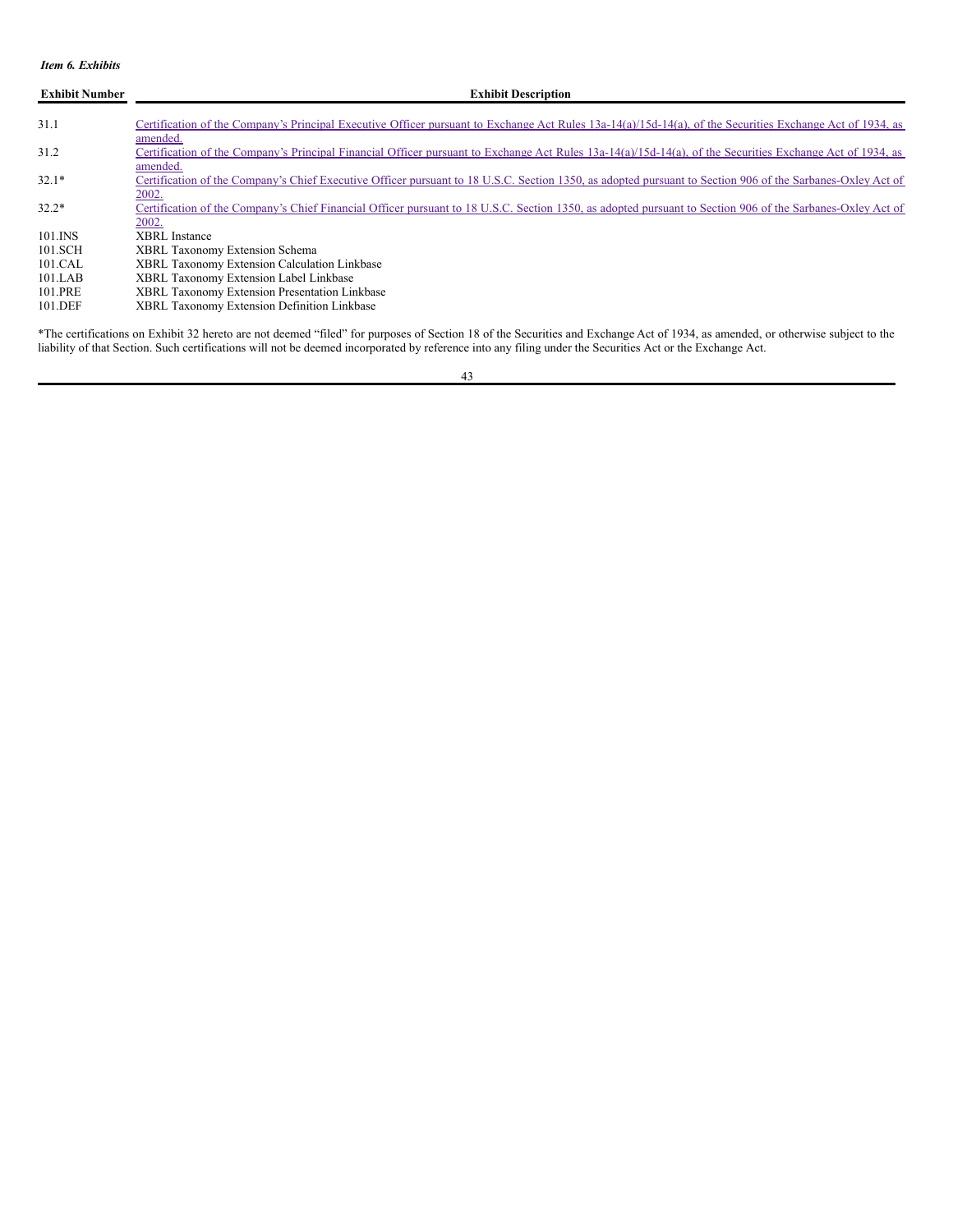## <span id="page-44-0"></span>**Signatures**

Pursuant to the requirements of the Securities Exchange Act of 1934, the Registrant has duly caused this report to be signed on its behalf by the undersigned thereunto duly authorized.

## **MTBC, Inc.**

#### By: */s/ Stephen Snyder*

Stephen Snyder Chief Executive Officer Date: August 13, 2020

# By: */s/ Bill Korn*

Bill Korn Chief Financial Officer Date: August 13, 2020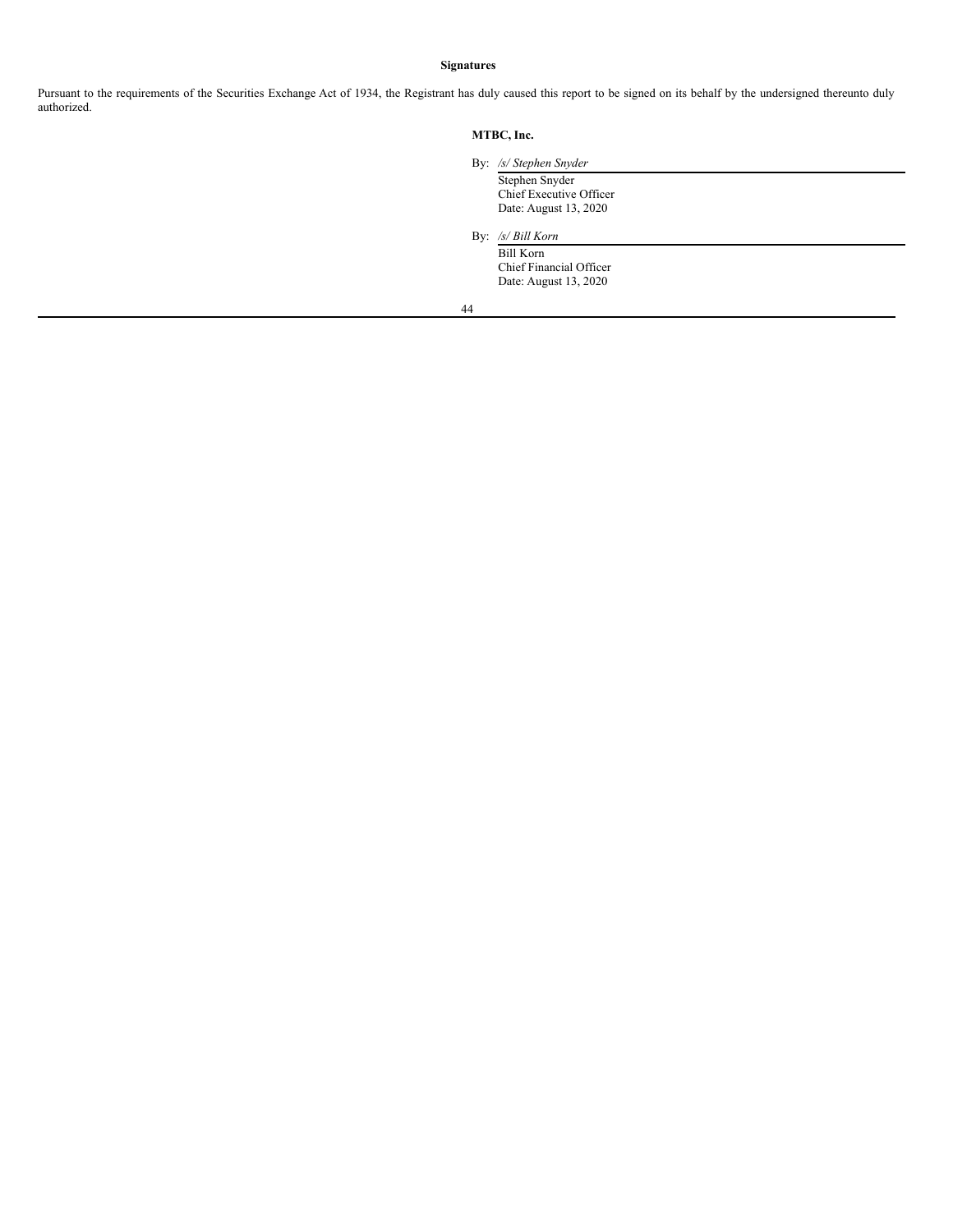## **CERTIFICATION OF PRINCIPAL EXECUTIVE OFFICER PURSUANT TO SECTION 302 OF THE SARBANES-OXLEY ACT OF 2002**

<span id="page-45-0"></span>I, Stephen Snyder, certify that:

- 1. I have reviewed this Quarterly Report on Form 10-Q of MTBC, Inc.;
- 2. Based on my knowledge, this report does not contain any untrue statement of a material fact or omit to state a material fact necessary to make the statements made, in light of the circumstances under which such statements were made, not misleading with respect to the period covered by this report;
- 3. Based on my knowledge, the financial statements, and other financial information included in this report, fairly present in all material respects the financial condition, results of operations and cash flows of the registrant as of, and for, the periods presented in this report;
- 4. The registrant's other certifying officer(s) and I are responsible for establishing and maintaining disclosure controls and procedures (as defined in Exchange Act Rules 13a-15(e) and 15d-15(e)) and internal control over financial reporting (as defined in Exchange Act Rules 13a-15(f) and 15d-15(f)) for the registrant and have:
	- a. Designed such disclosure controls and procedures, or caused such disclosure controls and procedures to be designed under our supervision, to ensure that material information relating to the registrant, including its consolidated subsidiaries, is made known to us by others within those entities, particularly during the period in which this report is being prepared;
	- b. Designed such internal control over financial reporting, or caused such internal control over financial reporting to be designed under our supervision, to provide reasonable assurance regarding the reliability of financial reporting and the preparation of financial statements for external purposes in accordance with generally accepted accounting principles;
	- c. Evaluated the effectiveness of the registrant's disclosures controls and procedures and presented in this report our conclusions about the effectiveness of the disclosure controls and procedures, as of the end of the period covered by this report based on such evaluation; and
	- d. Disclosed in this report any change in the registrant's internal control over financial reporting that occurred during the registrant's most recent fiscal quarter (the registrant's fourth fiscal quarter in the case of an annual report) that has materially affected, or is reasonably likely to materially affect, the registrant's internal control over financial reporting; and
- 5. The registrant's other certifying officer(s) and I have disclosed, based on our most recent evaluation of internal control over financial reporting, to the registrant's auditors and the audit committee of the registrant's board of directors (or persons performing the equivalent functions):
	- a. All significant deficiencies and material weaknesses in the design or operation of internal control over financial reporting which are reasonably likely to adversely affect the registrant's ability to record, process, summarize and report financial information; and
	- b. Any fraud, whether or not material, that involves management or other employees who have a significant role in the registrant's internal control over financial reporting.

**MTBC, Inc.**

By: */s/ Stephen Snyder*

Stephen Snyder Chief Executive Officer *(Principal Executive Of icer)*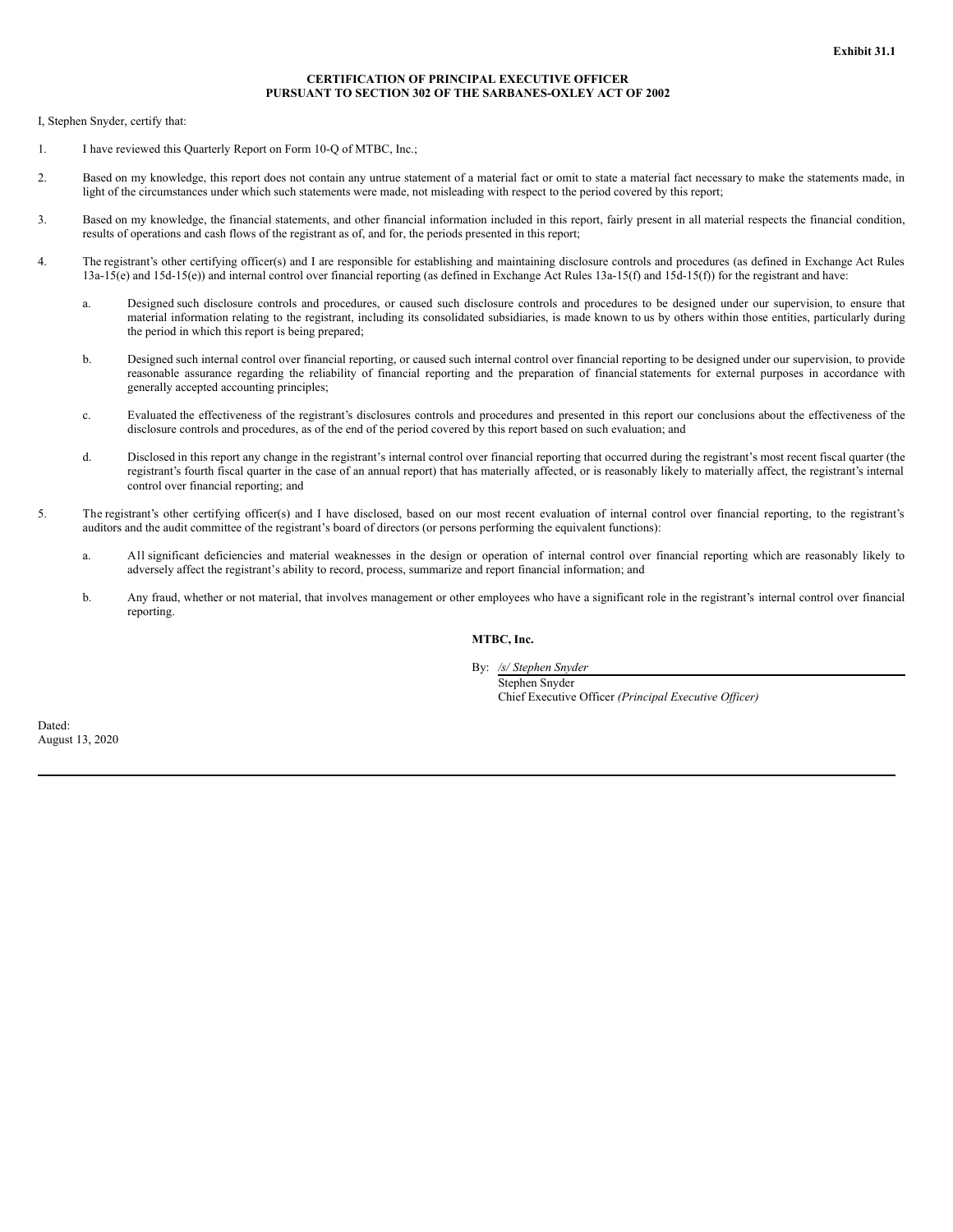## **CERTIFICATION OF PRINCIPAL FINANCIAL OFFICER PURSUANT TO SECTION 302 OF THE SARBANES-OXLEY ACT OF 2002**

<span id="page-46-0"></span>I, Bill Korn, certify that:

- 1. I have reviewed this Quarterly Report on Form 10-Q of MTBC, Inc.;
- 2. Based on my knowledge, this report does not contain any untrue statement of a material fact or omit to state a material fact necessary to make the statements made, in light of the circumstances under which such statements were made, not misleading with respect to the period covered by this report;
- 3. Based on my knowledge, the financial statements, and other financial information included in this report, fairly present in all material respects the financial condition, results of operations and cash flows of the registrant as of, and for, the periods presented in this report;
- 4. The registrant's other certifying officer(s) and I are responsible for establishing and maintaining disclosure controls and procedures (as defined in Exchange Act Rules 13a-15(e) and 15d-15(e)) and internal control over financial reporting (as defined in Exchange Act Rules 13a-15(f) and 15d-15(f)) for the registrant and have:
	- a. Designed such disclosure controls and procedures, or caused such disclosure controls and procedures to be designed under our supervision, to ensure that material information relating to the registrant, including its consolidated subsidiaries, is made known to us by others within those entities, particularly during the period in which this report is being prepared;
	- b. Designed such internal control over financial reporting, or caused such internal control over financial reporting to be designed under our supervision, to provide reasonable assurance regarding the reliability of financial reporting and the preparation of financial statements for external purposes in accordance with generally accepted accounting principles;
	- c. Evaluated the effectiveness of the registrant's disclosures controls and procedures and presented in this report our conclusions about the effectiveness of the disclosure controls and procedures, as of the end of the period covered by this report based on such evaluation; and
	- d. Disclosed in this report any change in the registrant's internal control over financial reporting that occurred during the registrant's most recent fiscal quarter (the registrant's fourth fiscal quarter in the case of an annual report) that has materially affected, or is reasonably likely to materially affect, the registrant's internal control over financial reporting; and
- 5. The registrant's other certifying officer(s) and I have disclosed, based on our most recent evaluation of internal control over financial reporting, to the registrant's auditors and the audit committee of the registrant's board of directors (or persons performing the equivalent functions):
	- a. All significant deficiencies and material weaknesses in the design or operation of internal control over financial reporting which are reasonably likely to adversely affect the registrant's ability to record, process, summarize and report financial information; and
	- b. Any fraud, whether or not material, that involves management or other employees who have a significant role in the registrant's internal control over financial reporting.

**MTBC, Inc.**

By: */s/ Bill Korn* Bill Korn

Chief Financial Officer (Principal Financial Officer)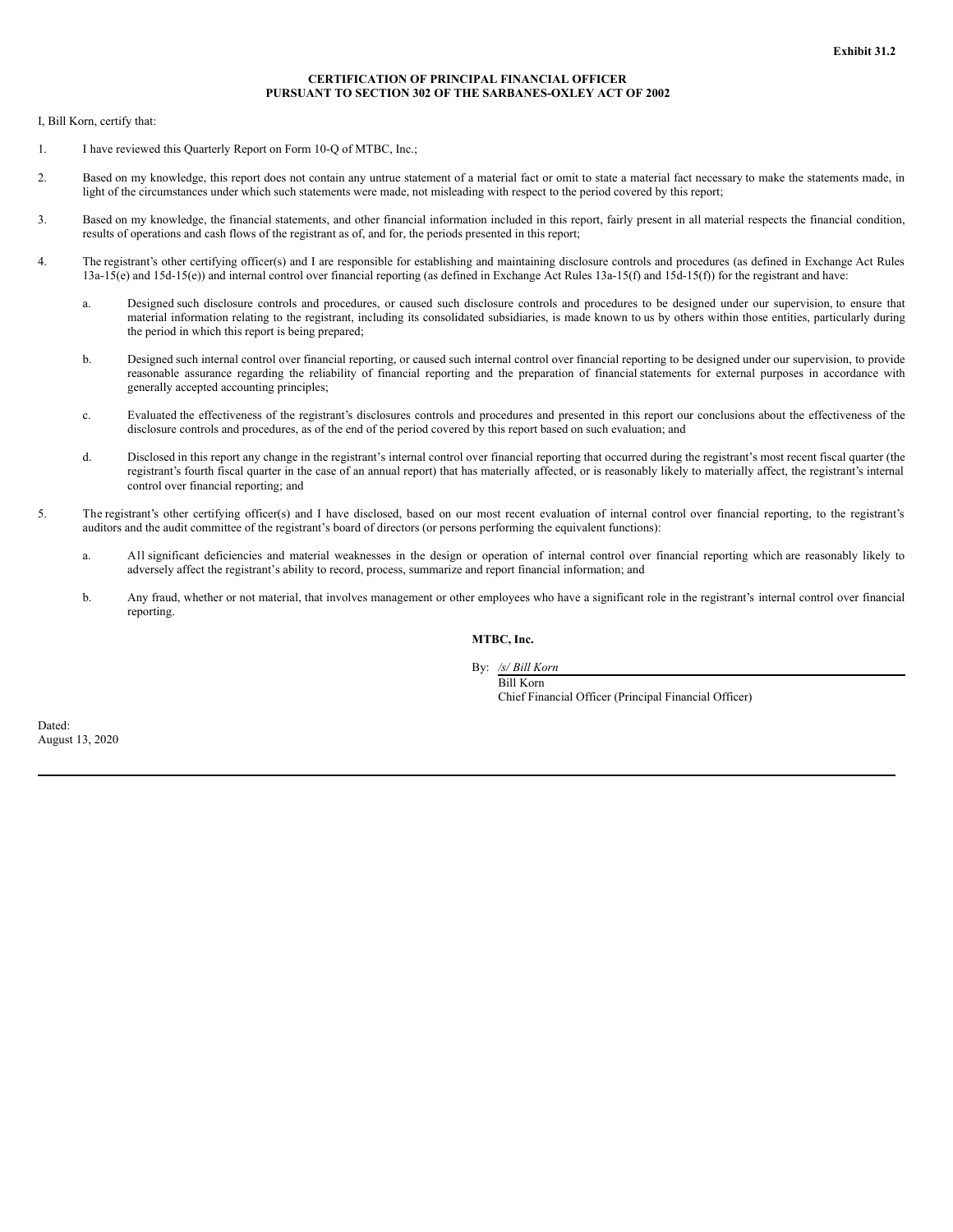## **CERTIFICATION OF CHIEF EXECUTIVE OFFICER PURSUANT TO 18 U.S.C. SECTION 1350, AS ADOPTED PURSUANT TO SECTION 906 OF THE SARBANES-OXLEY ACT OF 2002**

<span id="page-47-0"></span>Based on my knowledge, I, Stephen Snyder, certify, pursuant to 18 U.S.C. Section 1350, as adopted pursuant to Section 906 of the Sarbanes-Oxley Act of 2002, that the Quarterly Report of MTBC, Inc. on Form 10-Q for the quarter ended June 30, 2020 fully complies with the requirements of Section 13(a) or 15(d) of the Securities Exchange Act of 1934 and that information contained in such Form 10-Q fairly presents in all material respects the financial condition and results of operations of MTBC, Inc.

## **MTBC, Inc.**

By: */s/ Stephen Snyder*

Stephen Snyder Chief Executive Officer*(Principal Executive Of icer)*